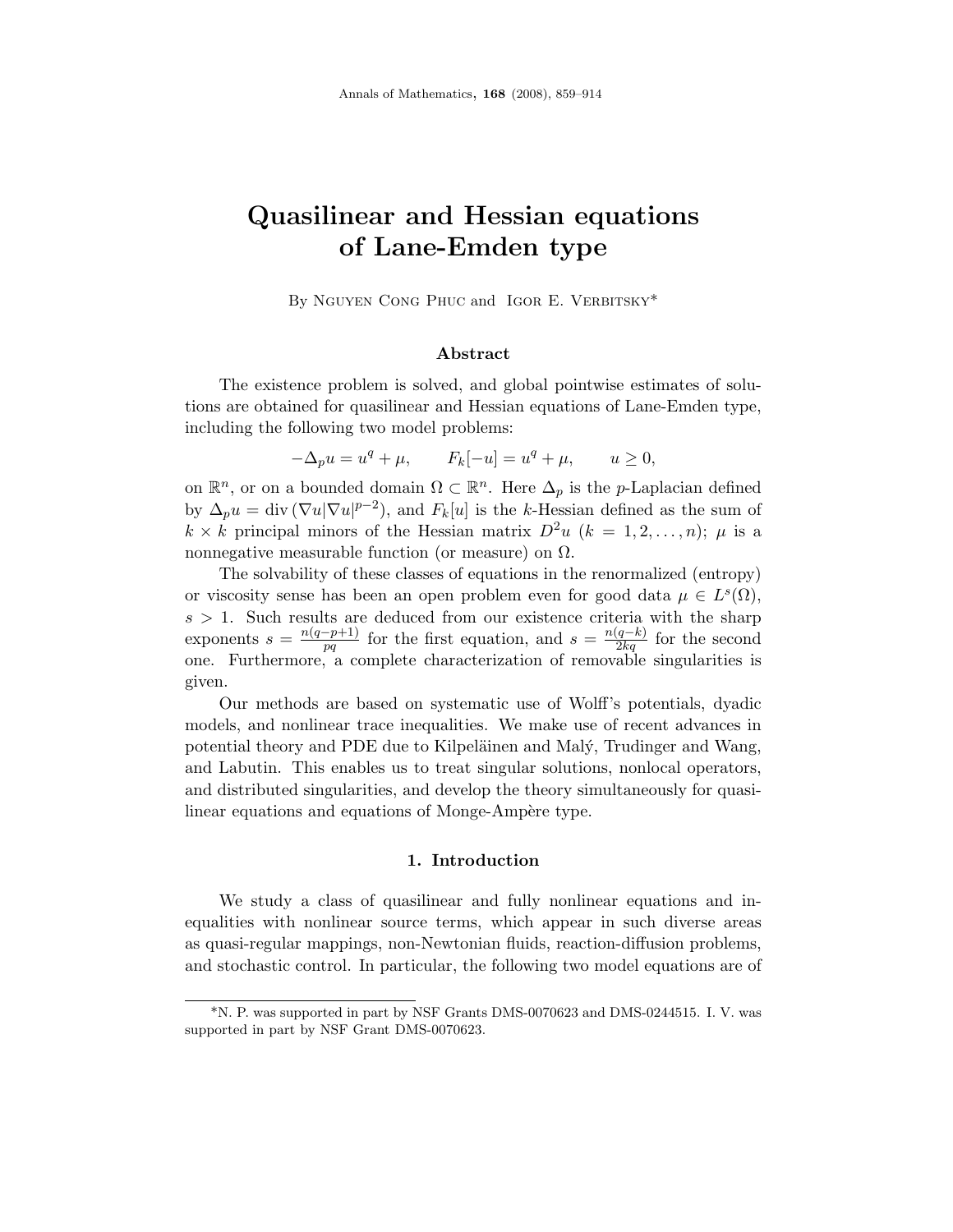substantial interest:

(1.1) 
$$
-\Delta_p u = f(x, u), \qquad F_k[-u] = f(x, u),
$$

on  $\mathbb{R}^n$ , or on a bounded domain  $\Omega \subset \mathbb{R}^n$ , where  $f(x, u)$  is a nonnegative function, convex and nondecreasing in u for  $u \geq 0$ . Here  $\Delta_p u = \text{div} (\nabla u |\nabla u|^{p-2})$ is the p-Laplacian  $(p > 1)$ , and  $F_k[u]$  is the k-Hessian  $(k = 1, 2, \ldots, n)$  defined by

(1.2) 
$$
F_k[u] = \sum_{1 \leq i_1 < \cdots < i_k \leq n} \lambda_{i_1} \cdots \lambda_{i_k},
$$

where  $\lambda_1, \ldots, \lambda_n$  are the eigenvalues of the Hessian matrix  $D^2u$ . In other words,  $F_k[u]$  is the sum of the  $k \times k$  principal minors of  $D^2u$ , which coincides with the Laplacian  $F_1[u] = \Delta u$  if  $k = 1$ , and the Monge–Ampère operator  $F_n[u] = \det(D^2u)$  if  $k = n$ .

The form in which we write the second equation in (1.1) is chosen only for the sake of convenience, in order to emphasize the profound analogy between the quasilinear and Hessian equations. Obviously, it may be stated as  $(-1)^k F_k[u] = f(x, u), u \ge 0$ , or  $F_k[u] = f(x, -u), u \le 0$ .

The existence and regularity theory, local and global estimates of suband super-solutions, the Wiener criterion, and Harnack inequalities associated with the p-Laplacian, as well as more general quasilinear operators, can be found in [HKM], [IM], [KM2], [M1], [MZ], [S1], [S2], [SZ], [TW4] where many fundamental results, and relations to other areas of analysis and geometry are presented.

The theory of fully nonlinear equations of Monge-Ampère type which involve the k-Hessian operator  $F_k[u]$  was originally developed by Caffarelli, Nirenberg and Spruck, Ivochkina, and Krylov in the classical setting. We refer to [CNS], [GT], [Gu], [Iv], [Kr], [Tru2], [TW1], [Ur] for these and further results. Recent developments concerning the notion of the k-Hessian measure, weak continuity, and pointwise potential estimates due to Trudinger and Wang [TW2]–[TW4], and Labutin [L] are used extensively in this paper.

We are specifically interested in quasilinear and fully nonlinear equations of Lane-Emden type:

(1.3) 
$$
-\Delta_p u = u^q
$$
, and  $F_k[-u] = u^q$ ,  $u \ge 0$  in  $\Omega$ ,

where  $p > 1, q > 0, k = 1, 2, ..., n$ , and the corresponding nonlinear inequalities:

(1.4) 
$$
-\Delta_p u \ge u^q
$$
, and  $F_k[-u] \ge u^q$ ,  $u \ge 0$  in  $\Omega$ .

The latter can be stated in the form of the inhomogeneous equations with measure data,

(1.5) 
$$
-\Delta_p u = u^q + \mu
$$
,  $F_k[-u] = u^q + \mu$ ,  $u \ge 0$  in  $\Omega$ ,

where  $\mu$  is a nonnegative Borel measure on  $\Omega$ .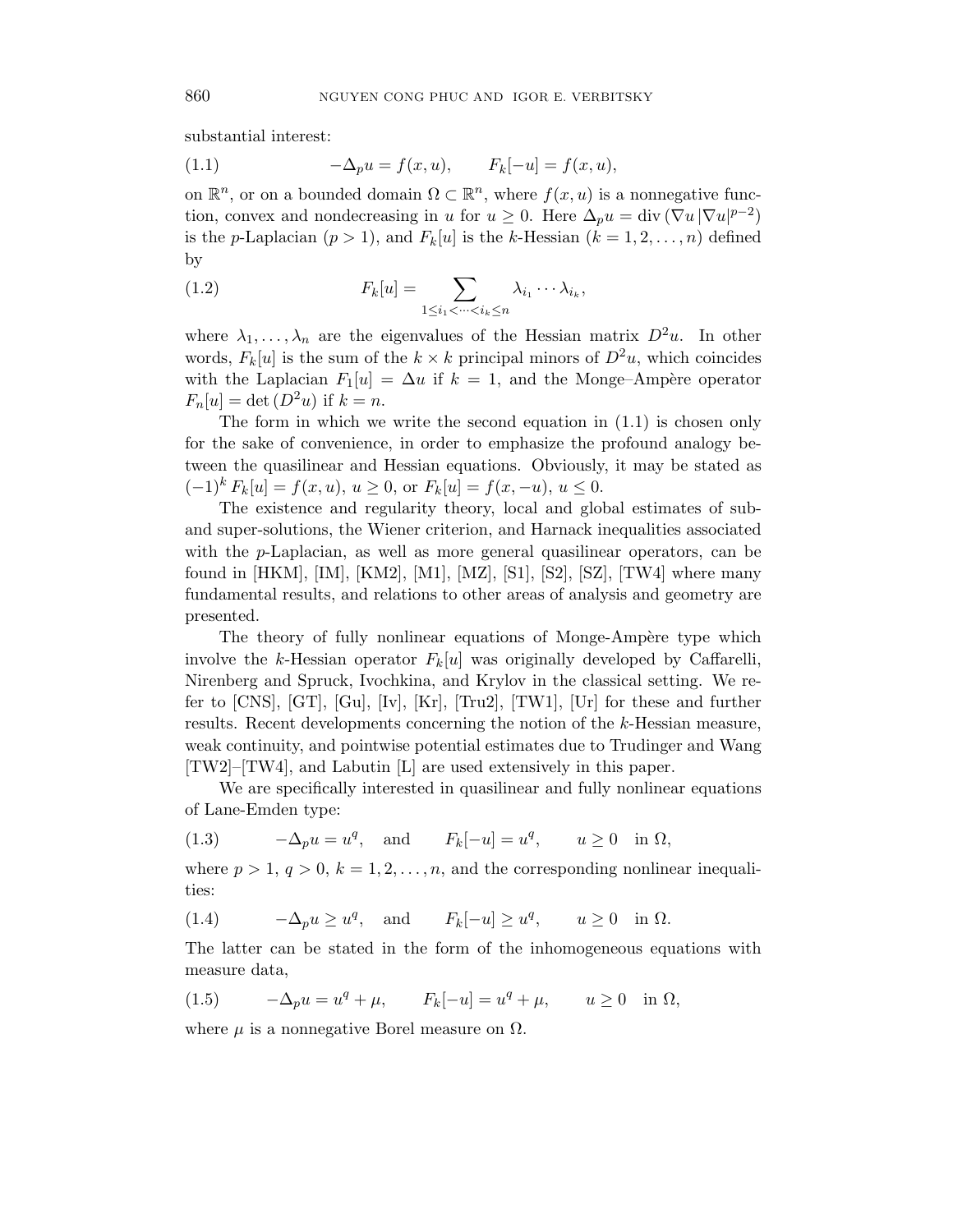The difficulties arising in studies of such equations and inequalities with competing nonlinearities are well known. In particular, (1.3) may have singular solutions [SZ]. The existence problem for (1.5) has been open ([BV2, Problems 1 and 2]; see also [BV1], [BV3], [Gre]) even for the quasilinear equation  $-\Delta_p u = u^q + f$  with good data  $f \in L^s(\Omega)$ ,  $s > 1$ . Here solutions are generally understood in the renormalized (entropy) sense for quasilinear equations, and viscosity, or the k-convexity sense, for fully nonlinear equations of Hessian type (see [BMMP], [DMOP], [JLM], [TW1]–[TW3], [Ur]). Precise definitions of these classes of admissible solutions are given in Sections 3, 6, and 7 below.

In this paper, we present a unified approach to  $(1.3)$ – $(1.5)$  which makes it possible to attack a number of open problems. This is based on global pointwise estimates, nonlinear integral inequalities in Sobolev spaces of fractional order, and analysis of dyadic models, along with the Hessian measure and weak continuity results  $[TW2]$ – $[TW4]$ . The latter are used to bridge the gap between the dyadic models and partial differential equations. Some of these techniques were developed in the linear case, in the framework of Schrödinger operators and harmonic analysis [ChWW], [Fef], [KS], [NTV], [V1], [V2], and applications to semilinear equations [KV], [VW], [V3].

Our goal is to establish *necessary and sufficient* conditions for the existence of solutions to (1.5), sharp pointwise and integral estimates for solutions to (1.4), and a complete characterization of removable singularities for (1.3). We are mostly concerned with admissible solutions to the corresponding equations and inequalities. However, even for locally bounded solutions, as in [SZ], our results yield new pointwise and integral estimates, and Liouville-type theorems.

In the "linear case"  $p = 2$  and  $k = 1$ , problems  $(1.3)$ – $(1.5)$  with nonlinear sources are associated with the names of Lane and Emden, as well as Fowler. Authoritative historical and bibliographical comments can be found in [SZ]. An up-to-date survey of the vast literature on nonlinear elliptic equations with measure data is given in [Ver], including a thorough discussion of related work due to D. Adams and Pierre [AP], Baras and Pierre [BP], Berestycki, Capuzzo-Dolcetta, and Nirenberg [BCDN], Brezis and Cabré [BC], Kalton and Verbitsky [KV].

It is worth mentioning that related equations with absorption,

(1.6) 
$$
-\Delta u + u^q = \mu, \qquad u \ge 0 \quad \text{in } \Omega,
$$

were studied in detail by Bénilan and Brezis, Baras and Pierre, and Marcus and Véron analytically for  $1 < q < \infty$ , and by Le Gall, and Dynkin and Kuznetsov using probabilistic methods when  $1 < q \le 2$  (see [D], [Ver]). For a general class of semilinear equations

(1.7) 
$$
-\Delta u + g(u) = \mu, \qquad u \ge 0 \quad \text{in } \Omega,
$$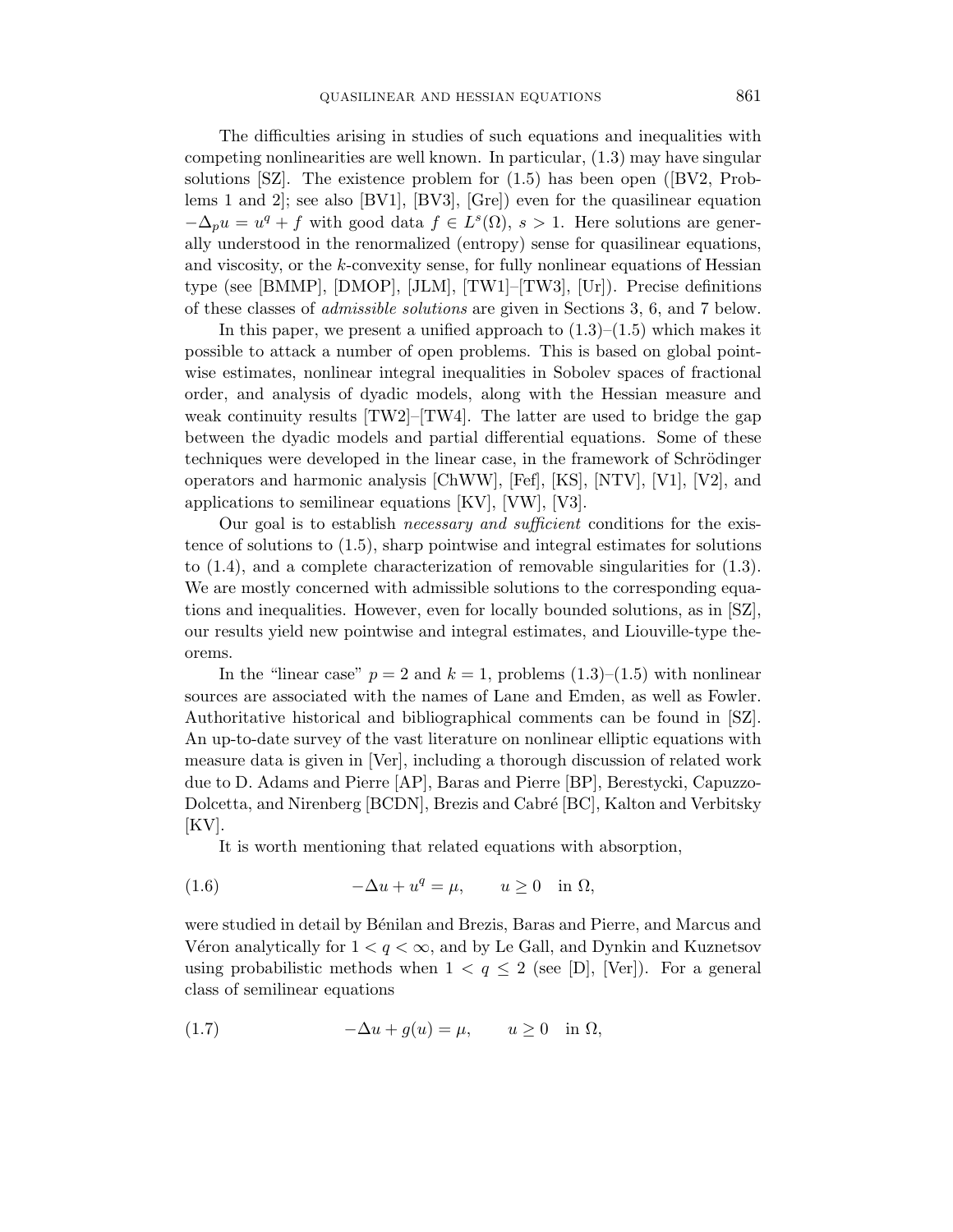where g belongs to the class of continuous nondecreasing functions such that  $g(0) = 0$ , sharp existence results have been obtained quite recently by Brezis, Marcus, and Ponce [BMP]. It is well known that equations with absorption generally require "softer" methods of analysis, and the conditions on  $\mu$  which ensure the existence of solutions are less stringent than in the case of equations with source terms.

Quasilinear problems of Lane-Emden type  $(1.3)$ – $(1.5)$  have been studied extensively over the past 15 years. Universal estimates for solutions, Liouvilletype theorems, and analysis of removable singularities are due to Bidaut-Véron, Mitidieri and Pohozaev [BV1]–[BV3], [BVP], [MP], and Serrin and Zou [SZ]. (See also [BiD], [Gre], [Ver], and the literature cited there.) The profound difficulties in this theory are highlighted by the presence of the two critical exponents,

(1.8) 
$$
q_* = \frac{n(p-1)}{n-p}, \qquad q^* = \frac{n(p-1)+p}{n-p},
$$

where  $1 < p < n$ . As was shown in [BVP], [MP], and [SZ], the quasilinear inequality (1.5) does not have nontrivial weak solutions on  $\mathbb{R}^n$ , or exterior domains, if  $q \le q_*$ . For  $q > q_*$ , there exist  $u \in W^{1,p}_{loc} \cap L^{\infty}_{loc}$  which obeys  $(1.4)$ , as well as singular solutions to  $(1.3)$  on  $\mathbb{R}^n$ . However, for the existence of nontrivial solutions  $u \in W^{1,p}_{loc} \cap L^{\infty}_{loc}$  to  $(1.3)$  on  $\mathbb{R}^n$ , it is necessary and sufficient that  $q \ge q^*$  [SZ]. In the "linear case"  $p = 2$ , this is classical ([GS],  $[BP]$ ,  $[BCDN]$ ).

The following local estimates of solutions to quasilinear inequalities are used extensively in the studies mentioned above (see, e.g., [SZ, Lemma 2.4]). Let  $B_R$  denote a ball of radius R such that  $B_{2R} \subset \Omega$ . Then, for every solution  $u \in W^{1,p}_{loc} \cap L^{\infty}_{loc}$  to the inequality  $-\Delta_p u \geq u^q$  in  $\Omega$ ,

(1.9) 
$$
\int_{B_R} u^{\gamma} dx \leq C R^{n - \frac{\gamma p}{q - p + 1}}, \qquad 0 < \gamma < q,
$$

(1.10) 
$$
\int_{B_R} |\nabla u|^{\frac{\gamma p}{q+1}} dx \leq C R^{n-\frac{\gamma p}{q-p+1}}, \qquad 0 < \gamma < q,
$$

where the constants C in (1.9) and (1.10) depend only on  $p, q, n, \gamma$ . Note that (1.9) holds even for  $\gamma = q$  (cf. [MP]), while (1.10) generally fails in this case. In what follows, we will substantially strengthen (1.9) in the end-point case  $\gamma = q$ , and obtain global pointwise estimates of solutions.

In [PV], we proved that all compact sets  $E \subset \Omega$  of zero Hausdorff measure,  $H^{n-\frac{p\bar{q}}{q-p-\bar{p}}}$  $\frac{q^2p+1}{q^2p+1}(E) = 0$ , are removable singularities for the equation  $-\Delta_p u = u^q$ ,  $q > q_*$ . Earlier results of this kind, under a stronger restriction cap<sub>1,  $\frac{pq}{q-p+1} + \varepsilon(E)$ </sub> = 0 for some  $\varepsilon > 0$ , are due to Bidaut-Véron [BV3]. Here cap<sub>1, s</sub>(·) is the capacity associated with the Sobolev space  $W^{1,s}$ .

In fact, much more is true. We will show below that a compact set  $E \subset \Omega$ is a removable singularity for  $-\Delta_p u = u^q$  if and only if it has zero fractional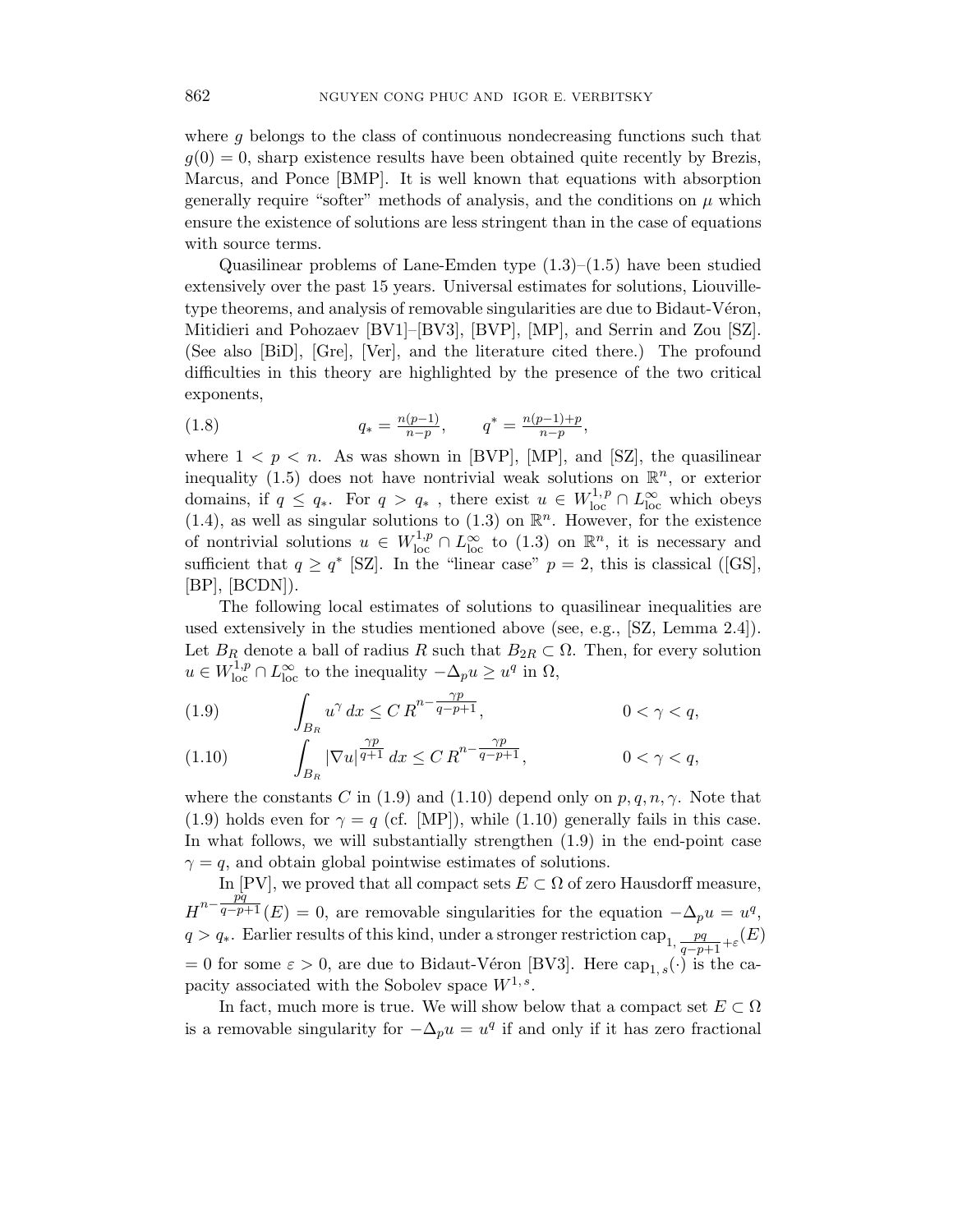capacity:  $\exp_{p,\frac{q}{q-p}}$  $\frac{q}{q-p+1}$  (E) = 0. Here cap<sub>α,s</sub> stands for the Bessel capacity associated with the Sobolev space  $W^{\alpha,s}$  which is defined in Section 2. We observe that the usual p-capacity cap<sub>1, p</sub> used in the studies of the p-Laplacian [HKM], [KM2] plays a secondary role in the theory of equations of Lane-Emden type. Relations between these and other capacities used in nonlinear PDE theory are discussed in [AH], [M2], and [V4].

Our characterization of removable singularities is based on the solution of the existence problem for the equation

(1.11) 
$$
-\Delta_p u = u^q + \mu, \qquad u \ge 0,
$$

with nonnegative measure  $\mu$  obtained in Section 6. Main existence theorems for quasilinear equations are stated below (Theorems 2.3 and 2.10). Here we only mention the following corollary in the case  $\Omega = \mathbb{R}^n$ : If (1.11) has an admissible solution  $u$ , then

(1.12) 
$$
\int_{B_R} d\mu \leq C R^{n - \frac{pq}{q - p + 1}},
$$

for every ball  $B_R$  in  $\mathbb{R}^n$ , where  $C = C(p, q, n)$ , provided  $1 < p < n$  and  $q > q_*$ ; if  $p \geq n$  or  $q \leq q_*$ , then  $\mu = 0$ .

Conversely, suppose that  $1 < p < n$ ,  $q > q_*$ , and  $d\mu = f dx$ ,  $f \ge 0$ , where

(1.13) 
$$
\int_{B_R} f^{1+\varepsilon} dx \leq C R^{n-\frac{(1+\varepsilon)pq}{q-p+1}},
$$

for some  $\varepsilon > 0$ . Then there exists a constant  $C_0(p,q,n)$  such that (1.11) has an admissible solution on  $\mathbb{R}^n$  if  $C \leq C_0(p,q,n)$ .

The preceding inequality is an analogue of the classical Fefferman-Phong condition [Fef] which appeared in applications to Schrödinger operators. In particular, (1.13) holds if  $f \in L^{\frac{n(q-p+1)}{pq}, \infty}(\mathbf{R}^n)$ . Here  $L^{s, \infty}$  stands for the weak  $L<sup>s</sup>$  space. This sufficiency result, which to the best of our knowledge is new even in the  $L^s$  scale, provides a comprehensive solution to Problem 1 in [BV2]. Notice that the exponent  $s = \frac{n(q-p+1)}{nq}$  $\frac{-p+1}{pq}$  is sharp. Broader classes of measures  $\mu$  (possibly singular with respect to Lebesgue measure) which guarantee the existence of admissible solutions to (1.11) will be discussed in the sequel.

A substantial part of our work is concerned with integral inequalities for nonlinear potential operators, which are at the heart of our approach. We employ the notion of Wolff's potential introduced originally in [HW] in relation to the spectral synthesis problem for Sobolev spaces. For a nonnegative Borel measure  $\mu$  on  $\mathbb{R}^n$ ,  $s \in (1, +\infty)$ , and  $\alpha > 0$ , the Wolff's potential  $\mathbf{W}_{\alpha,s} \mu$  is defined by

(1.14) 
$$
\mathbf{W}_{\alpha,s} \mu(x) = \int_0^\infty \left[ \frac{\mu(B_t(x))}{t^{n-\alpha s}} \right]^\frac{1}{s-1} \frac{dt}{t}, \qquad x \in \mathbb{R}^n.
$$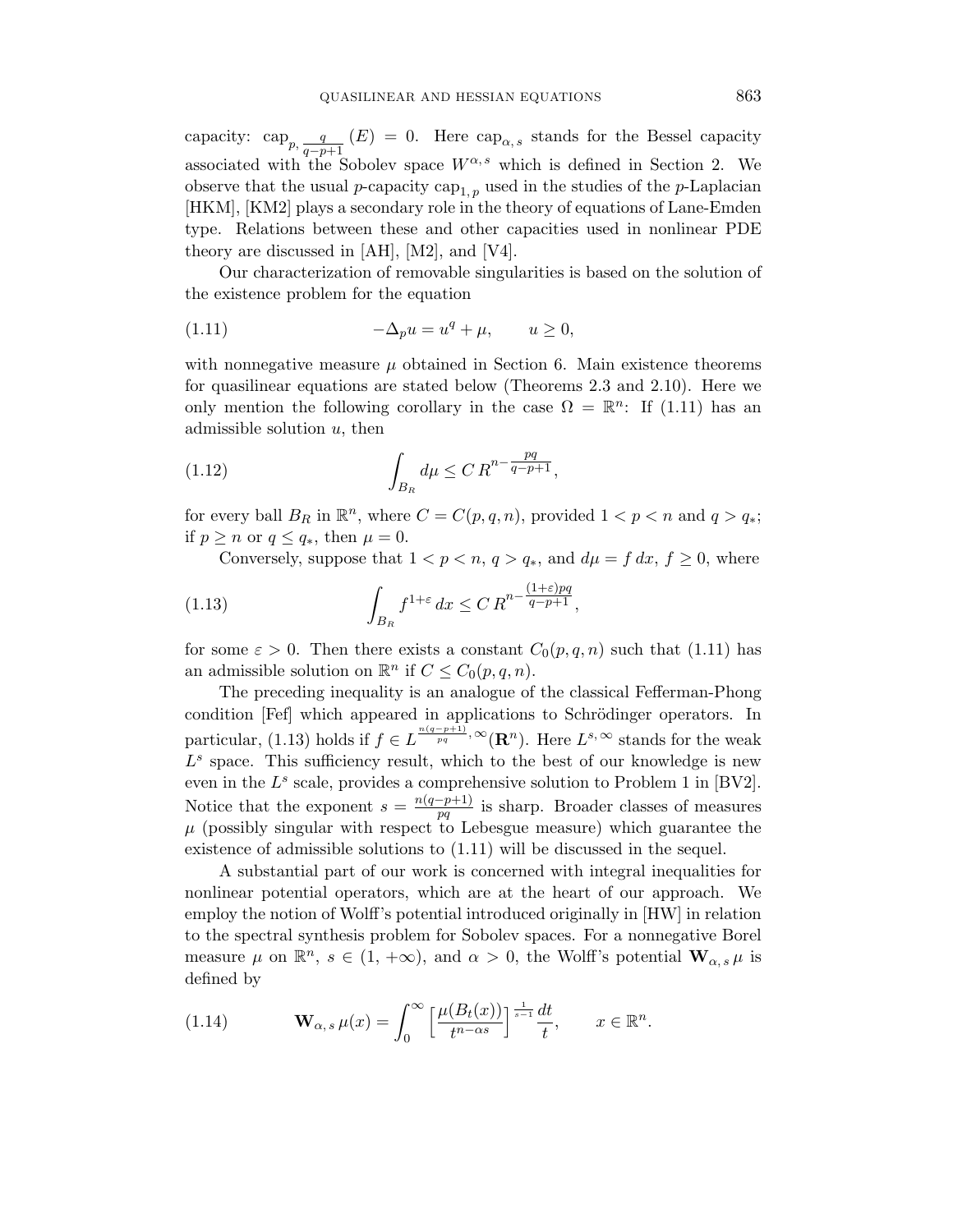We write  $\mathbf{W}_{\alpha,s} f$  in place of  $\mathbf{W}_{\alpha,s} \mu$  if  $d\mu = f dx$ , where  $f \in L^1_{loc}(\mathbb{R}^n)$ ,  $f \geq 0$ . When dealing with equations in a bounded domain  $\Omega \subset \mathbb{R}^n$ , a truncated version is useful:

(1.15) 
$$
\mathbf{W}_{\alpha,s}^r \mu(x) = \int_0^r \left[ \frac{\mu(B_t(x))}{t^{n-\alpha s}} \right]^{\frac{1}{s-1}} \frac{dt}{t}, \qquad x \in \Omega,
$$

where  $0 < r \leq 2 \text{diam}(\Omega)$ . In many instances, it is more convenient to work with the dyadic version, also introduced in [HW]:

(1.16) 
$$
\mathcal{W}_{\alpha,s}\,\mu(x) = \sum_{Q \in \mathcal{D}} \left[ \frac{\mu(Q)}{\ell(Q)^{n-\alpha s}} \right]^{\frac{1}{s-1}} \chi_Q(x), \qquad x \in \mathbb{R}^n,
$$

where  $\mathcal{D} = \{Q\}$  is the collection of the dyadic cubes  $Q = 2^{i}(k + [0, 1]^n)$ ,  $i \in \mathbb{Z}, k \in \mathbb{Z}^n$ , and  $\ell(Q)$  is the side length of Q.

An indispensable source on nonlinear potential theory is provided by [AH], where the fundamental Wolff's inequality and its applications are discussed. Very recently, an analogue of Wolff's inequality for general dyadic and radially decreasing kernels was obtained in [COV]; some of the tools developed there are employed below.

The dyadic Wolff's potentials appear in the following discrete model of (1.5) studied in Section 3:

$$
(1.17) \t u = \mathcal{W}_{\alpha,s} u^q + f, \t u \ge 0.
$$

As it turns out, this nonlinear integral equation with  $f = \mathcal{W}_{\alpha, s} \mu$  is intimately connected to the quasilinear differential equation (1.11) in the case  $\alpha = 1$ ,  $s = p$ , and to its k-Hessian counterpart in the case  $\alpha = \frac{2k}{k+1}$ ,  $s = k+1$ . Similar discrete models are used extensively in harmonic analysis and function spaces (see, e.g., [NTV], [St2], [V1]).

The profound role of Wolff's potentials in the theory of quasilinear equations was discovered by Kilpeläinen and Malý [KM2]. They established local pointwise estimates for nonnegative p-superharmonic functions in terms of Wolff's potentials of the associated  $p$ -Laplacian measure  $\mu$ . More precisely, if  $u \geq 0$  is a p-superharmonic function in  $B_{3r}(x)$  such that  $-\Delta_p u = \mu$ , then

(1.18) 
$$
C_1 \mathbf{W}_{1,p}^r \mu(x) \le u(x) \le C_2 \inf_{B(x,r)} u + C_3 \mathbf{W}_{1,p}^{2r} \mu(x),
$$

where  $C_1, C_2$  and  $C_3$  are positive constants which depend only on n and p.

In [TW1], [TW2], Trudinger and Wang introduced the notion of the Hessian measure  $\mu[u]$  associated with  $F_k[u]$  for a k-convex function u. Very recently, Labutin [L] proved local pointwise estimates for Hessian equations analogous to (1.18), where Wolff's potential  $\mathbf{W}^r_{\frac{2k}{k+1},k+1}\mu$  is used in place of  $\mathbf{W}^r_{1,p}\mu$ .

In what follows, we will need global pointwise estimates of this type. In the case of a k-convex solution to the equation  $F_k[u] = \mu$  on  $\mathbb{R}^n$  such that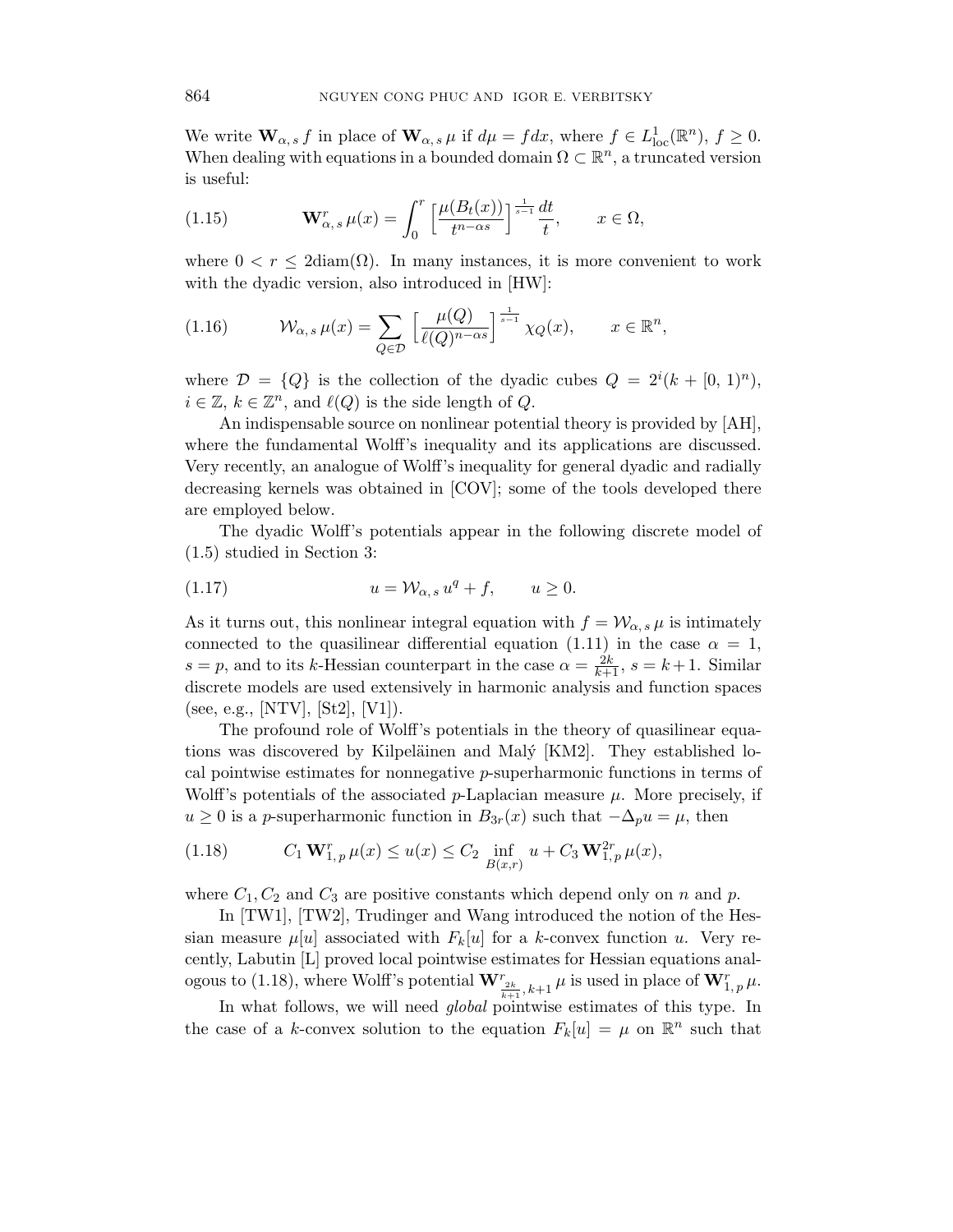$\inf_{x \in \mathbb{R}^n} (-u(x)) = 0$ , one has

(1.19) 
$$
C_1 \mathbf{W}_{\frac{2k}{k+1},k+1} \mu(x) \le -u(x) \le C_2 \mathbf{W}_{\frac{2k}{k+1},k+1} \mu(x),
$$

where  $C_1$  and  $C_2$  are positive constants which depend only on n and k. Analogous global estimates are obtained below for admissible solutions of the Dirichlet problem for  $-\Delta_p u = \mu$  and  $F_k[-u] = \mu$  in a bounded domain  $\Omega \subset \mathbb{R}^n$  (see  $\S2$ ).

In the special case  $\Omega = \mathbb{R}^n$ , our criterion for the solvability of (1.11) can be stated in the form of the pointwise condition involving Wolff's potentials:

(1.20) 
$$
\mathbf{W}_{1,p}(\mathbf{W}_{1,p} \mu)^q(x) \leq C \mathbf{W}_{1,p} \mu(x) < +\infty \quad \text{a.e.,}
$$

which is necessary with  $C = C_1(p,q,n)$ , and sufficient with another constant  $C = C_2(p,q,n)$ . Moreover, in the latter case there exists an admissible solution u to  $(1.11)$  such that

(1.21) 
$$
c_1 \mathbf{W}_{1,p} \mu(x) \leq u(x) \leq c_2 \mathbf{W}_{1,p} \mu(x), \qquad x \in \mathbb{R}^n,
$$

where  $c_1$  and  $c_2$  are positive constants which depend only on  $p, q, n$ , provided  $1 < p < n$  and  $q > q_*$ ; if  $p \ge n$  or  $q \le q_*$  then  $u = 0$  and  $\mu = 0$ .

The iterated Wolff's potential condition (1.20) is crucial in our approach. As we will demonstrate in Section 5, it turns out to be equivalent to the fractional Riesz capacity condition

(1.22) 
$$
\mu(E) \leq C \operatorname{Cap}_{p, \frac{q}{q-p+1}}(E),
$$

where C does not depend on a compact set  $E \subset \mathbb{R}^n$ . Such classes of measures  $\mu$  were introduced by V. Maz'ya in the early 60-s in the framework of linear problems.

It follows that every admissible solution u to  $(1.11)$  on  $\mathbb{R}^n$  obeys the inequality

(1.23) 
$$
\int_{E} u^{q} dx \leq C \operatorname{Cap}_{p, \frac{q}{q-p+1}}(E),
$$

for all compact sets  $E \subset \mathbb{R}^n$ . We also prove an analogous estimate in a bounded domain  $\Omega$  (Section 6). Obviously, this yields (1.9) in the end-point case  $\gamma = q$ . In the critical case  $q = q_*$ , we obtain an improved estimate (see Corollary 6.13):

(1.24) 
$$
\int_{B_r} u^{q_*} dx \le C \left( \log(\frac{2R}{r}) \right)^{\frac{1-p}{q-p+1}},
$$

for every ball  $B_r$  of radius r such that  $B_r \subset B_R$ , and  $B_{2R} \subset \Omega$ . Certain Carleson measure inequalities are employed in the proof of (1.24). We observe that these estimates yield Liouville-type theorems for all admissible solutions to (1.11) on  $\mathbb{R}^n$ , or in exterior domains, provided  $q \leq q_*$  (cf. [BVP], [SZ]).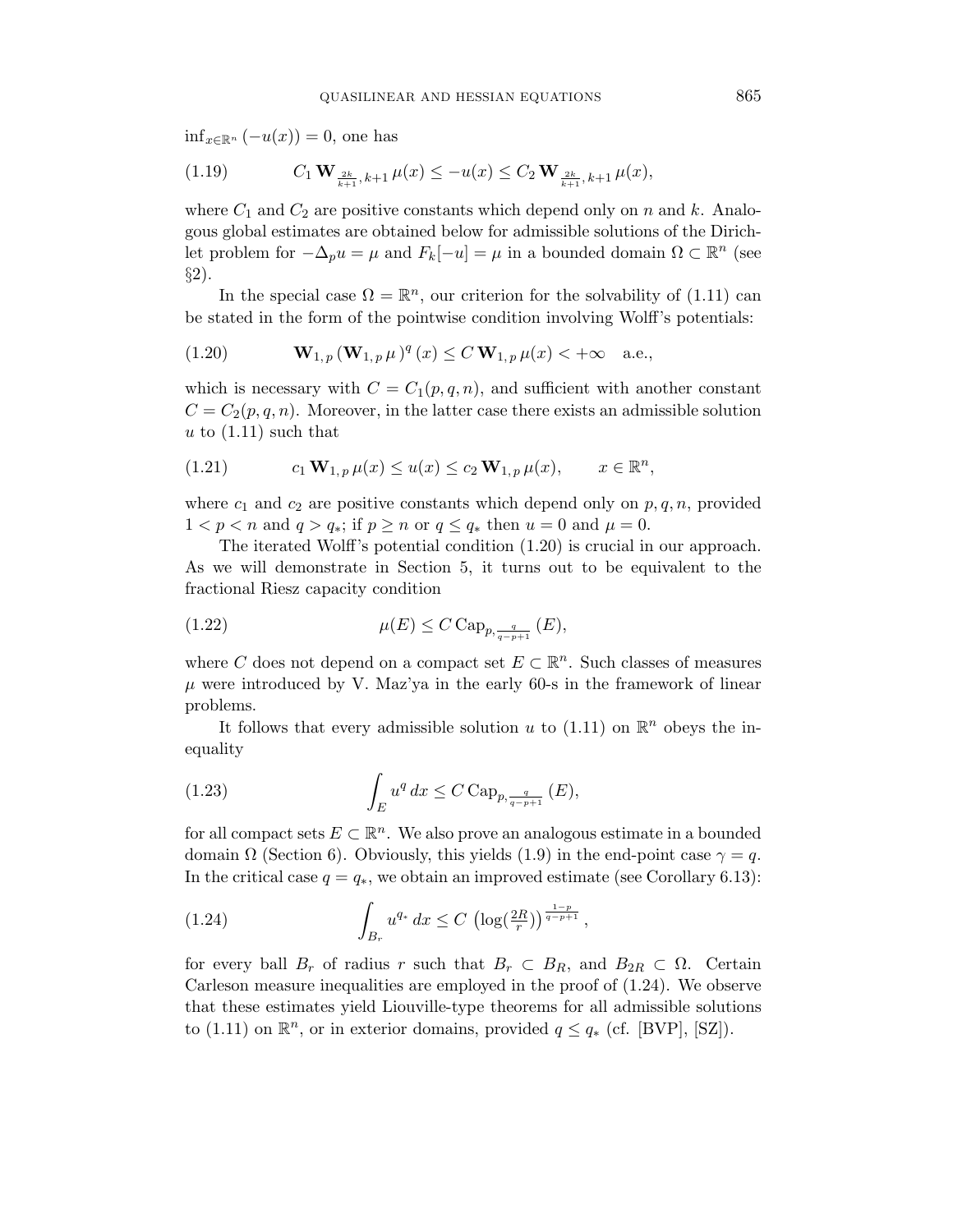Analogous results will be established in Section 7 for equations of Lane-Emden type involving the k-Hessian operator  $F_k[u]$ . We will prove that there exists a constant  $C_1(k, q, n)$  such that, if

$$
(1.25) \t\t \mathbf{W}_{\frac{2k}{k+1},k+1}(\mathbf{W}_{\frac{2k}{k+1},k+1}\mu)^q(x) \le C \mathbf{W}_{\frac{2k}{k+1},k+1}\mu(x) < +\infty \text{ a.e.},
$$

where  $0 \leq C \leq C_1(k, q, n)$ , then the equation

(1.26) 
$$
F_k[-u] = u^q + \mu, \qquad u \ge 0,
$$

has a solution u so that  $-u$  is k-convex on  $\mathbb{R}^n$ , and

$$
(1.27) \t c_1 \mathbf{W}_{\frac{2k}{k+1},k+1} \mu(x) \le u(x) \le c_2 \mathbf{W}_{\frac{2k}{k+1},k+1} \mu(x), \t x \in \mathbb{R}^n,
$$

where  $c_1, c_2$  are positive constants which depend only on  $k, q, n$ , for  $1 \leq k < \frac{n}{2}$ . Conversely, (1.25) with  $C = C_2(k, q, n)$  is necessary in order that (1.26) has a solution u such that  $-u$  is k-convex on  $\mathbb{R}^n$  provided  $1 \leq k < \frac{n}{2}$  and  $q > q_* =$  $\frac{nk}{n-2k}$ ; if  $k \geq \frac{n}{2}$  $\frac{n}{2}$  or  $q \le q_*$  then  $u = 0$  and  $\mu = 0$ .

In particular, (1.25) holds if  $d\mu = f dx$ , where  $f \geq 0$  and  $f \in L^{\frac{n(q-k)}{2kq}}, \infty(\mathbf{R}^n)$ ; the exponent  $\frac{n(q-k)}{2kq}$  is sharp.

In Section 7, we will obtain precise existence theorems for equation (1.26) in a bounded domain  $\Omega$  with the Dirichlet boundary condition  $u = \varphi, \varphi \geq 0$ , on  $\partial\Omega$ , for  $1 \leq k \leq n$ . Furthermore, removable singularities  $E \subset \Omega$  for the homogeneous equation  $F_k[-u] = u^q, u \ge 0$ , will be characterized as the sets of zero Bessel capacity cap<sub>2k</sub>,  $\frac{q}{q-k}$  (E) = 0, in the most interesting case  $q > k$ .

The notion of the k-Hessian capacity introduced by Trudinger and Wang proved to be very useful in studies of the uniqueness problem for k-Hessian equations [TW3], as well as associated k-polar sets [L]. Comparison theorems for this capacity and the corresponding Hausdorff measure were obtained by Labutin in [L] where it is proved that the  $(n-2k)$ -Hausdorff dimension is critical in this respect. We will enhance this result (see Theorem 2.20 below) by showing that the k-Hessian capacity is in fact locally equivalent to the fractional Bessel capacity cap  $_{\frac{2k}{k+1},k+1}$ .

In conclusion, we remark that our methods provide a promising approach for a wide class of nonlinear problems, including curvature and subelliptic equations, and more general nonlinearities.

### 2. Main results

Let  $\Omega$  be a bounded domain in  $\mathbb{R}^n$ ,  $n \geq 2$ . We study the existence problem for the quasilinear equation

(2.1) 
$$
\begin{cases}\n-\text{div}\mathcal{A}(x,\nabla u) = u^q + \omega, \\
u \ge 0 \text{ in } \Omega, \\
u = 0 \text{ on } \partial\Omega,\n\end{cases}
$$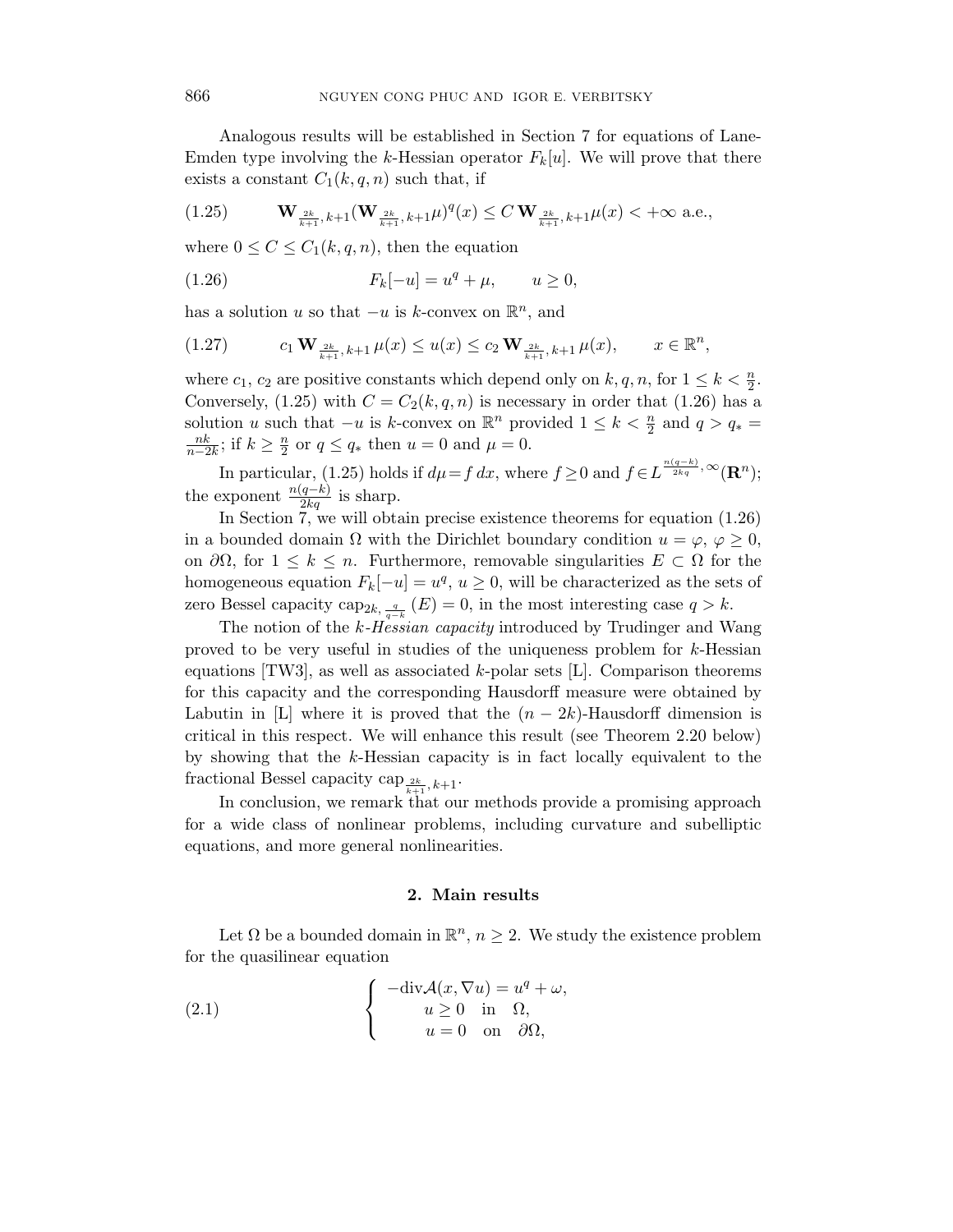where  $p > 1$ ,  $q > p - 1$  and

(2.2) 
$$
\mathcal{A}(x,\xi)\cdot\xi\geq\alpha|\xi|^p, \qquad |\mathcal{A}(x,\xi)|\leq\beta|\xi|^{p-1}
$$

for some  $\alpha, \beta > 0$ . The precise structural conditions imposed on  $\mathcal{A}(x, \xi)$  are stated in Section 4, formulae  $(4.1)$ – $(4.5)$ . This includes the principal model problem

(2.3) 
$$
\begin{cases}\n-\Delta_p u = u^q + \omega, \\
u \ge 0 \text{ in } \Omega, \\
u = 0 \text{ on } \partial\Omega.\n\end{cases}
$$

Here  $\Delta_p$  is the p-Laplacian defined by  $\Delta_p u = \text{div}(|\nabla u|^{p-2} \nabla u)$ . We observe that in the well-studied case  $q \leq p-1$ , hard analysis techniques are not needed, and many of our results simplify. We refer to [Gre], [SZ] for further comments and references, especially in the classical case  $q = p - 1$ .

Our approach also applies to the following class of fully nonlinear equations

(2.4) 
$$
\begin{cases}\nF_k[-u] = u^q + \omega, \\
u \ge 0 \text{ in } \Omega, \\
u = \varphi \text{ on } \partial\Omega,\n\end{cases}
$$

where  $k = 1, 2, \ldots, n$ , and  $F_k$  is the k-Hessian operator defined by (1.2). Here  $-u$  belongs to the class of k-subharmonic (or k-convex) functions on  $\Omega$  introduced by Trudinger and Wang in [TW1]–[TW2]. Analogues of equations (2.1) and  $(2.4)$  on the entire space  $\mathbb{R}^n$  are studied as well.

To state our results, let us introduce some definitions and notation. Let  $\mathcal{M}_B^+(\Omega)$  (respectively  $\mathcal{M}^+(\Omega)$ ) denote the class of all nonnegative finite (respectively locally finite) Borel measures on  $\Omega$ . For  $\mu \in \mathcal{M}^+(\Omega)$  and a Borel set  $E \subset \Omega$ , we denote by  $\mu_E$  the restriction of  $\mu$  to E:  $d\mu_E = \chi_E d\mu$  where  $\chi_E$  is the characteristic function of E. We define the Riesz potential  $I_{\alpha}$  of order  $\alpha$ ,  $0 < \alpha < n$ , on  $\mathbb{R}^n$  by

$$
\mathbf{I}_{\alpha}\mu(x) = c(n,\alpha) \int_{\mathbb{R}^n} |x - y|^{\alpha - n} d\mu(y), \qquad x \in \mathbb{R}^n,
$$

where  $\mu \in \mathcal{M}^+(\mathbb{R}^n)$  and  $c(n, \alpha)$  is a normalized constant. For  $\alpha > 0$ ,  $p > 1$ , such that  $\alpha p < n$ , the Wolff's potential  $\mathbf{W}_{\alpha, p} \mu$  is defined by

$$
\mathbf{W}_{\alpha,p}\mu(x) = \int_0^\infty \left[\frac{\mu(B_t(x))}{t^{n-\alpha p}}\right]^{\frac{1}{p-1}}\frac{dt}{t}, \qquad x \in \mathbb{R}^n.
$$

When dealing with equations in a bounded domain  $\Omega \subset \mathbb{R}^n$ , it is convenient to use the truncated versions of Riesz and Wolff's potentials. For  $0 < r \leq \infty$ ,  $\alpha > 0$  and  $p > 1$ , we set

$$
\mathbf{I}_{\alpha}^r \mu(x) = \int_0^r \frac{\mu(B_t(x))}{t^{n-\alpha}} \frac{dt}{t}, \qquad \mathbf{W}_{\alpha, p}^r \mu(x) = \int_0^r \left[ \frac{\mu(B_t(x))}{t^{n-\alpha p}} \right]^\frac{1}{p-1} \frac{dt}{t}.
$$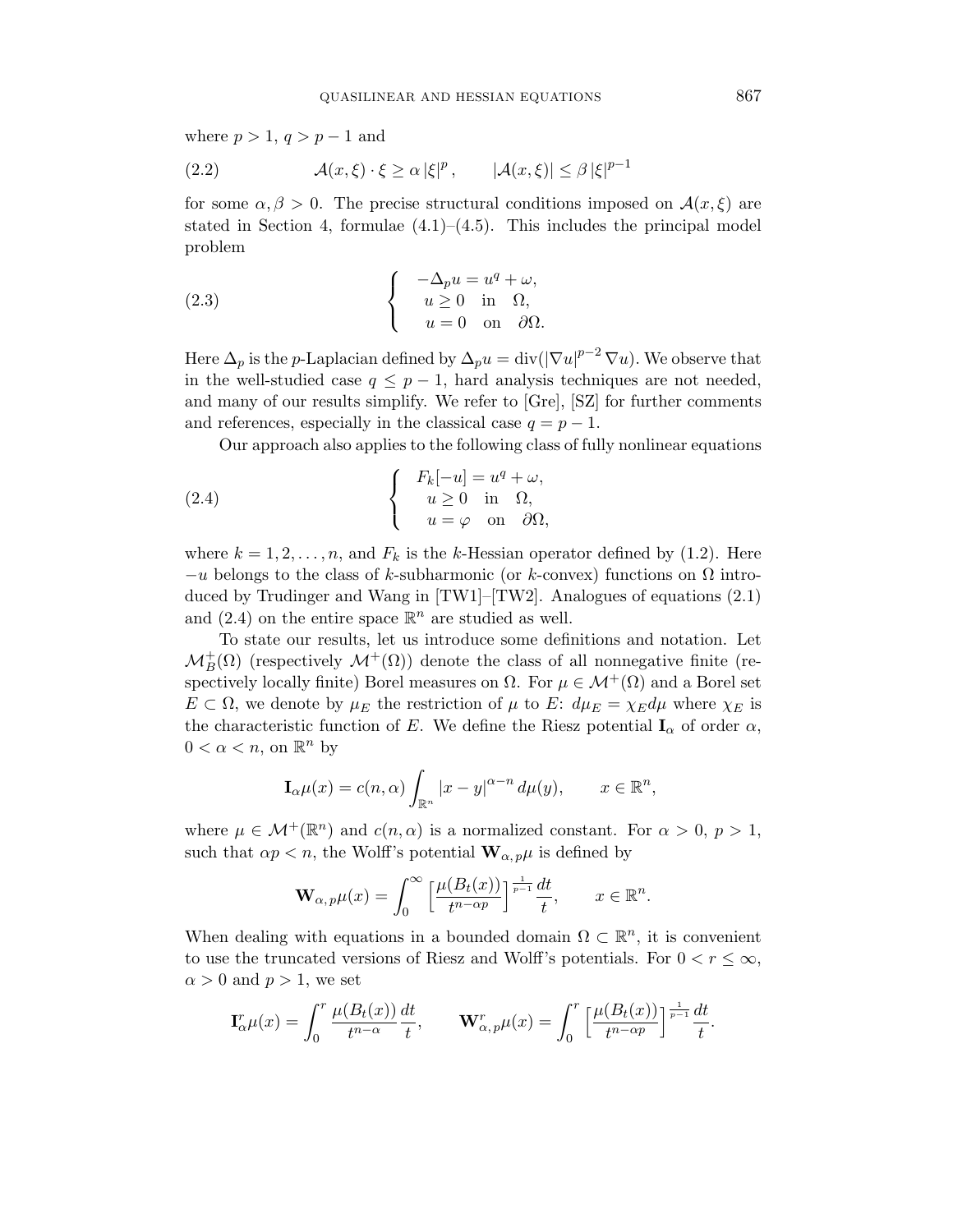Here  $I_{\alpha}^{\infty}$  and  $\mathbf{W}_{\alpha,p}^{\infty}$  are understood as  $\mathbf{I}_{\alpha}$  and  $\mathbf{W}_{\alpha,p}$  respectively. For  $\alpha > 0$ , we denote by  $\mathbf{G}_{\alpha}$  the Bessel kernel of order  $\alpha$  (see [AH, §1.2.4]). The Bessel potential of a measure  $\mu \in \mathcal{M}^+(\mathbb{R}^n)$  is defined by

$$
\mathbf{G}_{\alpha}\mu(x) = \int_{\mathbb{R}^n} \mathbf{G}_{\alpha}(x - y) d\mu(y), \qquad x \in \mathbb{R}^n.
$$

Various capacities will be used throughout the paper. Among them are the Riesz and Bessel capacities defined respectively by

$$
\mathrm{Cap}_{\mathbf{I}_{\alpha},s}(E)=\inf\{\|f\|_{L^s(\mathbb{R}^n)}^s:\mathbf{I}_{\alpha}f\geq\chi_E,\ 0\leq f\in L^s(\mathbb{R}^n)\},
$$

and

$$
\mathrm{Cap}_{\mathbf{G}_{\alpha},s}(E)=\inf\{\|f\|_{L^s(\mathbb{R}^n)}^s:\mathbf{G}_{\alpha}f\geq\chi_E,\ 0\leq f\in L^s(\mathbb{R}^n)\}\
$$

for any  $E \subset \mathbb{R}^n$ .

Our first two theorems are concerned with global pointwise potential estimates for quasilinear and Hessian equations on a bounded domain  $\Omega$  in  $\mathbb{R}^n$ .

THEOREM 2.1. Suppose that u is a renormalized solution to the equation

(2.5) 
$$
\begin{cases}\n-\text{div}\mathcal{A}(x,\nabla u) = \omega & \text{in} \quad \Omega, \\
u = 0 & \text{on} \quad \partial\Omega,\n\end{cases}
$$

with data  $\omega \in \mathcal{M}_B^+(\Omega)$ . Then there is a constant  $K = K(n, p, \alpha, \beta) > 0$  such that, for all  $x$  in  $\Omega$ ,

(2.6) 
$$
\frac{1}{K} \mathbf{W}_{1,p}^{\frac{\text{dist}(x,\partial\Omega)}{3}} \omega(x) \leq u(x) \leq K \mathbf{W}_{1,p}^{2\text{diam}(\Omega)} \omega(x).
$$

THEOREM 2.2. Let  $\omega \in M_B^+(\Omega)$  be compactly supported in  $\Omega$ . Suppose that  $-u$  is a nonpositive k-subharmonic function in  $\Omega$  such that u is continuous near  $\partial\Omega$  and solves the equation

$$
\begin{cases}\nF_k[-u] = \omega & \text{in } \Omega, \\
u = 0 & \text{on } \partial\Omega.\n\end{cases}
$$

Then there is a constant  $K = K(n, k) > 0$  such that, for all  $x \in \Omega$ ,

(2.7) 
$$
\frac{1}{K} \mathbf{W}^{\frac{dist(x,\partial\Omega)}{8}}_{\frac{2k}{k+1},k+1} \omega(x) \leq u(x) \leq K \mathbf{W}^{\frac{2\mathrm{diam}(\Omega)}{2k}}_{\frac{2k}{k+1},k+1} \omega(x).
$$

We remark that the upper estimate in (2.6) does not hold in general if u is merely a weak solution of  $(2.5)$  in the sense of [KM1]. For a counterexample, see [Kil, §2]. Upper estimates similar to the one in  $(2.7)$  hold also for k-subharmonic functions with nonhomogeneous boundary condition (see §7). Definitions of renormalized solutions for the problem (2.5) are given in Section 6; for definitions of k-subharmonic functions see Section 7.

As was mentioned in the introduction, these global pointwise estimates simplify in the case  $\Omega = \mathbb{R}^n$ ; see Corollary 4.5 and Corollary 7.3 below.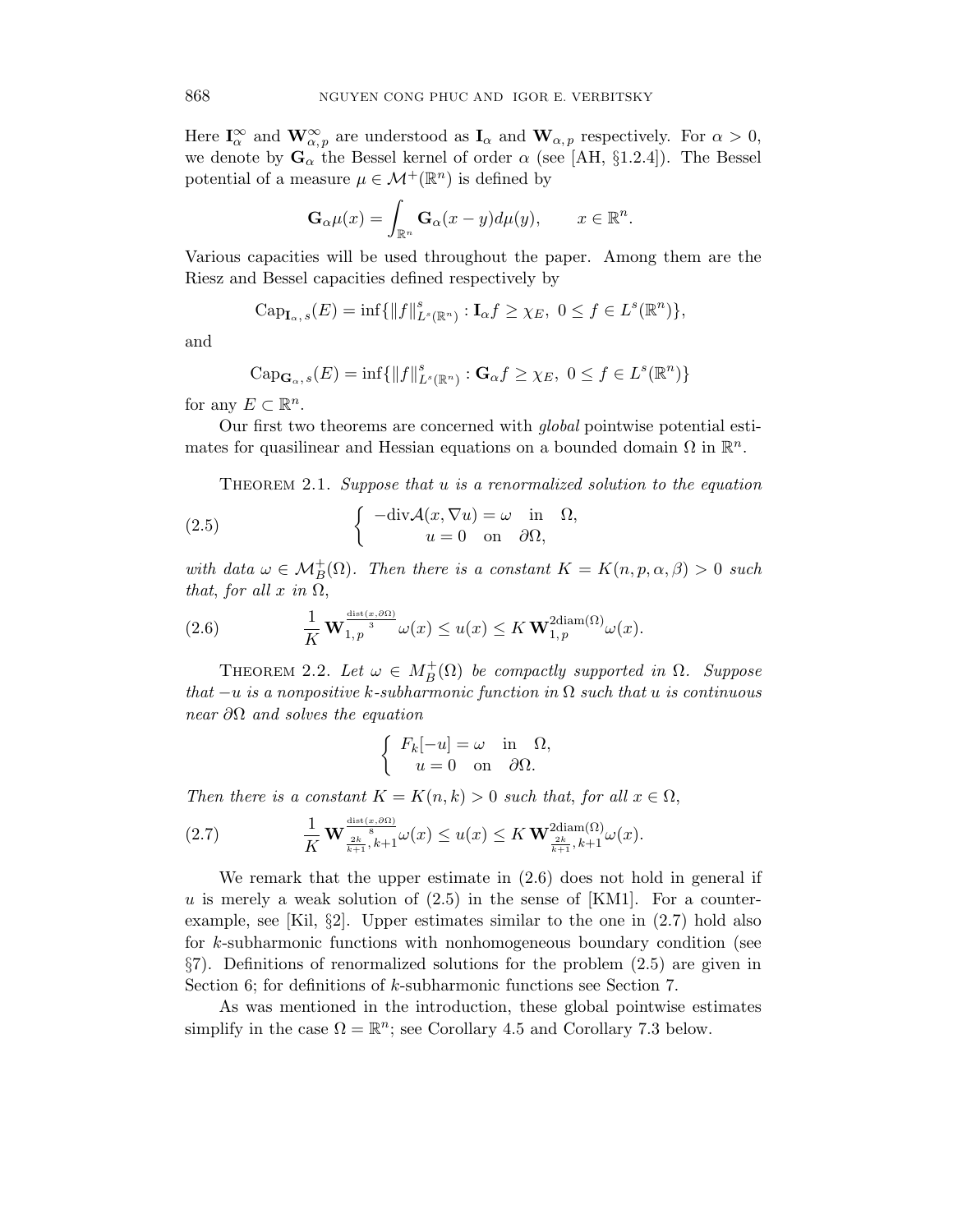In the next two theorems we give criteria for the solvability of quasilinear and Hessian equations on the entire space  $\mathbb{R}^n$ .

THEOREM 2.3. Let  $\omega$  be a measure in  $\mathcal{M}^+(\mathbb{R}^n)$ . Let  $1 < p < n$  and  $q > p - 1$ . Then the following statements are equivalent.

(i) There exists a nonnegative A-superharmonic solution  $u \in L^q_{loc}(\mathbb{R}^n)$  to the equation

(2.8) 
$$
\begin{cases} \inf_{x \in \mathbb{R}^n} u(x) = 0, \\ -\text{div}\mathcal{A}(x, \nabla u) = u^q + \varepsilon \omega \text{ in } \mathbb{R}^n \end{cases}
$$

for some  $\varepsilon > 0$ .

(ii) The testing inequality

(2.9) 
$$
\int_{B} \left[ \mathbf{I}_{p} \omega_{B}(x) \right]^{\frac{q}{p-1}} dx \leq C \omega(B)
$$

holds for all balls  $B$  in  $\mathbb{R}^n$ .

(iii) For all compact sets  $E \subset \mathbb{R}^n$ ,

(2.10) 
$$
\omega(E) \leq C \operatorname{Cap}_{\mathbf{I}_p, \frac{q}{q-p+1}}(E).
$$

(iv) The testing inequality

(2.11) 
$$
\int_{B} \left[ \mathbf{W}_{1, p} \omega_{B}(x) \right]^{q} dx \leq C \omega(B)
$$

holds for all balls  $B$  in  $\mathbb{R}^n$ .

(v) There exists a constant C such that

(2.12) 
$$
\mathbf{W}_{1,p}(\mathbf{W}_{1,p}\omega)^q(x) \leq C \mathbf{W}_{1,p}\omega(x) < \infty \quad a.e.
$$

Moreover, there is a constant  $C_0 = C_0(n, p, q, \alpha, \beta)$  such that if any one of the conditions (2.9)–(2.12) holds with  $C \leq C_0$ , then equation (2.8) has a solution u with  $\varepsilon = 1$  which satisfies the two-sided estimate

,

(2.13) 
$$
c_1 \mathbf{W}_{1,p} \omega(x) \leq u(x) \leq c_2 \mathbf{W}_{1,p} \omega(x), \qquad x \in \mathbb{R}^n
$$

where  $c_1$  and  $c_2$  depend only on  $n, p, q, \alpha, \beta$ . Conversely, if (2.8) has a solution u as in statement (i) with  $\varepsilon = 1$ , then conditions (2.9)–(2.12) hold with  $C =$  $C_1(n, p, q, \alpha, \beta)$ . Here  $\alpha$  and  $\beta$  are the structural constants of A defined in  $(2.2).$ 

Using condition (2.10) in the above theorem, we can now deduce a simple sufficient condition for the solvability of  $(2.8)$  from the known inequality (see, e.g., [AH, p. 39])

$$
|E|^{1-\frac{pq}{n(q-p+1)}} \leq C \, \text{Cap}_{\mathbf{I}_p, \frac{q}{q-p+1}}(E).
$$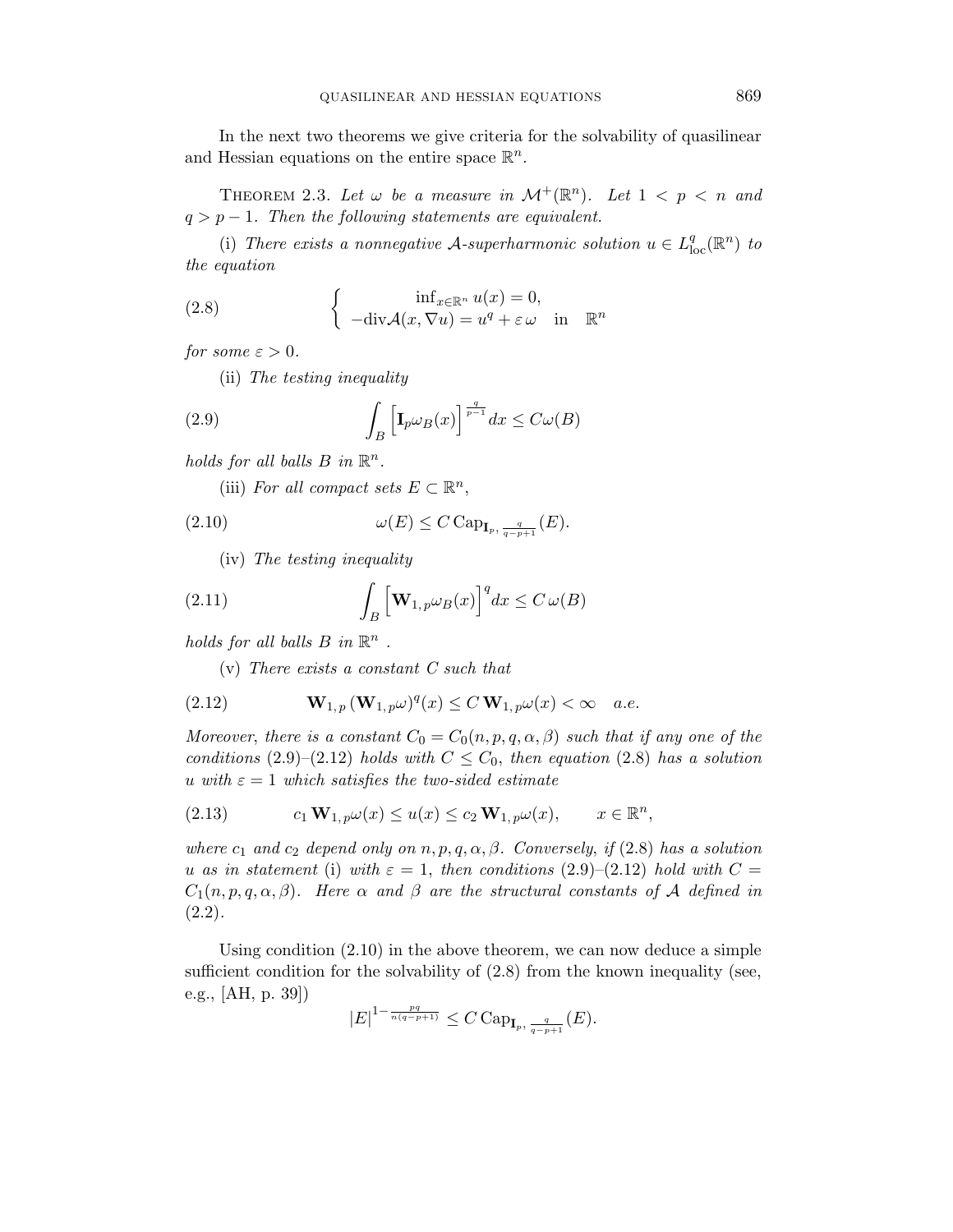COROLLARY 2.4. Suppose that  $f \in L^{\frac{n(q-p+1)}{pq}, \infty}(\mathbb{R}^n)$  and  $d\omega = f dx$ . If  $q > p - 1$  and  $\frac{pq}{q-p+1} < n$ , then equation (2.8) has a nonnegative solution for some  $\varepsilon > 0$ .

*Remark* 2.5. The condition  $f \in L^{\frac{n(q-p+1)}{pq}, \infty}(\mathbb{R}^n)$  in Corollary 2.4 can be relaxed by using the Fefferman-Phong condition [Fef]:

$$
\int_{B_R} f^{1+\delta} dx \le C R^{n - \frac{(1+\delta)pq}{q-p+1}}
$$

for some  $\delta > 0$ , which is known to be sufficient for the validity of (2.9); see, e.g., [KS], [V2].

THEOREM 2.6. Let  $\omega$  be a measure in  $\mathcal{M}^+(\mathbb{R}^n)$ ,  $1 \leq k < \frac{n}{2}$ , and  $q > k$ . Then the following statements are equivalent.

(i) There exists a solution  $u \geq 0$ ,  $-u \in \Phi^k(\Omega) \cap L^q_{loc}(\mathbb{R}^n)$ , to the equation

(2.14) 
$$
\begin{cases} \inf_{x \in \mathbb{R}^n} u(x) = 0, \\ F_k[-u] = u^q + \varepsilon \omega \quad \text{in} \quad \mathbb{R}^n \end{cases}
$$

for some  $\varepsilon > 0$ .

(ii) The testing inequality

(2.15) 
$$
\int_{B} \left[ \mathbf{I}_{2k} \omega_{B}(x) \right]^{\frac{q}{k}} dx \leq C \omega(B)
$$

holds for all balls  $B$  in  $\mathbb{R}^n$ .

(iii) For all compact sets  $E \subset \mathbb{R}^n$ ,

(2.16) 
$$
\omega(E) \leq C \operatorname{Cap}_{\mathbf{I}_{2k}, \frac{q}{q-k}}(E).
$$

(iv) The testing inequality

(2.17) 
$$
\int_{B} \left[ \mathbf{W}_{\frac{2k}{k+1},k+1} \omega_{B}(x) \right]^{q} dx \leq C \omega(B)
$$

holds for all balls  $B$  in  $\mathbb{R}^n$ 

(v) There exists a constant C such that

$$
(2.18) \t\t\t\t\t\mathbf{W}_{\frac{2k}{k+1},k+1}(\mathbf{W}_{\frac{2k}{k+1},k+1}\omega)^{q}(x) \le C\,\mathbf{W}_{\frac{2k}{k+1},k+1}\omega(x) < \infty \quad a.e.
$$

Moreover, there is a constant  $C_0 = C_0(n, k, q)$  such that if any one of the conditions (2.15)–(2.18) holds with  $C \leq C_0$ , then equation (2.14) has a solution u with  $\varepsilon = 1$  which satisfies the two-sided estimate

$$
c_1\,\mathbf{W}_{\frac{2k}{k+1},\,k+1}\omega(x)\leq u(x)\leq c_2\,\mathbf{W}_{\frac{2k}{k+1},\,k+1}\omega(x),\qquad x\in\mathbb{R}^n,
$$

where  $c_1$  and  $c_2$  depend only on  $n, k, q$ . Conversely, if there is a solution u to  $(2.14)$  as in statement (i) with  $\varepsilon = 1$ , then conditions  $(2.15)$ – $(2.18)$  hold with  $C = C_1(n, k, q).$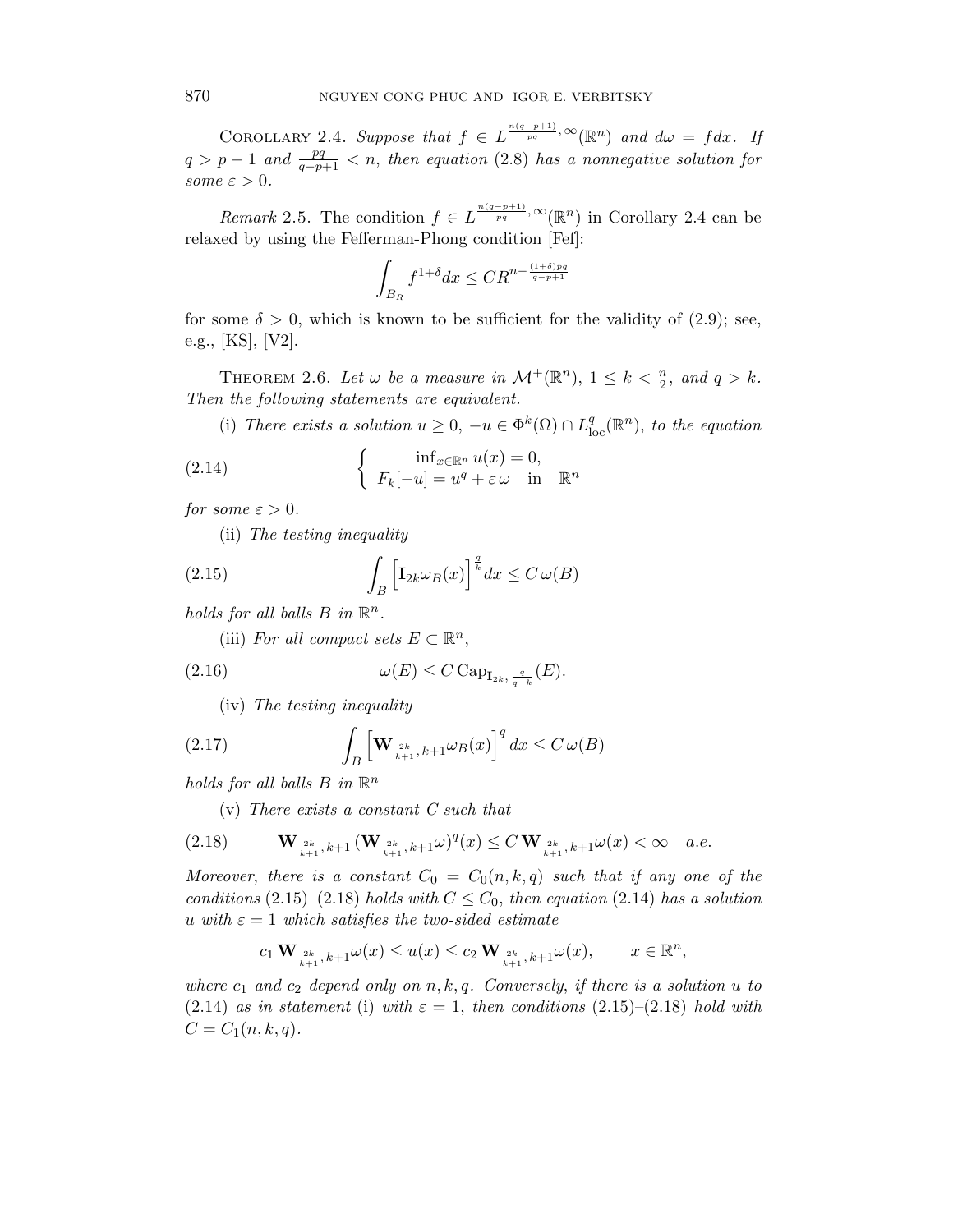COROLLARY 2.7. Suppose that  $f \in L^{\frac{n(q-k)}{2kq}}, \infty(\mathbb{R}^n)$  and  $d\omega = f dx$ . If  $q > k$  and  $\frac{2kq}{q-k} < n$  then (2.14) has a nonnegative solution for some  $\varepsilon > 0$ .

Since  $\text{Cap}_{I_{\alpha}, s}(E) = 0$  in the case  $\alpha s \geq n$  for all sets  $E \subset \mathbb{R}^n$  (see [AH, §2.6]), we obtain the following Liouville-type theorems for quasilinear and Hessian differential inequalities.

COROLLARY 2.8. If  $q \leq \frac{n(p-1)}{n-p}$  $\frac{(p-1)}{n-p}$ , then the inequality  $-\text{div}\mathcal{A}(x,\nabla u) \geq u^q$ admits no nontrivial nonnegative  $A$ -superharmonic solutions in  $\mathbb{R}^n$ . Analogously, if  $q \leq \frac{nk}{n-2k}$ , then the inequality  $F_k[-u] \geq u^q$  admits no nontrivial nonnegative solutions in  $\mathbb{R}^n$ .

*Remark* 2.9. When  $1 \leq p \leq n$  and  $q > \frac{n(p-1)}{n-p}$ , the function  $u(x) =$  $c|x|^{\frac{-p}{q-p+1}}$  with

$$
c = \left[\frac{p^{p-1}}{(q-p+1)^p}\right]^{\frac{1}{q-p+1}} [q(n-p) - n(p-1)]^{\frac{1}{q-p+1}},
$$

is a nontrivial admissible (but singular) global solution of  $-\Delta_p u = u^q$  (see [SZ]). Similarly, the function  $u(x) = c' |x|^{\frac{-2k}{q-k}}$  with

$$
c' = \left[\frac{(n-1)!}{k!(n-k)!}\right]^{\frac{1}{q-k}} \left[\frac{(2k)^k}{(q-k)^{k+1}}\right]^{\frac{1}{q-k}} [q(n-2k) - nk]^{\frac{1}{q-k}},
$$

where  $1 \leq k < \frac{n}{2}$  and  $q > \frac{nk}{n-2k}$ , is a singular admissible global solution of  $F_k[-u] = u^q$  (see [Tso] or [Tru1, formula (3.2)]). Thus, we see that the exponent  $\frac{n(p-1)}{n-p}$  (respectively  $\frac{nk}{n-2k}$ ) is critical for the homogeneous equation  $-\text{div}\mathcal{A}(x,\nabla u) = u^q$  (respectively  $F_k[-u] = u^q$ ) in  $\mathbb{R}^n$ . The situation is different when we restrict ourselves only to *locally bounded* solutions in  $\mathbb{R}^n$  (see [GS],  $[SZ]$ ).

Existence results on a bounded domain  $\Omega$  analogous to Theorems 2.3 and 2.6 are contained in the following two theorems, where Bessel potentials and the corresponding capacities are used in place of respectively Riesz potentials and Riesz capacities.

THEOREM 2.10. Let  $\omega \in \mathcal{M}_B^+(\Omega)$  be compactly supported in  $\Omega$ . Let  $p > 1$ ,  $q > p-1$ , and let  $R = \text{diam}(\Omega)$ . Then the following statements are equivalent.

(i) There exists a nonnegative renormalized solution  $u \in L^q(\Omega)$  to the equation

(2.19) 
$$
\begin{cases}\n-\text{div}\mathcal{A}(x,\nabla u) = u^q + \varepsilon \,\omega & \text{in} \quad \Omega, \\
u = 0 & \text{on} \quad \partial\Omega\n\end{cases}
$$

for some  $\varepsilon > 0$ .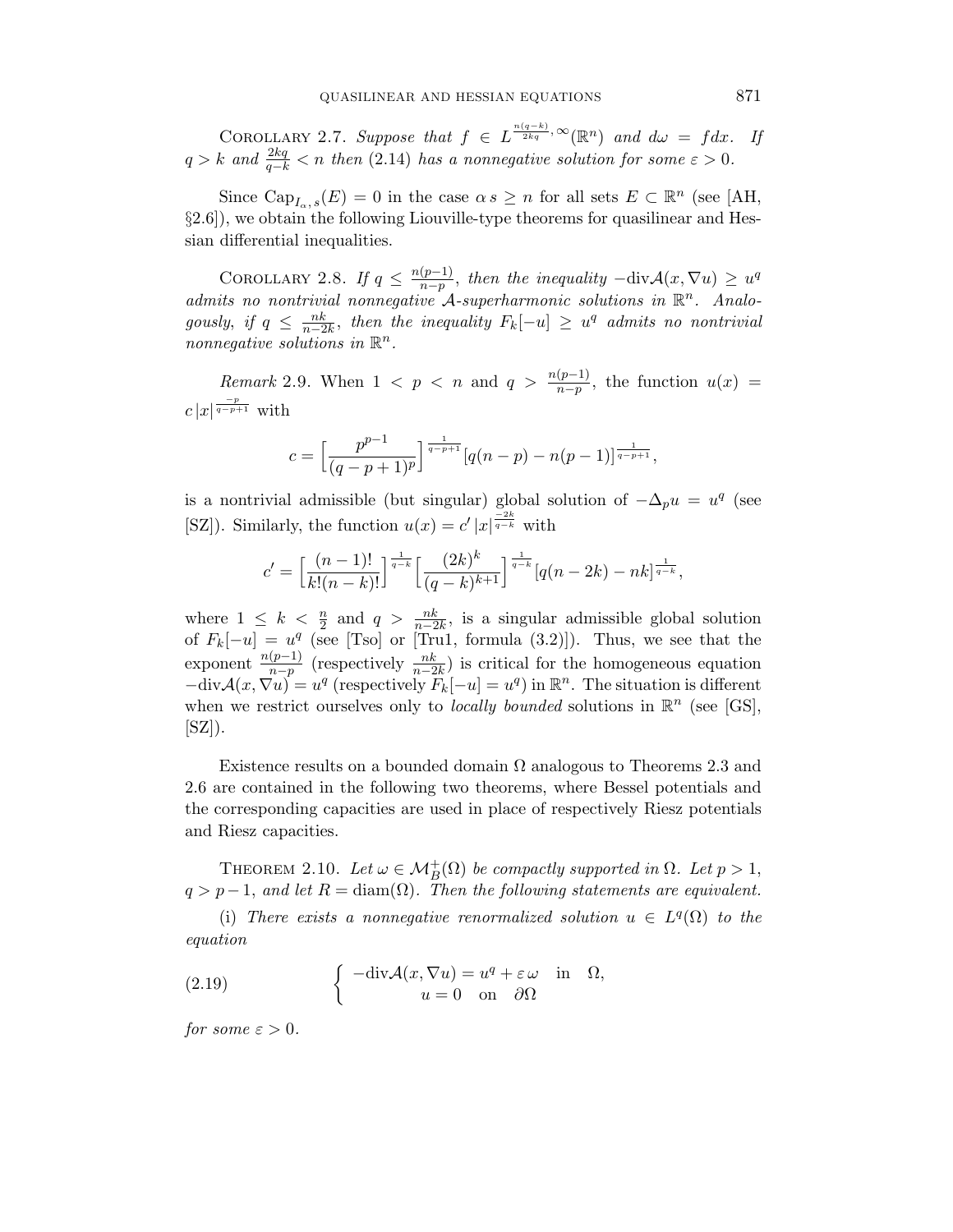(ii) For all compact sets  $E \subset \Omega$ ,

(2.20) 
$$
\omega(E) \leq C \operatorname{Cap}_{\mathbf{G}_p, \frac{q}{q-p+1}}(E).
$$

(iii) The testing inequality

(2.21) 
$$
\int_{B} \left[ \mathbf{W}_{1,p}^{2R} \omega_{B}(x) \right]^{q} dx \leq C \omega(B)
$$

holds for all balls B such that  $B \cap \text{supp}\omega \neq \emptyset$ .

(iv) There exists a constant C such that

(2.22) 
$$
\mathbf{W}_{1,p}^{2R}(\mathbf{W}_{1,p}^{2R}\omega)^{q}(x) \leq C \mathbf{W}_{1,p}^{2R}\omega(x) \text{ a.e. on } \Omega.
$$

Remark 2.11. In the case where  $\omega$  is not compactly supported in  $\Omega$ , it can be easily seen from the proof of this theorem, given in Section 6, that any one of the conditions (ii)–(iv) above is still *sufficient* for the solvability of (2.19). Moreover, in the subcritical case  $\frac{pq}{q-p+1} > n$ , these conditions are redundant since the Bessel capacity  $\text{Cap}_{\mathbf{G}_p, \frac{q}{q-p+1}}$  of a single point is positive (see [AH], §2.6). This ensures that statement (ii) of Theorem 2.10 holds for some constant  $C > 0$  provided  $\omega$  is a finite measure.

COROLLARY 2.12. Suppose that  $f \in L^{\frac{n(q-p+1)}{pq}, \infty}(\Omega)$  and  $d\omega = f dx$ . If  $q > p-1$  and  $\frac{pq}{q-p+1} < n$  then the equation (2.19) has a nonnegative renormalized (or equivalently, entropy) solution for some  $\varepsilon > 0$ .

THEOREM 2.13. Let  $\Omega$  be a uniformly  $(k-1)$ -convex domain in  $\mathbb{R}^n$ , and let  $\omega \in \mathcal{M}_B^+(\Omega)$  be compactly supported in  $\Omega$ . Suppose that  $1 \leq k \leq n$ ,  $q > k$ ,  $R = \text{diam}(\Omega)$ , and  $\varphi \in C^0(\partial \Omega)$ ,  $\varphi \geq 0$ . Then the following statements are equivalent.

(i) There exists a solution  $u \geq 0$ ,  $-u \in \Phi^k(\Omega) \cap L^q(\Omega)$ , continuous near  $\partial Ω$ , to the equation

(2.23) 
$$
\begin{cases} F_k[-u] = u^q + \varepsilon \omega & \text{in } \Omega, \\ u = \varepsilon \varphi & \text{on } \partial \Omega \end{cases}
$$

for some  $\varepsilon > 0$ .

(ii) For all compact sets  $E \subset \Omega$ ,

$$
\omega(E) \leq C \, \text{Cap}_{\mathbf{G}_{2k}, \, \frac{q}{q-k}}(E).
$$

(iii) The testing inequality

$$
\int_B \left[ \mathbf{W}_{\frac{2k}{k+1},k+1}^{2R} \omega_B(x) \right]^q dx \le C \,\omega(B)
$$

holds for all balls B such that  $B \cap \text{supp}\omega \neq \emptyset$ .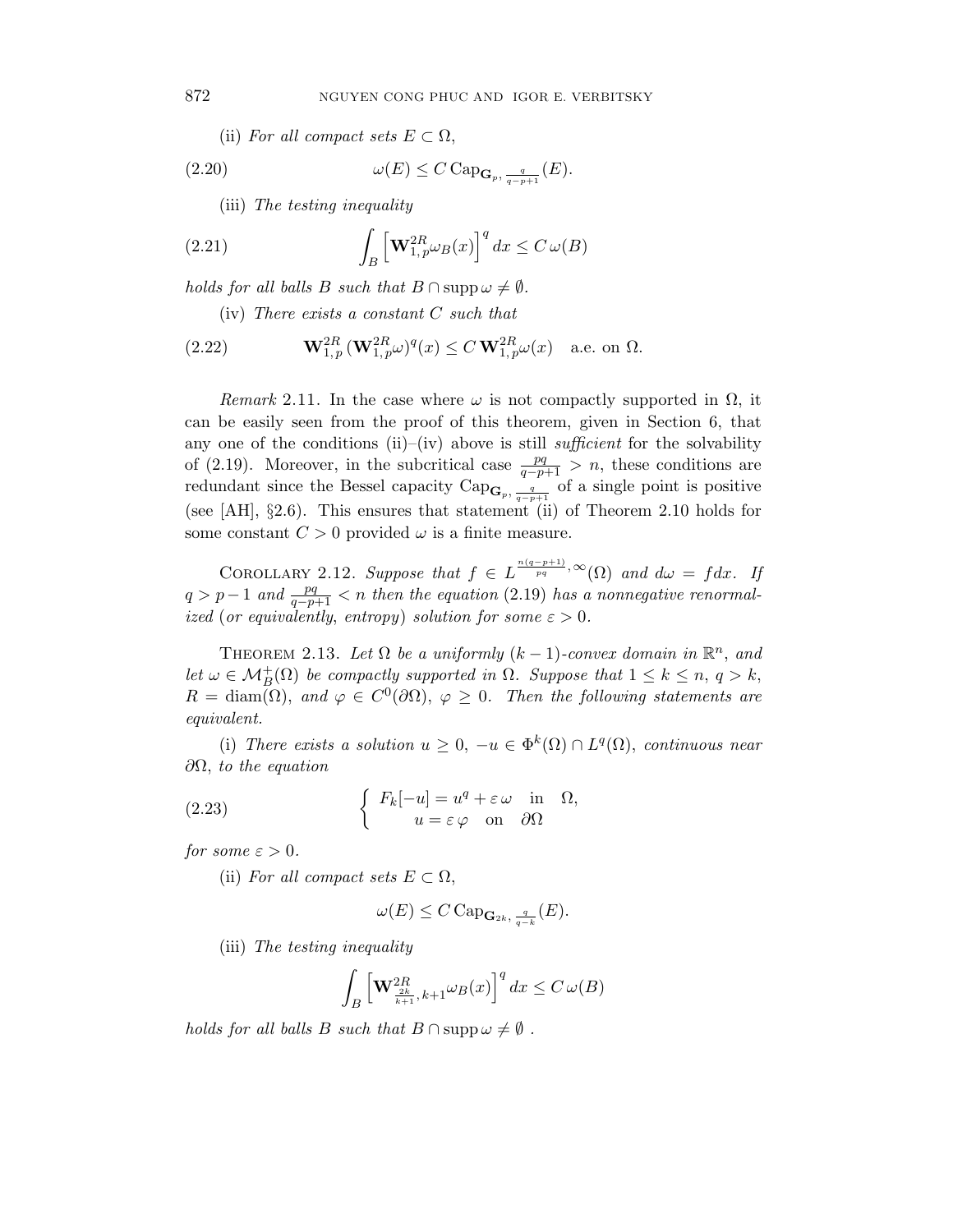(iv) There exists a constant C such that

$$
\mathbf{W}^{2R}_{\frac{2k}{k+1},k+1}(\mathbf{W}^{2R}_{\frac{2k}{k+1},k+1}\omega)^q(x) \le C \mathbf{W}^{2R}_{\frac{2k}{k+1},k+1}\omega(x) \quad \text{a.e. on } \Omega.
$$

*Remark* 2.14. As in Remark 2.11, any one of the conditions (ii)–(iv) in Theorem 2.13 is still *sufficient* for the solvability of (2.23) if  $d\omega = d\mu + f dx$ , where  $\mu \in \mathcal{M}_B^+(\Omega)$  is compactly supported in  $\Omega$  and  $f \in L^s(\Omega)$ ,  $f \geq 0$  with  $s > \frac{n}{2k}$  if  $k \leq \frac{n}{2}$  $\frac{n}{2}$ , and  $s = 1$  if  $k > \frac{n}{2}$ . Moreover, in the subcritical case  $\frac{2kq}{q-k} > n$ these conditions are redundant.

COROLLARY 2.15. Let  $d\omega = (f + g) dx$ , where  $f \ge 0$ ,  $g \ge 0$ ,  $f \in$  $L^{\frac{n(q-k)}{2kq},\infty}(\Omega)$  is compactly supported in  $\Omega$ , and  $g \in L^s(\Omega)$  for some  $s > \frac{n}{2k}$ . If  $q > k$  and  $\frac{2kq}{q-k} < n$  then (2.23) has a nonnegative solution for some  $\varepsilon > 0$ .

Our results on local integral estimates for quasilinear and Hessian inequalities are given in the next two theorems. We will need the capacity associated with the space  $W^{\alpha,s}$  relative to the domain  $\Omega$  defined by

(2.24) 
$$
\text{cap}_{\alpha, s}(E, \Omega) = \inf \{ ||f||^s_{W^{\alpha, s}(\mathbb{R}^n)} : f \in C_0^{\infty}(\Omega), f \ge 1 \text{ on } E \}.
$$

THEOREM 2.16. Let u be a nonnegative A-superharmonic function in  $\Omega$ such that  $-\text{div}\mathcal{A}(x,\nabla u) \geq u^q$ . Suppose that  $q > p - 1$ ,  $\frac{pq}{q-p+1} < n$ , and  $\Omega$  is a bounded  $C^{\infty}\textrm{-}domain.$  Then

$$
\int_E u^q \leq C \operatorname{cap}_{p, \frac{q}{q-p+1}}(E, \Omega)
$$

for any compact set  $E \subset \Omega$ , where the constant C may depend only on p, q, n, and the structural constants  $\alpha$ ,  $\beta$  of  $\mathcal{A}$ .

THEOREM 2.17. Let  $u \geq 0$  be such that  $-u$  is k-subharmonic and that  $F_k[-u] \geq u^q$  in  $\Omega$ . Suppose that  $q > k$ ,  $\frac{2kq}{q-k} < n$ , and  $\Omega$  is a bounded  $C^{\infty}$ domain. Then

$$
\int_{E} u^{q} \leq C \operatorname{cap}_{2k, \frac{q}{q-k}}(E, \Omega)
$$

for any compact set  $E \subset \Omega$ , where the constant C may depend only on k, q and n.

As a consequence of Theorems 2.10 and 2.13, we will deduce the following characterization of removable singularities for quasilinear and fully nonlinear equations.

THEOREM 2.18. Let E be a compact subset of  $\Omega$ . Then any solution u to the problem

(2.25) 
$$
\begin{cases}\nu \text{ is } A\text{-superharmonic in } \Omega \setminus E, \\
u \in L^q_{\text{loc}}(\Omega \setminus E), \quad u \ge 0, \\
-\text{div}\mathcal{A}(x, \nabla u) = u^q \quad \text{in } \mathcal{D}'(\Omega \setminus E)\n\end{cases}
$$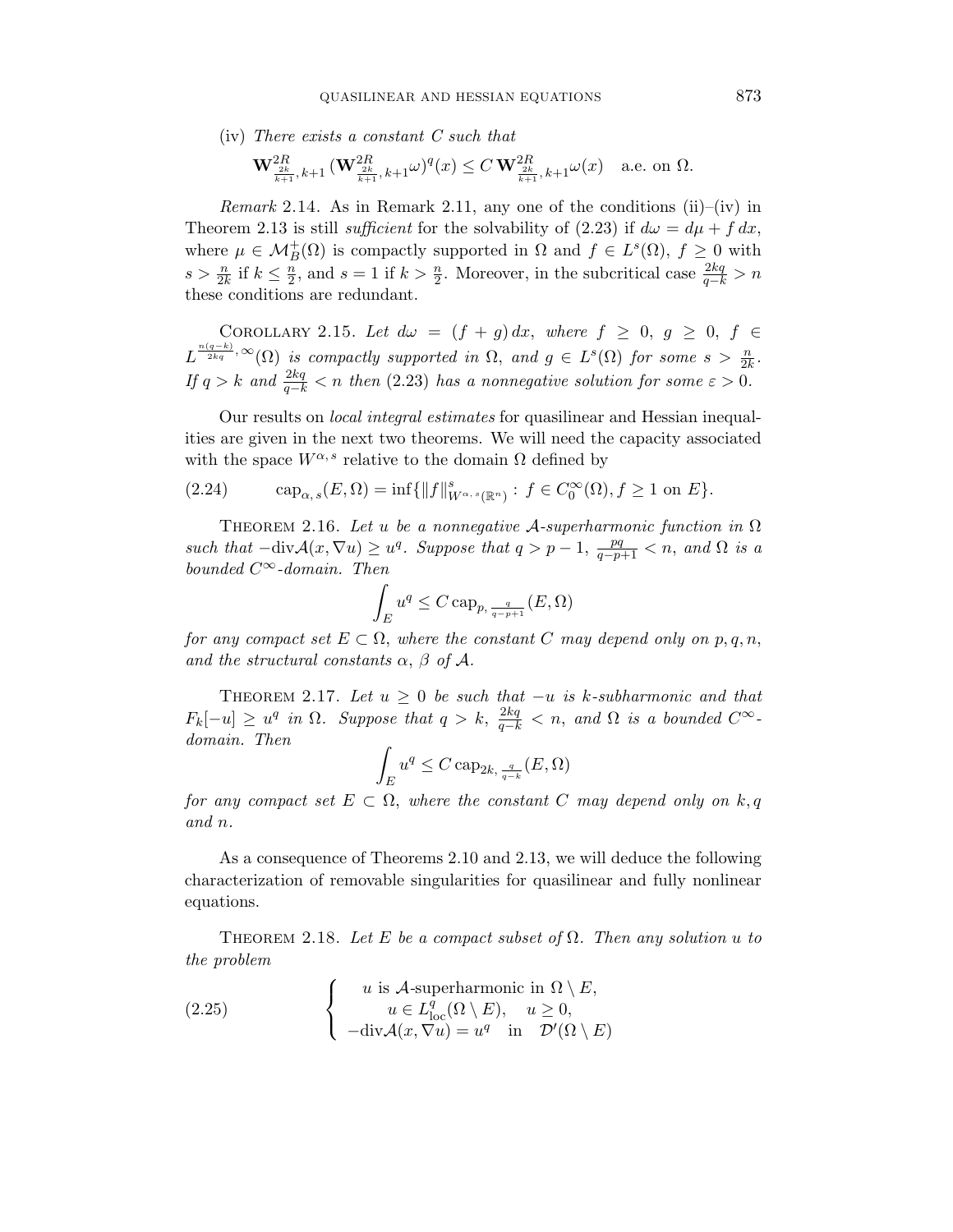is also a solution to a similar problem with  $\Omega$  in place of  $\Omega \setminus E$  if and only if  $\mathrm{Cap}_{\mathbf{G}_p, \frac{q}{q-p+1}}(E) = 0.$ 

THEOREM 2.19. Let E be a compact subset of  $\Omega$ . Then any solution u to the problem

(2.26) 
$$
\begin{cases}\n-u \text{ is } k\text{-subharmonic in } \Omega \setminus E, \\
u \in L_{\text{loc}}^q(\Omega \setminus E), \quad u \ge 0, \\
F_k[-u] = u^q \quad \text{in } \mathcal{D}'(\Omega \setminus E)\n\end{cases}
$$

is also a solution to a similar problem with  $\Omega$  in place of  $\Omega \setminus E$  if and only if  $\mathrm{Cap}_{\mathbf{G}_{2k},\frac{q}{q-k}}(E)=0.$ 

In [TW3], Trudinger and Wang introduced the so called  $k$ -Hessian capacity  $\text{cap}_k(\cdot, \Omega)$  defined for a compact set E by

(2.27) 
$$
\operatorname{cap}_k(E,\Omega)=\sup\Big\{\int_E d\mu_k[u]\Big\},\
$$

where the supremum is taken over all k-subharmonic functions u in  $\Omega$  such that  $-1 < u < 0$ , and  $\mu_k[u]$  is the k-Hessian measure associated with u. Our next theorem asserts that locally the k-Hessian capacity is equivalent to the Bessel capacity  $\text{Cap}_{\mathbf{G}_{\frac{2k}{k+1}},k+1}$ . In what follows,  $\mathcal{Q} = \{Q\}$  will stand for a Whitney decomposition of  $\Omega$  into a union of disjoint dyadic cubes (see §6).

THEOREM 2.20. Let  $1 \leq k < \frac{n}{2}$  be an integer. Then there are constants  $M_1$ ,  $M_2$  such that

(2.28) 
$$
M_1 \text{Cap}_{\mathbf{G}_{\frac{2k}{k+1}}, k+1}(E) \leq \text{cap}_k(E, \Omega) \leq M_2 \text{Cap}_{\mathbf{G}_{\frac{2k}{k+1}}, k+1}(E)
$$

for any compact set  $E \subset \overline{Q}$  with  $Q \in \mathcal{Q}$ . Furthermore, if  $\Omega$  is a bounded  $C^{\infty}$ -domain then

(2.29) 
$$
\operatorname{cap}_k(E,\Omega) \le C \operatorname{cap}_{\frac{2k}{k+1},k+1}(E,\Omega)
$$

for any compact set  $E \subset \Omega$ , where  $\text{cap}_{\frac{2k}{k+1},k+1}(E,\Omega)$  is defined by  $(2.24)$  with  $\alpha = \frac{2k}{k+1}$  and  $s = k+1$ .

## 3. Discrete models of nonlinear equations

In this section we consider certain nonlinear integral equations with discrete kernels which serve as a model for both quasilinear and Hessian equations treated in Section 5–7. Let  $\mathcal D$  be the family of all dyadic cubes  $Q =$  $2^{i}(k + [0, 1]^{n}), i \in \mathbb{Z}, k \in \mathbb{Z}^{n}$ , in  $\mathbb{R}^{n}$ . For  $\omega \in \mathcal{M}^{+}(\mathbb{R}^{n})$ , we define the dyadic Riesz and Wolff's potentials respectively by

(3.1) 
$$
\mathcal{I}_{\alpha}\omega(x) = \sum_{Q \in \mathcal{D}} \frac{\omega(Q)}{|Q|^{1-\frac{\alpha}{n}}}\chi_Q(x),
$$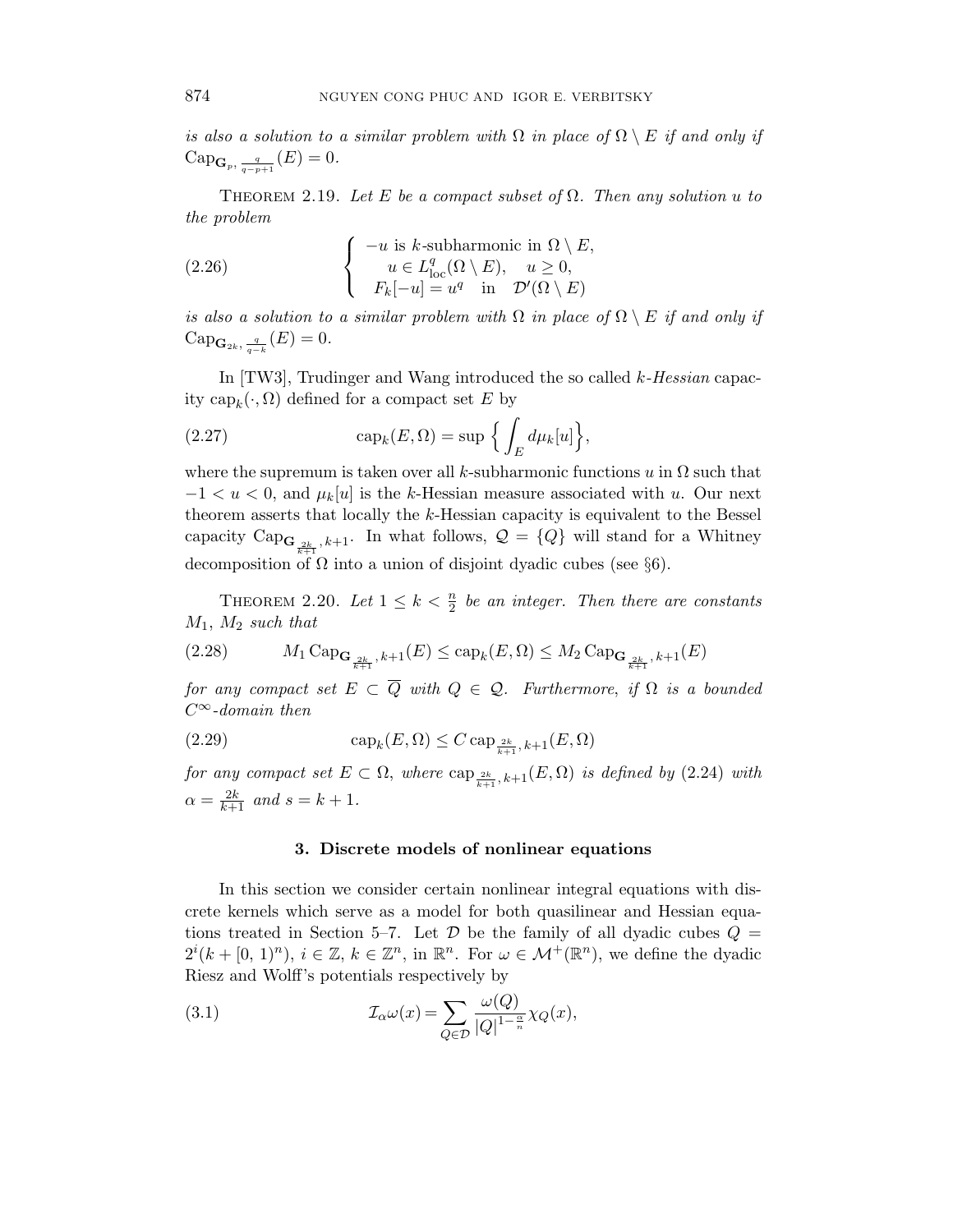QUASILINEAR AND HESSIAN EQUATIONS 875

(3.2) 
$$
\mathcal{W}_{\alpha, p}\omega(x) = \sum_{Q \in \mathcal{D}} \left[ \frac{\omega(Q)}{|Q|^{1-\frac{\alpha p}{n}}}\right]^{\frac{1}{p-1}} \chi_Q(x).
$$

In this section we are concerned with nonlinear inhomogeneous integral equations of the type

(3.3) 
$$
u = \mathcal{W}_{\alpha, p}(u^q) + f, \qquad u \in L^q_{loc}(\mathbb{R}^n), u \ge 0,
$$

where  $f \in L^q_{loc}(\mathbb{R}^n)$ ,  $f \geq 0$ ,  $q > p-1$ , and  $\mathcal{W}_{\alpha, p}$  is defined as in (3.2) with  $\alpha > 0$  and  $p > 1$  such that  $0 < \alpha p < n$ .

It is convenient to introduce a nonlinear operator  ${\cal N}$  associated with the equation (3.3) defined by

(3.4) 
$$
\mathcal{N}f = \mathcal{W}_{\alpha, p}(f^q), \qquad f \in L^q_{\text{loc}}(\mathbb{R}^n), f \ge 0,
$$

so that (3.3) can be rewritten as

$$
u = \mathcal{N}u + f, \qquad u \in L^{q}_{\text{loc}}(\mathbb{R}^{n}), u \ge 0.
$$

Obviously, N is monotonic, i.e.,  $\mathcal{N}f \geq \mathcal{N}g$  whenever  $f \geq g \geq 0$  a.e., and  $\mathcal{N}(\lambda f) = \lambda^{\frac{q}{p-1}} \mathcal{N} f$  for all  $\lambda \geq 0$ . Since

(3.5) 
$$
(a+b)^{p'-1} \le \max\{1, 2^{p'-2}\}(a^{p'-1} + b^{p'-1})
$$

for all  $a, b \geq 0$ , it follows that

(3.6) 
$$
\left[\mathcal{N}(f+g)\right]^{\frac{1}{q}} \leq \max\{1, 2^{p'-2}\}\left[\left(\mathcal{N}f\right)^{\frac{1}{q}} + \left(\mathcal{N}g\right)^{\frac{1}{q}}\right].
$$

PROPOSITION 3.1. Let  $\mu \in M^+(\mathbb{R}^n)$ ,  $\alpha > 0$ ,  $p > 1$ , and  $q > p - 1$ . Then the following quantities are equivalent:

(a) 
$$
A_1(P, \mu) = \sum_{Q \subset P} \left[ \frac{\mu(Q)}{|Q|^{1 - \frac{\alpha_P}{n}}} \right]^{\frac{q}{p-1}} |Q|,
$$
  
\n(b)  $A_2(P, \mu) = \int_P \left[ \sum_{Q \subset P} \frac{\mu(Q)^{\frac{1}{p-1}}}{|Q|^{(1 - \frac{\alpha_P}{n})\frac{1}{p-1}}} \chi_Q(x) \right]^q dx,$   
\n(c)  $A_3(P, \mu) = \int_P \left[ \sum_{Q \subset P} \frac{\mu(Q)}{|Q|^{1 - \frac{\alpha_P}{n}}} \chi_Q(x) \right]^{\frac{q}{p-1}} dx,$ 

where P is a dyadic cube in  $\mathbb{R}^n$ , or  $P = \mathbb{R}^n$ , and the constants of equivalence do not depend on  $P$  and  $\mu$ .

*Proof.* The equivalence of  $A_1$  and  $A_3$  is a localized version of Wolff's inequality (5.3) originally proved in [HW], which follows from Proposition 2.2 in [COV]. Moreover, it was proved in [COV] that

(3.7) 
$$
A_3(P,\mu) \simeq \int_P \left[ \sup_{x \in Q \subset P} \frac{\mu(Q)}{|Q|^{1-\frac{\alpha p}{n}}} \right]^{\frac{q}{p-1}} dx,
$$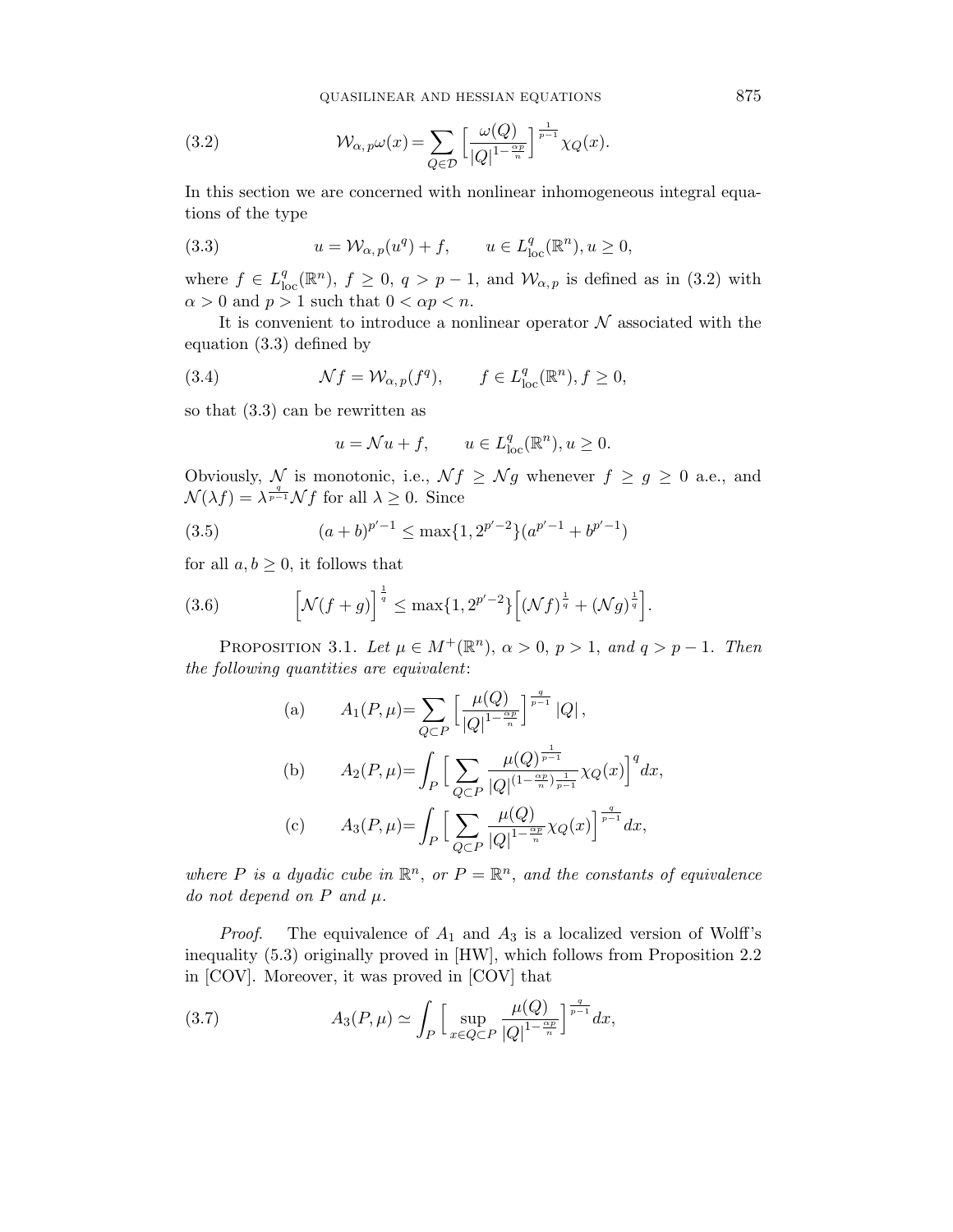where  $A \simeq B$  means that there exist constants  $c_1$  and  $c_2$  which depend only on  $\alpha$ ,  $p$ ,  $q$ , and  $n$  such that  $c_1A \leq B \leq c_2A$ . Since

$$
\Big[\sup_{x\in Q\subset P}\frac{\mu(Q)}{|Q|^{1-\frac{\alpha p}{n}}}\Big]^{\frac{1}{p-1}}\leq \sum_{Q\subset P}\frac{\mu(Q)^{\frac{1}{p-1}}}{|Q|^{(1-\frac{\alpha p}{n})\frac{1}{p-1}}}\chi_Q(x),
$$

from (3.7) we obtain  $A_3 \leq CA_2$ . In addition, for  $p \leq 2$  we clearly have  $A_2 \leq A_3 \leq CA_1$ . Therefore, it remains to check that, in the case  $p > 2$ ,  $A_2 \leq CA_1$  for some  $C > 0$  independent of P and  $\mu$ . By Proposition 2.2 in [COV] we have (note that  $q > p - 1 > 1$ )

$$
(3.8) \qquad A_2(P,\mu) = \int_P \Big[ \sum_{Q \subset P} \frac{\mu(Q)^{\frac{1}{p-1}}}{|Q|^{(1-\frac{\alpha p}{n})\frac{1}{p-1}}} \chi_Q(x) \Big]^q dx
$$
  

$$
\leq C \sum_{Q \subset P} \frac{\mu(Q)^{\frac{1}{p-1}}}{|Q|^{(1-\frac{\alpha p}{n})\frac{1}{p-1}+q-2}} \Big[ \sum_{Q' \subset Q} \frac{\mu(Q')^{\frac{1}{p-1}}}{|Q'|^{(1-\frac{\alpha p}{n})\frac{1}{p-1}-1}} \Big]^{q-1}.
$$

On the other hand, by Hölder's inequality,

$$
\sum_{Q' \subset Q} \frac{\mu(Q')^{\frac{1}{p-1}}}{|Q'|^{(1-\frac{\alpha p}{n})\frac{1}{p-1}-1}} \\
= \sum_{Q' \subset Q} \left( \mu(Q')^{\frac{1}{p-1}} |Q'|^{\varepsilon} \right) |Q'|^{-(1-\frac{\alpha p}{n})\frac{1}{p-1}+1-\varepsilon} \\
\leq \left( \sum_{Q' \subset Q} \mu(Q')^{\frac{r'}{p-1}} |Q'|^{\varepsilon r'} \right)^{\frac{1}{r'}} \left( \sum_{Q' \subset Q} |Q'|^{-r(1-\frac{\alpha p}{n})\frac{1}{p-1}+r-r\varepsilon} \right)^{\frac{1}{r}},
$$

where  $r' = p - 1 > 1$ ,  $r = \frac{p-1}{p-2}$  $\frac{p-1}{p-2}$  and  $\varepsilon > 0$  is chosen so that  $-r(1-\frac{\alpha p}{n})$ where  $r' = p - 1 > 1$ ,  $r = \frac{p-1}{p-2}$  and  $\varepsilon > 0$  is chosen so that  $-r(1 - \frac{\alpha p}{n})\frac{1}{p-1} + r - r\varepsilon > 1$ , i.e.,  $0 < \varepsilon < \frac{p-1}{(p-1)n}$ . Therefore,

$$
\sum_{Q' \subset Q} \frac{\mu(Q')^{\frac{1}{p-1}}}{|Q'|^{(1-\frac{\alpha p}{n})\frac{1}{p-1}-1}} \leq C\mu(Q)^{\frac{1}{p-1}}\left|Q\right|^{\varepsilon} \left|Q\right|^{-(1-\frac{\alpha p}{n})\frac{1}{p-1}+1-\varepsilon}
$$

$$
= C\frac{\mu(Q)^{\frac{1}{p-1}}}{\left|Q\right|^{(1-\frac{\alpha p}{n})\frac{1}{p-1}-1}}.
$$

Hence, combining this with (3.8) we obtain

$$
A_2(P,\mu) \le C \sum_{Q \subset P} \frac{\mu(Q)^{\frac{1}{p-1}}}{|Q|^{(1-\frac{\alpha p}{n})\frac{1}{p-1}+q-2}} \Big[\frac{\mu(Q)^{\frac{1}{p-1}}}{|Q|^{(1-\frac{\alpha p}{n})\frac{1}{p-1}-1}}\Big]^{q-1}
$$
  
=  $C \sum_{Q \subset P} \frac{\mu(Q)^{\frac{q}{p-1}}}{|Q|^{(1-\frac{\alpha p}{n})\frac{q}{p-1}-1}} = CA_1(P,\mu).$ 

This completes the proof of the proposition.

 $\Box$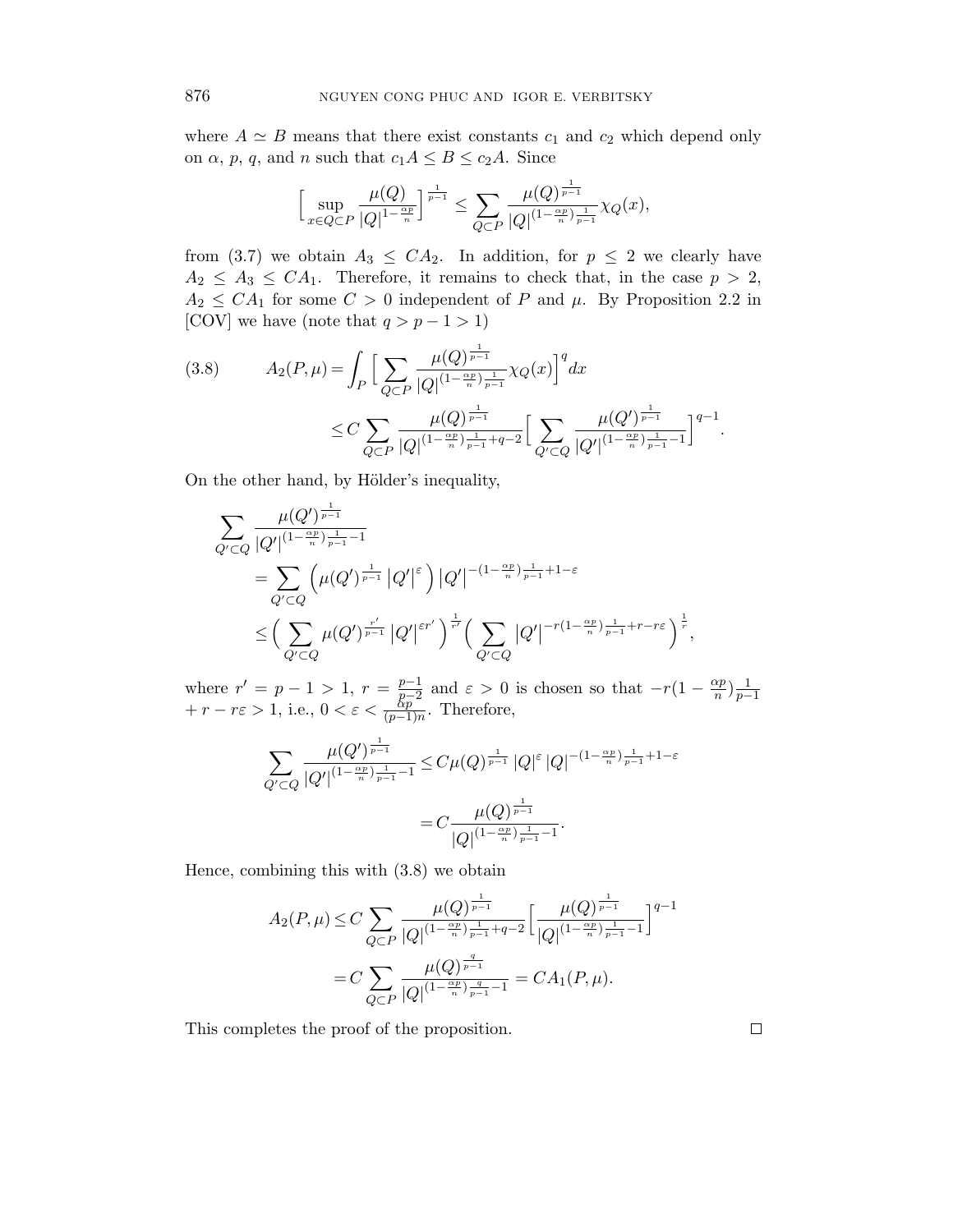THEOREM 3.2. Let  $\alpha > 0$ ,  $p > 1$  be such that  $0 < \alpha p < n$ , and let  $q > p - 1$ . Suppose  $f \in L^q_{loc}(\mathbb{R}^n)$ ,  $f \geq 0$ , and  $d\omega = f^q dx$ . Then the following statements are equivalent.

(i) The equation

(3.9) 
$$
u = \mathcal{W}_{\alpha, p}(u^q) + \varepsilon f
$$

has a solution  $u \in L^q_{loc}(\mathbb{R}^n)$ ,  $u \geq 0$ , for some  $\varepsilon > 0$ .

(ii) The testing inequality

(3.10) 
$$
\int_P \Big[ \sum_{Q \subset P} \frac{\omega(Q)}{|Q|^{1 - \frac{\alpha p}{n}} \chi_Q(x)} \Big]^{\frac{q}{p-1}} dx \leq C \omega(P)
$$

holds for all dyadic cubes P.

(iii) The testing inequality

(3.11) 
$$
\int_{P} \Big[ \sum_{Q \subset P} \frac{\omega(Q)^{\frac{1}{p-1}}}{|Q|^{(1-\frac{\alpha p}{n})\frac{1}{p-1}}} \chi_Q(x) \Big]^q dx \leq C \,\omega(P)
$$

holds for all dyadic cubes P.

(iv) There exists a constant C such that

(3.12) 
$$
\mathcal{W}_{\alpha,p}[\mathcal{W}_{\alpha,p}(f^q)]^q(x) \leq C \mathcal{W}_{\alpha,p}(f^q)(x) < \infty \quad \text{a.e.}
$$

*Proof.* Note that by Proposition 3.1 we have (ii) $\Leftrightarrow$ (iii). Therefore, it is enough to prove  $(iv) \Rightarrow (i) \Rightarrow (iii) \Rightarrow (iv)$ .

*Proof of* (iv) $\Rightarrow$ (i). The pointwise condition (3.12) can be rewritten as

$$
\mathcal{N}^2 f \le C \mathcal{N} f < \infty \quad \text{a.e.,}
$$

where  $\mathcal N$  is the operator defined by (3.4). The sufficiency of this condition for the solvability of (3.9) can be proved using simple iterations:

$$
u_{n+1} = \mathcal{N}u_n + \varepsilon f, \qquad n = 0, 1, 2, \dots,
$$

starting from  $u_0 = 0$ . Since N is monotonic it is easy to see that  $u_n$  is increasing and that  $\varepsilon^{\frac{q}{p-1}} \mathcal{N} f + \varepsilon f \leq u_n$  for all  $n \geq 2$ . Let  $c(p) = \max\{1, 2^{p'-1}\}, c_1 = 0$ ,  $c_2 = [\varepsilon^{\frac{1}{p-1}}c(p)]^q$  and

$$
c_n = \left[\varepsilon^{\frac{1}{p-1}}c(p)(1+C^{1/q})c_{n-1}^{p'-1}\right]^q, \qquad n=3, 4, \ldots,
$$

where C is the constant in (3.12). Here we choose  $\varepsilon$  so that

$$
\varepsilon^{\frac{1}{p-1}}c(p) = \left(\frac{q-p+1}{q}\right)^{\frac{q-p+1}{q}} \left(\frac{p-1}{q}\right)^{\frac{p-1}{q}} C^{\frac{1-p}{q^2}}.
$$

By induction and using (3.6) we have

$$
u_n \le c_n \mathcal{N}f + \varepsilon f, \qquad n = 1, 2, 3, \dots.
$$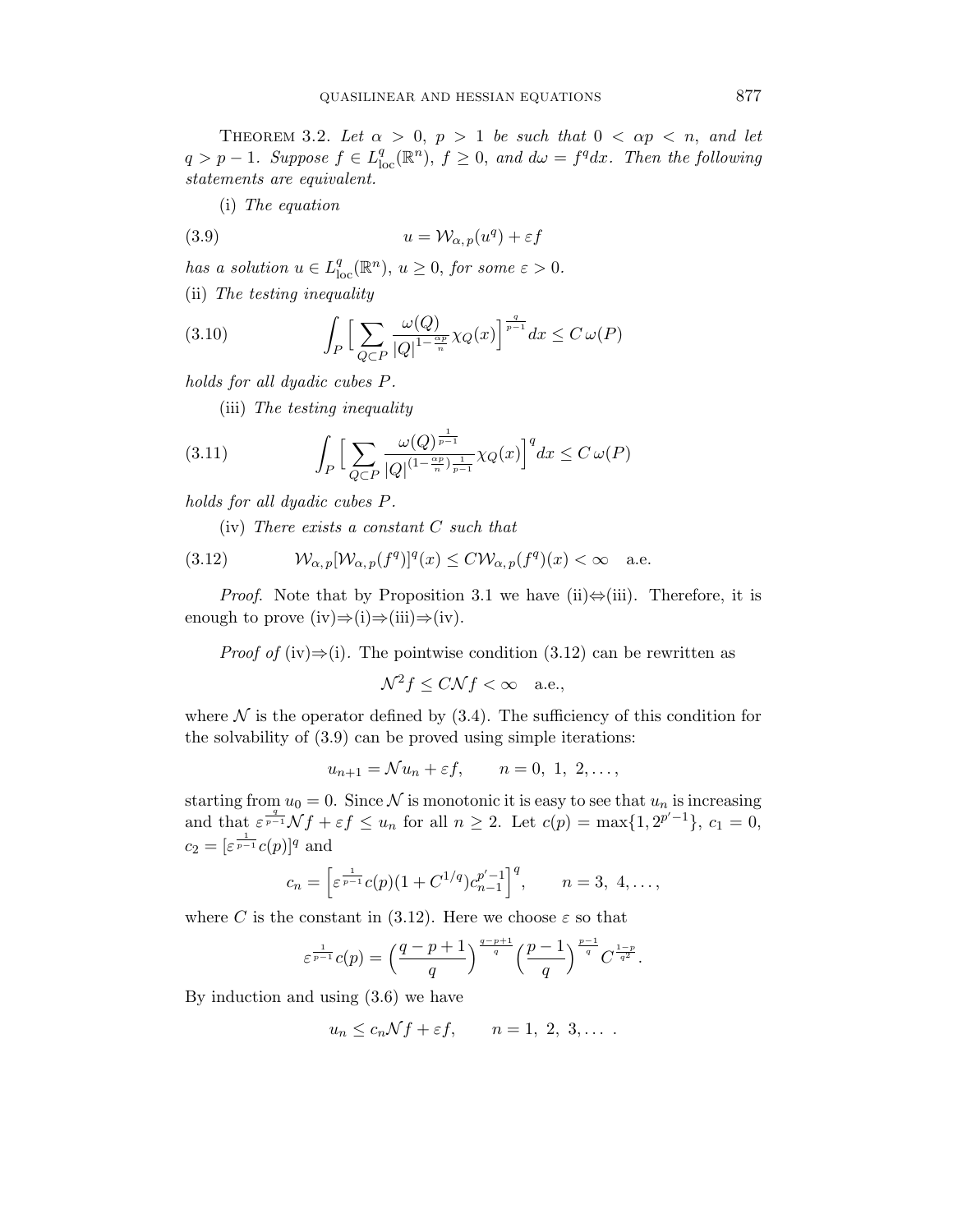Note that

$$
x_0 = \left[\frac{q}{p-1} \varepsilon^{\frac{1}{p-1}} c(p) \, C^{\frac{1}{q}}\right]^{\frac{q(p-1)}{p-1-q}}
$$

is the only root of the equation

$$
x = \left[\varepsilon^{\frac{1}{p-1}}c(p)(1+C^{\frac{1}{q}}x)\right]^q
$$

and thus  $\lim_{n\to\infty} c_n = x_0$ . Hence there exists a solution

$$
u(x) = \lim_{n \to \infty} u_n(x)
$$

to equation (3.9) (with that choice of  $\varepsilon$ ) such that

$$
\varepsilon f + \varepsilon^{\frac{q}{p-1}} \mathcal{W}_{\alpha, p}(f^q) \le u \le \varepsilon f + x_0 \mathcal{W}_{\alpha, p}(f^q).
$$

*Proof of* (i) $\Rightarrow$ (iii). Suppose that  $u \in L^q_{loc}(\mathbb{R}^n)$ ,  $u \geq 0$ , is a solution of (3.9). Let P be a cube in D and  $d\mu = u^q dx$ . Since

$$
[u(x)]^q \geq [\mathcal{W}_{\alpha, p}(u^q)(x)]^q
$$
 a.e.,

we have

$$
\int_P [W_{\alpha,p}(u^q)(x)]^q dx \le \int_P [u(x)]^q dx.
$$

Thus,

(3.13) 
$$
\int_P \Big[ \sum_{Q \subset P} \frac{\mu(Q)^{\frac{1}{p-1}}}{|Q|^{(1-\frac{\alpha p}{n})\frac{1}{p-1}}} \chi_Q(x) \Big]^q dx \le C\mu(P),
$$

for all  $P \in \mathcal{D}$ . By Proposition 3.1, inequality (3.13) is equivalent to

$$
\int_P \Big[ \sum_{Q \subset P} \frac{\mu(Q)}{|Q|^{1 - \frac{\alpha p}{n}} \chi_Q(x)} \Big]^{\frac{q}{p-1}} dx \le C\mu(P)
$$

for all  $P \in \mathcal{D}$ , which in its turn is equivalent to the weak-type inequality

(3.14) 
$$
\|\mathcal{I}_{\alpha p}(g)\|_{L^{\frac{q}{q-p+1}, \infty}(d\mu)} \leq C \|g\|_{L^{\frac{q}{q-p+1}}(dx)}
$$

for all  $g \in L^{\frac{q}{q-p+1}}(\mathbb{R}^n)$ ,  $g \ge 0$  (see [NTV], [VW]). Note that by (3.9),

$$
d\mu = u^q dx \ge \varepsilon^q f^q dx = \varepsilon^q d\omega.
$$

We now deduce from  $(3.14)$ ,

$$
(3.15) \t\t ||\mathcal{I}_{\alpha p}(g)||_{L^{\frac{q}{q-p+1}, \infty}(d\omega)} \leq \frac{C}{\varepsilon^{q-p+1}} \, ||g||_{L^{\frac{q}{q-p+1}}(dx)}.
$$

Similarly, by duality and Proposition 3.1 we see that (3.15) is equivalent to the testing inequality (3.11). The implication (i) $\Rightarrow$  (iii) is proved.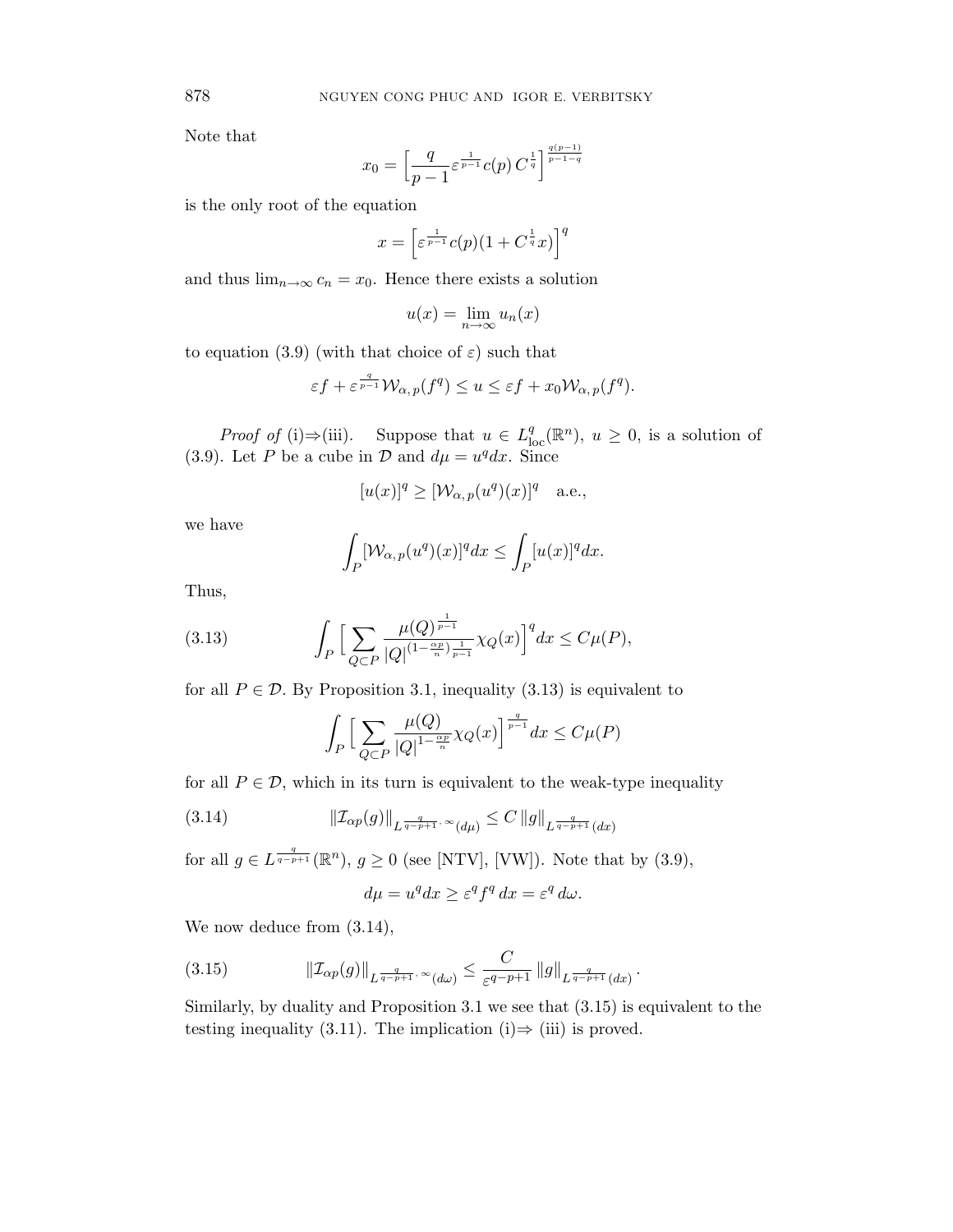*Proof of* (iii)⇒(iv). We first deduce from the testing inequality  $(3.11)$ that

$$
(3.16)\qquad \qquad \omega(P) \le C \left|P\right|^{1-\frac{\alpha pq}{n(q-p+1)}}
$$

for all dyadic cubes  $P$ . In fact, this can be verified by using  $(3.11)$  and the obvious estimate

$$
\int_P\Big[\frac{\omega(P)}{|P|^{1-\frac{\alpha p}n}}\Big]^{\frac{q}{p-1}}dx\leq \int_P\Big[\sum_{Q\subset P}\frac{\omega(Q)^{\frac1{p-1}}}{|Q|^{(1-\frac{\alpha p}n)\frac1{p-1}}}\chi_Q(x)\Big]^q dx.
$$

Following [KV], [V3], we next introduce a certain decomposition of the dyadic Wolff's potential  $\mathcal{W}_{\alpha, p} \mu$ . To each dyadic cube  $P \in \mathcal{D}$ , we associate the "upper" and "lower" parts of  $\mathcal{W}_{\alpha, p}$  defined respectively by

(3.17) 
$$
\mathcal{U}_P \mu(x) = \sum_{Q \subset P} \left[ \frac{\mu(Q)}{|Q|^{1 - \frac{\alpha p}{n}}} \right]^{\frac{1}{p-1}} \chi_Q(x),
$$

(3.18) 
$$
\mathcal{V}_{P}\mu(x) = \sum_{Q \supset P} \left[ \frac{\mu(Q)}{|Q|^{1-\frac{\alpha p}{n}}} \right]^{\frac{1}{p-1}} \chi_{Q}(x).
$$

Obviously,

$$
\mathcal{U}_P\mu(x) \leq \mathcal{W}_{\alpha, p}\mu(x), \qquad \mathcal{V}_P\mu(x) \leq \mathcal{W}_{\alpha, p}\mu(x),
$$

and for  $x \in P$ ,

$$
\mathcal{W}_{\alpha,p}\mu(x) = \mathcal{U}_P\mu(x) + \mathcal{V}_P\mu(x) - \left[\frac{\mu(P)}{|P|^{1-\frac{\alpha p}{n}}}\right]^{\frac{1}{p-1}}.
$$

Using the notation just introduced, we can rewrite the testing inequality (3.11) in the form:

(3.19) 
$$
\int_P [\mathcal{U}_P \omega(x)]^q dx \leq C \,\omega(P)
$$

for all dyadic cubes P. Recall that  $d\omega = f^q dx$ . The desired pointwise inequality (3.12) can be restated as

(3.20) 
$$
\sum_{P \in \mathcal{D}} \left[ \frac{\int_P [\mathcal{W}_{\alpha, p} \omega(y)]^q dy}{|P|^{1 - \frac{\alpha p}{n}}} \right]^{\frac{1}{p-1}} \chi_P(x) \leq C \mathcal{W}_{\alpha, p} \omega(x).
$$

Obviously, for  $y \in P$ ,

$$
\mathcal{W}_{\alpha, p}\omega(y) \leq \mathcal{U}_P\omega(y) + \mathcal{V}_P\omega(y),
$$

and from the testing inequality (3.19) we have

$$
\sum_{P\in\mathcal{D}}\Big[\frac{\int_P[\mathcal{U}_P\omega(y)]^q\,dy}{|P|^{1-\frac{\alpha p}{n}}}\Big]^{\frac{1}{p-1}}\chi_P(x)\leq C\,\mathcal{W}_{\alpha,\,p}\omega(x).
$$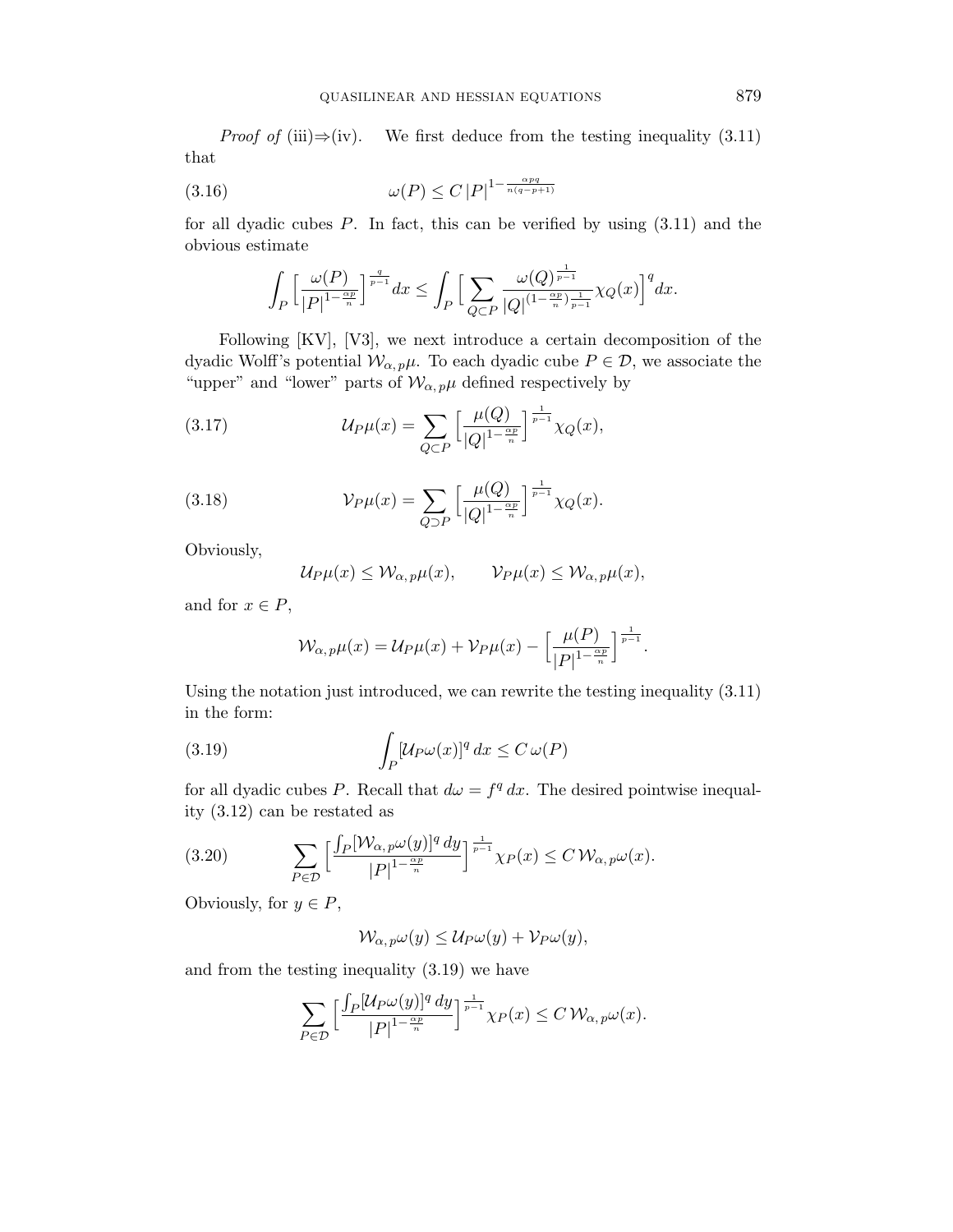Therefore, to prove (3.20) it enough to prove

(3.21) 
$$
\sum_{P \in \mathcal{D}} \left[ \frac{\int_P [\mathcal{V}_P \omega(y)]^q dy}{|P|^{1 - \frac{\alpha p}{n}}} \right]^{\frac{1}{p-1}} \chi_P(x) \leq C \mathcal{W}_{\alpha, p} \omega(x).
$$

Note that, for  $y \in P$ ,

$$
\mathcal{V}_{P}\omega(y) = \sum_{Q \supset P} \left[ \frac{\omega(Q)}{|Q|^{1-\frac{\alpha_P}{n}}} \right]^{\frac{1}{p-1}} = \text{const.}
$$

Using the elementary inequality

$$
\left(\sum_{k=1}^{\infty} a_k\right)^s \le s \sum_{k=1}^{\infty} a_k \left(\sum_{j=k}^{\infty} a_j\right)^{s-1},
$$

where  $1 \leq s < \infty$  and  $0 \leq a_k < \infty$ , we deduce

$$
[\mathcal{V}_{P}\omega(y)]^{\frac{q}{p-1}} \leq C \sum_{Q \supset P} \left[\frac{\omega(Q)}{|Q|^{1-\frac{\alpha p}{n}}}\right]^{\frac{1}{p-1}} \left\{\sum_{R \supset Q} \left[\frac{\omega(R)}{|R|^{1-\frac{\alpha p}{n}}}\right]^{\frac{1}{p-1}}\right\}^{\frac{q}{p-1}-1}.
$$

From this we see that the left-hand side of (3.21) is bounded above by a constant multiple of

$$
\sum_{P \in \mathcal{D}} |P|^{\frac{\alpha p}{n(p-1)}} \sum_{Q \supset P} \left[ \frac{\omega(Q)}{|Q|^{1-\frac{\alpha p}{n}}} \right]^{\frac{1}{p-1}} \left\{ \sum_{R \supset Q} \left[ \frac{\omega(R)}{|R|^{1-\frac{\alpha p}{n}}} \right]^{\frac{1}{p-1}} \right\}^{\frac{q}{p-1}-1} \chi_P(x).
$$

Changing the order of summation, we see that it is equal to

$$
\sum_{Q\in\mathcal{D}}\Big[\frac{\omega(Q)}{|Q|^{1-\frac{\alpha p}{n}}}\Big]^{\frac{1}{p-1}}\chi_Q(x)\Big\{\sum_{P\subset Q}|P|^{\frac{\alpha p}{n(p-1)}}\chi_P(x)[\mathcal{V}_Q\omega(x)]^{\frac{q}{p-1}-1}\Big\}.
$$

By (3.16), the expression in the curly brackets above is uniformly bounded. Therefore, the proof of estimate (3.21), and hence of (iii)  $\Rightarrow$  (iv), is complete.  $\Box$ 

# 4. A-superharmonic functions

In this section, we recall for later use some facts on A-superharmonic functions, most of which can be found in [HKM], [KM1], [KM2], and [TW4]. Let  $\Omega$  be an open set in  $\mathbb{R}^n$ , and  $p > 1$ . We will mainly be interested in the case where  $\Omega$  is bounded and  $1 < p \leq n$ , or  $\Omega = \mathbb{R}^n$  and  $1 < p < n$ . We assume that  $A: \mathbb{R}^n \times \mathbb{R}^n \to \mathbb{R}^n$  is a vector-valued mapping which satisfies the following structural properties:

- (4.1) the mapping  $x \to \mathcal{A}(x,\xi)$  is measurable for all  $\xi \in \mathbb{R}^n$ ,
- (4.2) the mapping  $\xi \to \mathcal{A}(x,\xi)$  is continuous for a.e.  $x \in \mathbb{R}^n$ ,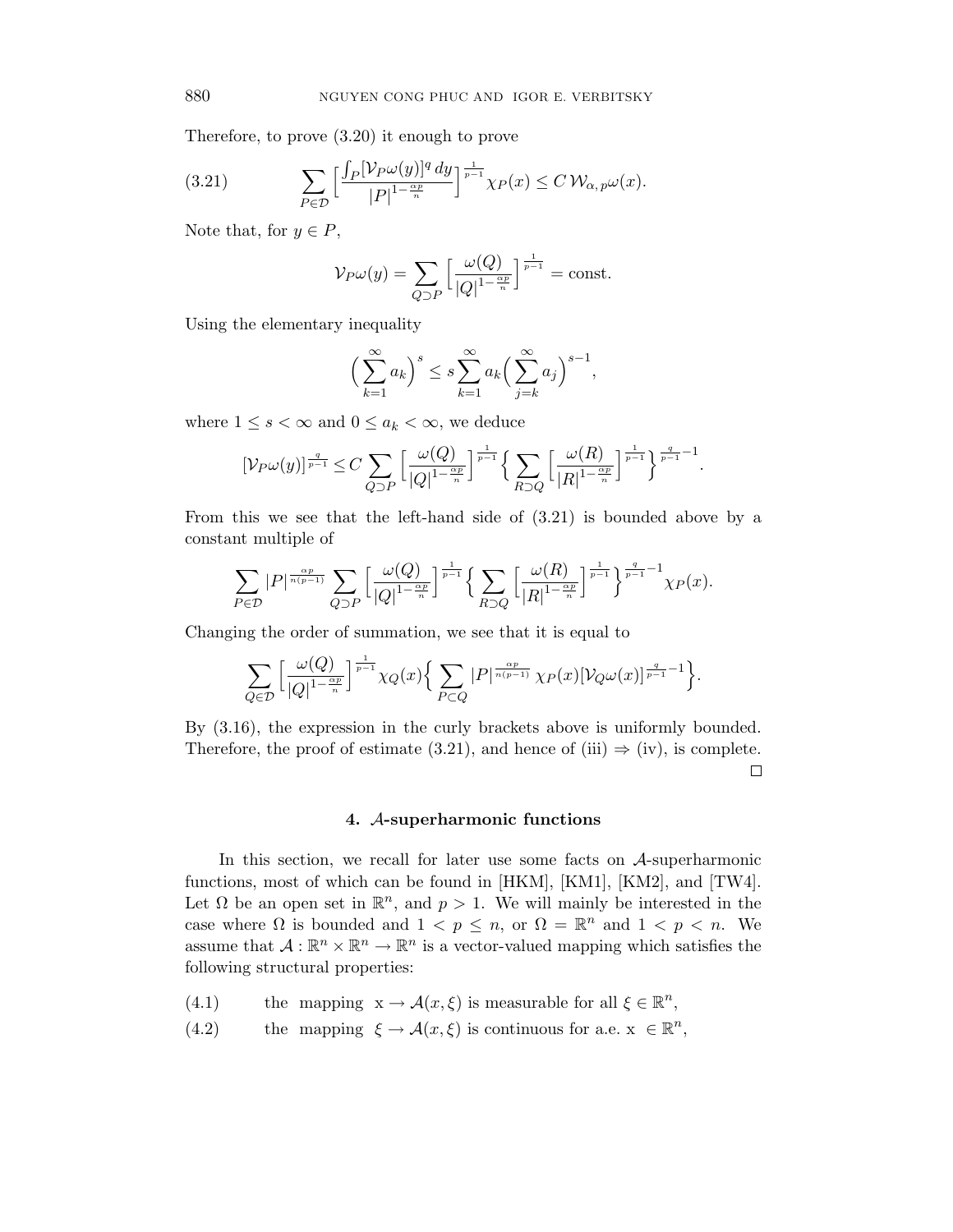and there are constants  $0 < \alpha \leq \beta < \infty$  such that for a.e. x in  $\mathbb{R}^n$ , and for all  $\xi$  in  $\mathbb{R}^n$ ,

(4.3) 
$$
\mathcal{A}(x,\xi)\cdot\xi\geq\alpha|\xi|^p, \quad |\mathcal{A}(x,\xi)|\leq\beta|\xi|^{p-1},
$$

(4.4) 
$$
[\mathcal{A}(x,\xi_1) - \mathcal{A}(x,\xi_2)] \cdot (\xi_1 - \xi_2) > 0, \quad \text{if } \xi_1 \neq \xi_2,
$$

(4.5) 
$$
\mathcal{A}(x,\lambda\xi)=\lambda |\lambda|^{p-2}\mathcal{A}(x,\xi), \quad \text{if } \lambda\in\mathbb{R}\setminus\{0\}.
$$

For  $u \in W^{1,p}_{loc}(\Omega)$ , we define the divergence of  $\mathcal{A}(x,\nabla u)$  in the sense of distributions; i.e., if  $\varphi \in C_0^{\infty}(\Omega)$ , then

$$
\operatorname{div} \mathcal{A}(x, \nabla u)(\varphi) = -\int_{\Omega} \mathcal{A}(x, \nabla u) \cdot \nabla \varphi \, dx.
$$

It is well known that every solution  $u \in W^{1,p}_{loc}(\Omega)$  to the equation

$$
(4.6) \t -div\mathcal{A}(x,\nabla u) = 0
$$

has a continuous representative. Such continuous solutions are said to be A-harmonic in  $\Omega$ . If  $u \in W^{1,p}_{loc}(\Omega)$  and

$$
\int_{\Omega} \mathcal{A}(x, \nabla u) \cdot \nabla \varphi \, dx \ge 0,
$$

for all nonnegative  $\varphi \in C_0^{\infty}(\Omega)$ , i.e.,  $-\text{div}\mathcal{A}(x,\nabla u) \geq 0$  in the distributional sense, then u is called a *supersolution* to  $(4.6)$  in  $\Omega$ .

A lower semicontinuous function  $u : \Omega \to (-\infty, \infty]$  is called A-superharmonic if u is not identically infinite in each component of  $\Omega$ , and if for all open sets D such that  $\overline{D} \subset \Omega$ , and all functions  $h \in C(\overline{D})$ , A-harmonic in D, it follows that  $h \leq u$  on  $\partial D$  implies  $h \leq u$  in  $D$ .

In the special case  $\mathcal{A}(x,\xi) = |\xi|^{p-2}\xi$ , A-superharmonicity is often referred to as p-superharmonicity. It is worth mentioning that the latter can also be defined equivalently using the language of viscosity solutions (see [JLM]).

We recall here the fundamental connection between supersolutions of (4.6) and A-superharmonic functions [HKM].

PROPOSITION 4.1 ([HKM]). (i) If v is  $A$ -superharmonic on  $\Omega$  then

(4.7) 
$$
v(x) = \operatorname{ess} \lim_{y \to x} \inf v(y), \qquad x \in \Omega.
$$

Moreover, if  $v \in W^{1,p}_{loc}(\Omega)$  then

$$
-\text{div}\mathcal{A}(x,\nabla v)\geq 0.
$$

(ii) If  $u \in W^{1,p}_{loc}(\Omega)$  is such that

$$
-\text{div}\mathcal{A}(x,\nabla u)\geq 0,
$$

then there is an A-superharmonic function v such that  $u = v$  a.e.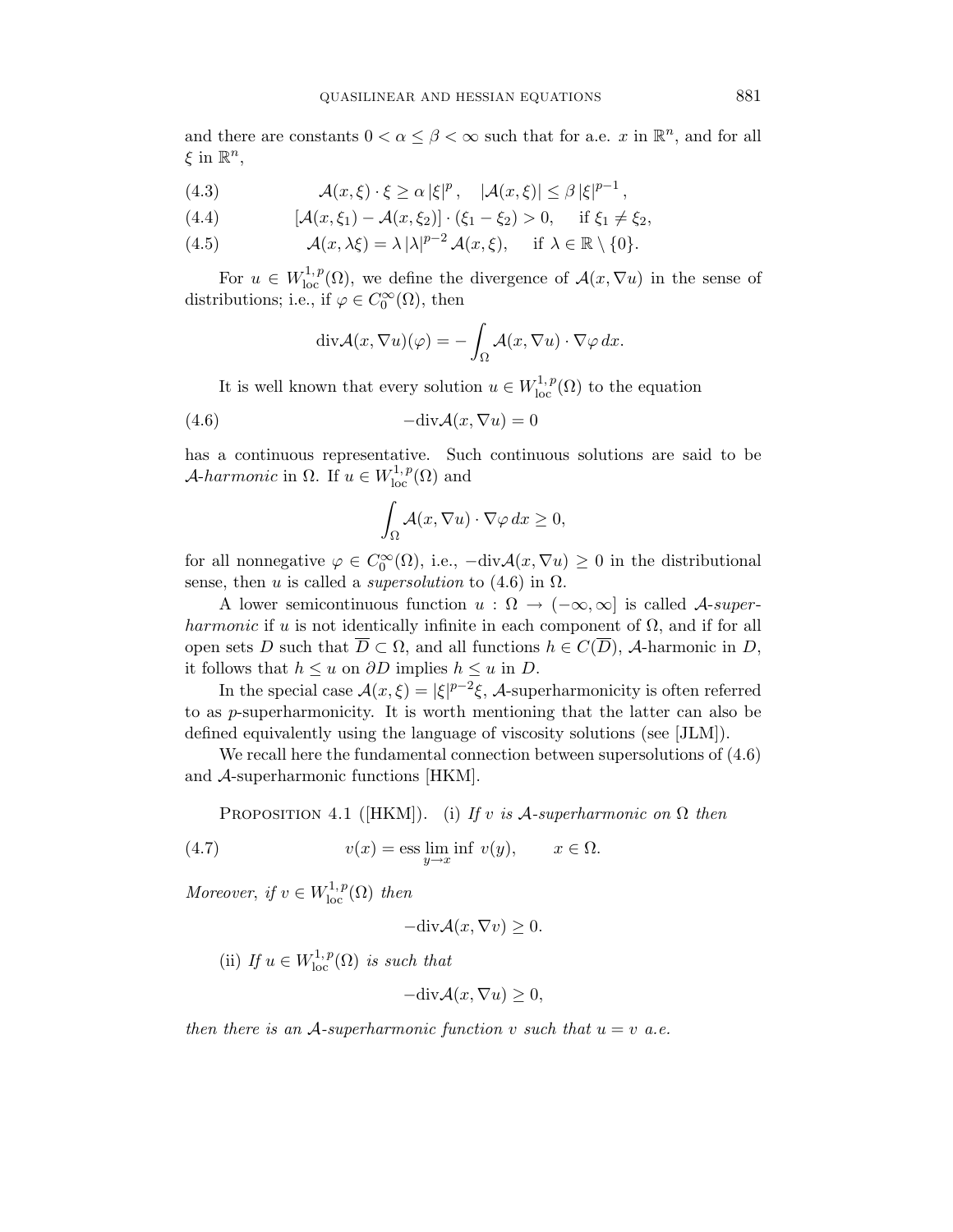(iii) If v is A-superharmonic and locally bounded, then  $v \in W^{1,p}_{loc}(\Omega)$  and

$$
-\text{div}\mathcal{A}(x,\nabla v)\geq 0.
$$

A useful consequence of the above proposition is that if  $u$  and  $v$  are two A-superharmonic functions on  $\Omega$  such that  $u \leq v$  a.e. on  $\Omega$  then  $u \leq v$ everywhere on  $\Omega$ .

Note that an  $A$ -superharmonic function  $u$  does not necessarily belong to  $W^{1,p}_{loc}(\Omega)$ , but its truncation  $\min\{u, k\}$  does for every integer k due to Proposition 4.1(iii). Using this, we set

$$
Du = \lim_{k \to \infty} \nabla \left[ \min\{u, k\} \right],
$$

defined a.e. If either  $u \in L^{\infty}(\Omega)$  or  $u \in W^{1,1}_{loc}(\Omega)$ , then  $Du$  coincides with the regular distributional gradient of  $u$ . In general we have the following gradient estimates [KM1] (see also [HKM], [TW4]).

PROPOSITION 4.2 ([KM1]). Suppose u is A-superharmonic in  $\Omega$  and  $1 \leq$  $q \leq \frac{n}{n-1}$ . Then both  $|Du|^{p-1}$  and  $\mathcal{A}(\cdot, Du)$  belong to  $L^q_{loc}(\Omega)$ . Moreover, if  $p > 2 - \frac{1}{n}$  $\frac{1}{n}$ , then Du is the distributional gradient of u.

We can now extend the definition of the divergence of  $\mathcal{A}(x,\nabla u)$  to those u which are merely A-superharmonic in  $\Omega$ . For such u we set

$$
-\text{div}\mathcal{A}(x,\nabla u)(\varphi) = \int_{\Omega} \mathcal{A}(x,Du) \cdot \nabla \varphi \, dx,
$$

for all  $\varphi \in C_0^{\infty}(\Omega)$ . Note that by Proposition 4.2 and the dominated convergence theorem,

$$
-\text{div}\mathcal{A}(x,\nabla u)(\varphi) = \lim_{k \to \infty} \int_{\Omega} \mathcal{A}(x,\nabla \min\{u,k\}) \cdot \nabla \varphi \, dx \ge 0
$$

whenever  $\varphi \in C_0^{\infty}(\Omega)$  and  $\varphi \geq 0$ .

Since  $-\text{div}\mathcal{A}(x,\nabla u)$  is a nonnegative distribution in  $\Omega$  for an  $\mathcal{A}$ -superharmonic  $u$ , it follows that there is a positive (not necessarily finite) Radon measure denoted by  $\mu[u]$  such that

$$
-\text{div}\mathcal{A}(x,\nabla u) = \mu[u] \text{ in } \Omega.
$$

Conversely, given a positive finite measure  $\mu$  in a bounded domain  $\Omega$ , there is an A-superharmonic function u such that  $-\text{div}\mathcal{A}(x,\nabla u) = \mu$  in  $\Omega$  and  $\min\{u, k\} \in W_0^{1,p}$  $L_0^{1,p}(\Omega)$  for all integers k.

The following weak continuity result from [TW4] will be used later in Section 5 to prove the existence of A-superharmonic solutions to quasilinear equations.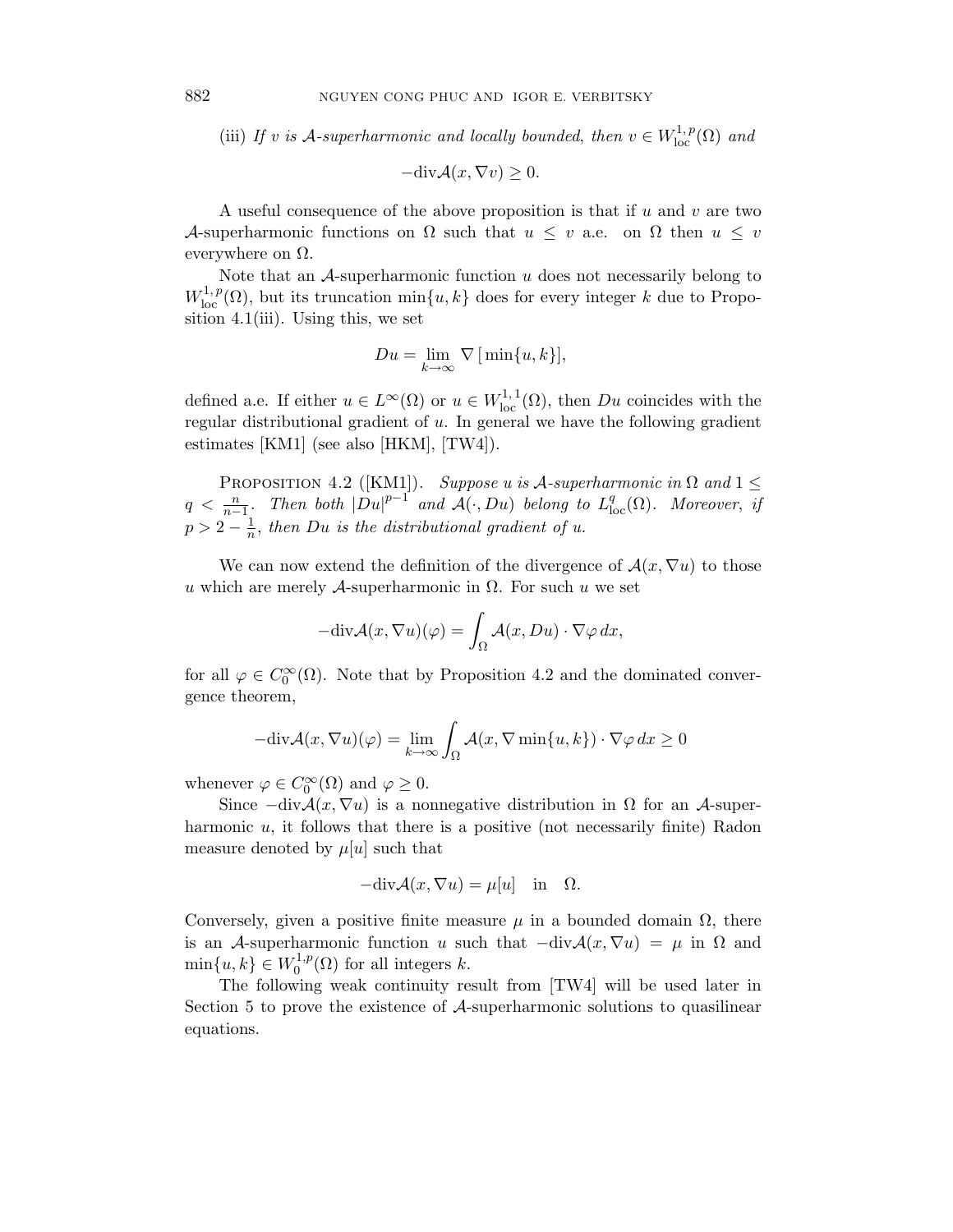THEOREM 4.3 ([TW4]). Suppose that  $\{u_n\}$  is a sequence of nonnegative A-superharmonic functions in  $\Omega$  that converges a.e. to an A-superharmonic function u. Then the sequence of measures  $\{\mu[u_n]\}$  converges to  $\mu[u]$  weakly; i.e.,

$$
\lim_{n \to \infty} \int_{\Omega} \varphi \, d\mu[u_n] = \int_{\Omega} \varphi \, d\mu[u],
$$

for all  $\varphi \in C_0^{\infty}(\Omega)$ .

In [KM2] (see also [Mi, Th. 3.1] and [MZ]) the following pointwise potential estimate for A-superharmonic functions was established, and this serves as a major tool in our study of quasilinear equations of Lane-Emden type.

THEOREM 4.4 ([KM2]). Suppose  $u \geq 0$  is an A-superharmonic function in  $B_{3r}(x)$ . If  $\mu = -\text{div}\mathcal{A}(x,\nabla u)$ , then there are positive constants  $C_1, C_2$  and  $C_3$  which depend only on n, p and the structural constants  $\alpha$  and  $\beta$  such that (1.18) holds.

A consequence of Theorem 4.4 is the following global version of the above potential pointwise estimate.

COROLLARY 4.5 ([KM2]). Let u be an A-superharmonic function in  $\mathbb{R}^n$ with  $\inf_{\mathbb{R}^n} u = 0$ . If  $\mu = -\text{div}\mathcal{A}(x, \nabla u)$ , then

$$
\frac{1}{K} \mathbf{W}_{1,p} \mu(x) \le u(x) \le K \mathbf{W}_{1,p} \mu(x)
$$

for all  $x \in \mathbb{R}^n$ , where K is a positive constant depending only on n, p and the structural constants  $\alpha$  and  $\beta$ .

# 5. Quasilinear equations on  $\mathbb{R}^n$

In this section, we study the solvability problem for the quasilinear equation

(5.1) 
$$
-\text{div}\mathcal{A}(x,\nabla u) = u^q + \omega
$$

in the class of nonnegative A-superharmonic functions on the entire space  $\mathbb{R}^n$ , where  $\mathcal{A}(x,\xi) \cdot \xi \approx |\xi|^p$  is defined precisely as in Section 4. Here we assume  $1 < p < n, q > p-1$ , and  $\omega \in \mathcal{M}^+(\mathbb{R}^n)$ . In this setting, all solutions are understood in the "potential-theoretic" sense, i.e.,  $u \in L^q_{loc}(\mathbb{R}^n)$ ,  $u \ge 0$ , is a solution to  $(5.1)$  if u is A-superharmonic, and

(5.2) 
$$
\int \lim_{k \to \infty} \mathcal{A}(x, \nabla \min\{u, k\}) \cdot \nabla \varphi \, dx = \int u^q \varphi \, dx + \int \varphi \, d\omega
$$

for all test functions  $\varphi \in C_0^{\infty}(\mathbb{R}^n)$ .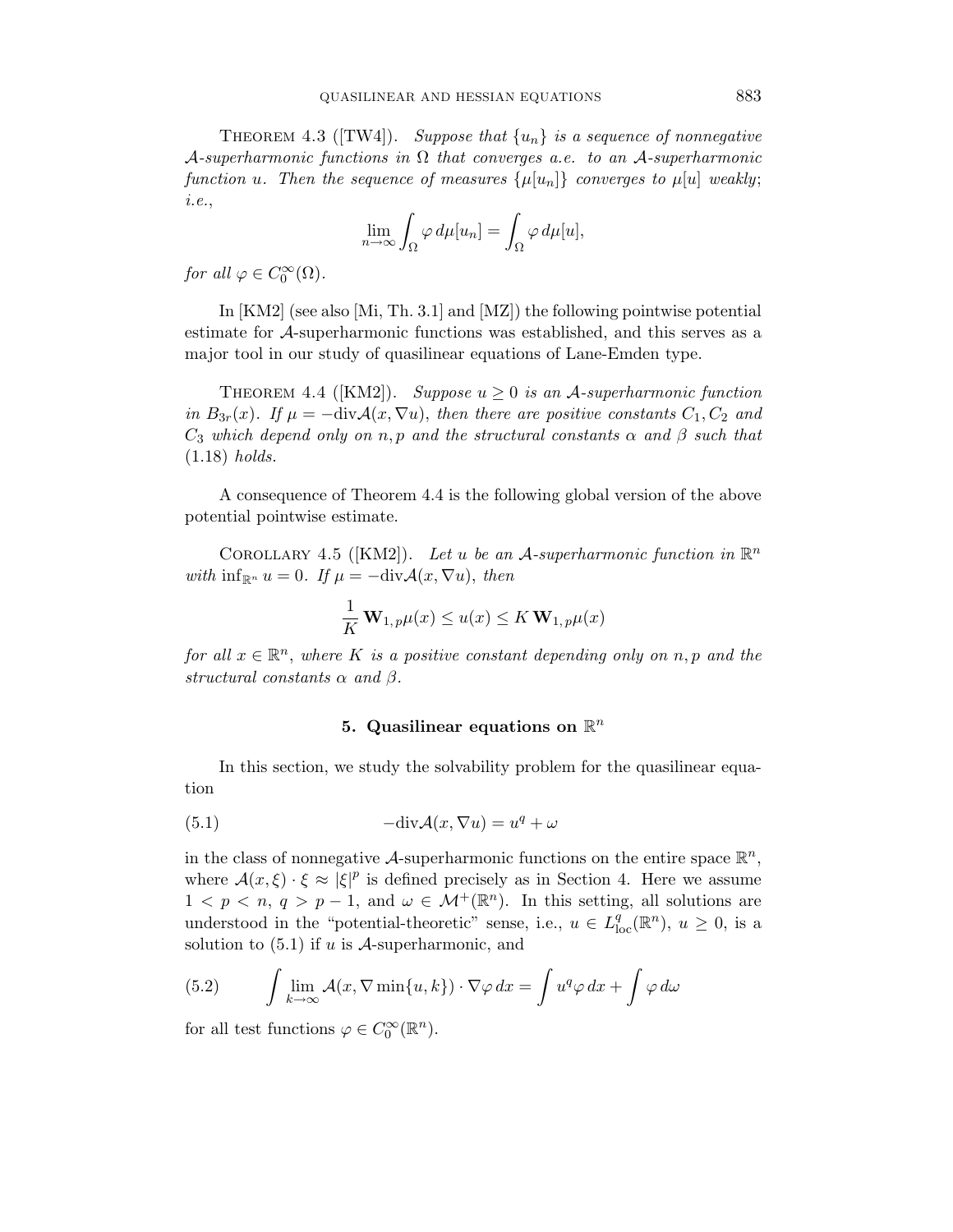We first prove a continuous counterpart of Proposition 3.1. Here we use the well-known argument due to Fefferman and Stein [FS] which is based on the averaging over shifts of the dyadic lattice  $D$ .

PROPOSITION 5.1. Let  $0 < r \leq \infty$ . Let  $\mu \in \mathcal{M}^+(\mathbb{R}^n)$ ,  $\alpha > 0$ ,  $p > 1$ , and  $q > p - 1$ . Then the following quantities are equivalent.

(a) 
$$
\|\mathbf{W}_{\alpha p, \frac{q}{q-p+1}}^{r} \mu\|_{L^{1}(d\mu)} = \int_{\mathbb{R}^{n}} \int_{0}^{r} \left[\frac{\mu(B_{t}(x))}{t^{n-\frac{\alpha pq}{q-p+1}}}\right]^{\frac{q}{p-1}-1} \frac{dt}{t} d\mu,
$$
  
\n(b)  $\|\mathbf{W}_{\alpha, p}^{r} \mu\|_{L^{q}(dx)}^{q} = \int_{\mathbb{R}^{n}} \left\{ \int_{0}^{r} \left[\frac{\mu(B_{t}(x))}{t^{n-\alpha p}}\right]^{\frac{1}{p-1}} \frac{dt}{t} \right\}^{q} dx,$   
\n(c)  $\|\mathbf{I}_{\alpha p}^{r} \mu\|_{L^{\frac{q}{p-1}}(dx)}^{\frac{q}{p-1}} = \int_{\mathbb{R}^{n}} \left[\int_{0}^{r} \frac{\mu(B_{t}(x))}{t^{n-\alpha p}} \frac{dt}{t}\right]^{\frac{q}{p-1}} dx,$ 

where the constants of equivalence do not depend on  $\mu$  and  $r$ .

Remark 5.2. The equivalence of expressions (a) and (c) in Proposition 5.1 may be regarded as a version of Wolff's inequality [HW] (see also [AH, §4.5]):

(5.3) 
$$
C_1 \int_{\mathbb{R}^n} \mathbf{W}_{\alpha,s} \mu \, d\mu \leq \int_{\mathbb{R}^n} (\mathbf{I}_{\alpha} \mu)^{\frac{s}{s-1}} dx \leq C_2 \int_{\mathbb{R}^n} \mathbf{W}_{\alpha,s} \mu \, d\mu,
$$

where  $1 < s < +\infty$ ,  $0 < \alpha < \frac{n}{s}$ , and  $C_1$ ,  $C_2$  depend only on  $\alpha$ , s and n. Furthermore,

$$
(5.4) \qquad \int_{\mathbb{R}^n} (\mathbf{I}_{\alpha}\mu)^{\frac{s}{s-1}} dx \simeq \int_{\mathbb{R}^n} (\mathcal{I}_{\alpha}\mu)^{\frac{s}{s-1}} dx \simeq \sum_{Q \in \mathcal{D}} \left[ \frac{\mu(Q)}{|Q|^{1-\frac{\alpha}{n}}}\right]^{\frac{s}{s-1}} |Q|.
$$

The second equivalence in  $(5.4)$  is a dyadic form of  $(5.3)$  proved in [HW] (see also  $[COV]$ ,  $[V2]$ ).

Proof of Proposition 5.1. We will prove only the equivalence of (b) and (c); i.e., there are constants  $C_1, C_2 > 0$  such that

$$
(5.5) \t C_1 \| \mathbf{W}_{\alpha,p}^r \mu \|_{L^q(dx)}^q \le \| \mathbf{I}_{\alpha p}^r \mu \|_{L^{\frac{q}{p-1}}(dx)}^{\frac{q}{p-1}} \le C_2 \| \mathbf{W}_{\alpha,p}^r \mu \|_{L^q(dx)}^q.
$$

The equivalence of (a) and (c), which is actually a consequence of Theorem 3.6.2 in [AH], can also be deduced by a similar argument. We first restrict ourselves to the case  $r < \infty$ . Observe that there is a constant  $C > 0$  such that

(5.6) 
$$
\|\mathbf{I}_{\alpha p}^{2r}\mu\|_{L^{\frac{q}{p-1}}(dx)}^{\frac{q}{p-1}} \leq C \|\mathbf{I}_{\alpha p}^{r}\mu\|_{L^{\frac{q}{p-1}}(dx)}^{\frac{q}{p-1}}.
$$

In fact, since

$$
\int_0^{2r} \frac{\mu(B_t(x))}{t^{n-\alpha p}} \frac{dt}{t} \le C \int_0^r \frac{\mu(B_t(x))}{t^{n-\alpha p}} \frac{dt}{t} + C \frac{\mu(B_{2r}(x))}{r^{n-\alpha p}},
$$

(5.6) will follow from the estimate

$$
(5.7) \qquad \int_{\mathbb{R}^n} \left[ \frac{\mu(B_{2r}(x))}{r^{n-\alpha p}} \right]^{\frac{q}{p-1}} dx \le C \int_{\mathbb{R}^n} \left[ \int_0^r \frac{\mu(B_t(x))}{t^{n-\alpha p}} \frac{dt}{t} \right]^{\frac{q}{p-1}} dx.
$$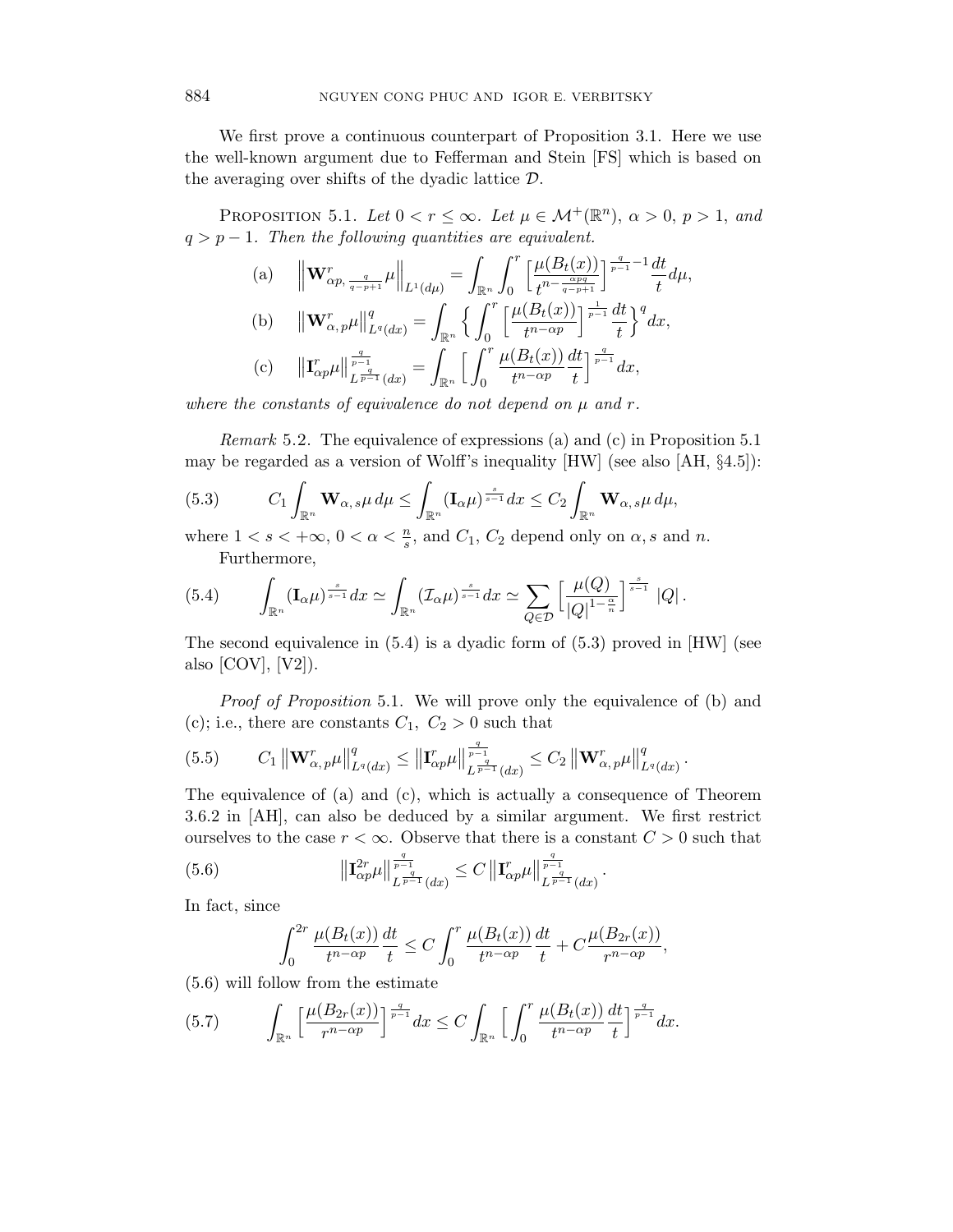Note that for a partition of  $\mathbb{R}^n$  into a union of disjoint cubes  $\{Q_j\}$  such that  $\text{diam}(Q_j) = \frac{r}{4},$ 

$$
\int_{\mathbb{R}^n} \mu(B_{2r}(x))^{\frac{q}{p-1}} dx = \sum_j \int_{Q_j} \mu(B_{2r}(x))^{\frac{q}{p-1}} dx
$$
  

$$
\leq C \sum_j \int_{Q_j} \mu(Q_j)^{\frac{q}{p-1}} dx,
$$

where we have used the fact that the ball  $B_{2r}(x)$  is contained in the union of at most N cubes in  ${Q_j}$  for some constant N depending only on n. Thus

$$
\int_{\mathbb{R}^n} \left[ \frac{\mu(B_{2r}(x))}{r^{n-\alpha p}} \right]^{\frac{q}{p-1}} dx \le C \sum_j \int_{Q_j} \left[ \frac{\mu(B_{r/2}(x))}{r^{n-\alpha p}} \right]^{\frac{q}{p-1}} dx
$$
  

$$
\le C \sum_j \int_{Q_j} \left[ \int_0^r \frac{\mu(B_t(x))}{t^{n-\alpha p}} \frac{dt}{t} \right]^{\frac{q}{p-1}} dx,
$$

which gives  $(5.7)$ .

By arguing as in [COV,  $\S3$ ], we can find constants a, C and c depending only on  $p$  and  $n$  such that

$$
\mathbf{W}_{\alpha,p}^r\mu(x) \le Cr^{-n} \int_{|t| \le cr} \sum_{\substack{Q \in \mathcal{D}_t \\ \ell(Q) \le 4\frac{r}{\alpha}}} \Big[ \frac{\mu(Q)}{|Q|^{1-\frac{\alpha p}{n}}}\Big]^{\frac{1}{p-1}} \chi_Q(x) dt,
$$

where  $\mathcal{D}_t$ ,  $t \in \mathbb{R}^n$ , denotes the lattice  $\mathcal{D} + t = \{Q = Q' + t : Q' \in \mathcal{D}\}\$ and  $\ell(Q)$ is the side length of Q. Using Proposition 2.2 in [COV] and arguing as in the proof of Theorem 3.1 we obtain

$$
\int_{\mathbb{R}^n} \Big\{ \sum_{\substack{Q \in \mathcal{D}_t \\ \ell(Q) \le 4\frac{r}{a}}} \Big[ \frac{\mu(Q)}{|Q|^{1-\frac{\alpha p}{n}}} \Big]^{\frac{1}{p-1}} \chi_Q(x) \Big\}^q dx \simeq \int_{\mathbb{R}^n} \Big[ \sum_{\substack{Q \in \mathcal{D}_t \\ \ell(Q) \le 4\frac{r}{a}}} \frac{\mu(Q)}{|Q|^{1-\frac{\alpha p}{n}}} \chi_Q(x) \Big]^{\frac{q}{p-1}} dx,
$$

where the constants of equivalence are independent of  $\mu$ , r and t. The last two estimates together with the integral Minkowski inequality then give

$$
\begin{split} ||\mathbf{W}_{\alpha,p}^{r}\mu||_{L^{q}(dx)} &\leq Cr^{-n}\int_{|t|\leq cr}\Big\{\int_{\mathbb{R}^{n}}\Big(\sum_{\substack{Q\in\mathcal{D}_{t}\\ \ell(Q)\leq 4\frac{r}{a}}}\Big[\frac{\mu(Q)}{|Q|^{1-\frac{\alpha p}{n}}}\Big]^{\frac{1}{p-1}}\chi_{Q}(x)\Big)^{q}dx\Big\}^{\frac{1}{q}}dt\\ &\leq Cr^{-n}\int_{|t|\leq cr}\Big[\int_{\mathbb{R}^{n}}\Big(\sum_{\substack{Q\in\mathcal{D}_{t}\\ \ell(Q)\leq 4\frac{r}{a}}}\frac{\mu(Q)}{|Q|^{1-\frac{\alpha p}{n}}}\chi_{Q}(x)\Big)^{\frac{q}{p-1}}dx\Big]^{\frac{1}{q}}dt.\end{split}
$$

Note that

$$
\sum_{\substack{Q \in \mathcal{D}_t \\ \ell(Q) \le 4\frac{r}{a}}} \frac{\mu(Q)}{|Q|^{1 - \frac{\alpha p}{n}}} \chi_Q(x) \le C \sum_{2^k \le 4\frac{r}{a}} \frac{\mu(B(x, \sqrt{n}2^k))}{2^{k(n - \alpha p)}}
$$

$$
\le C \mathbf{I}_{\alpha p}^{\frac{8r\sqrt{n}}{n}} \mu(x)
$$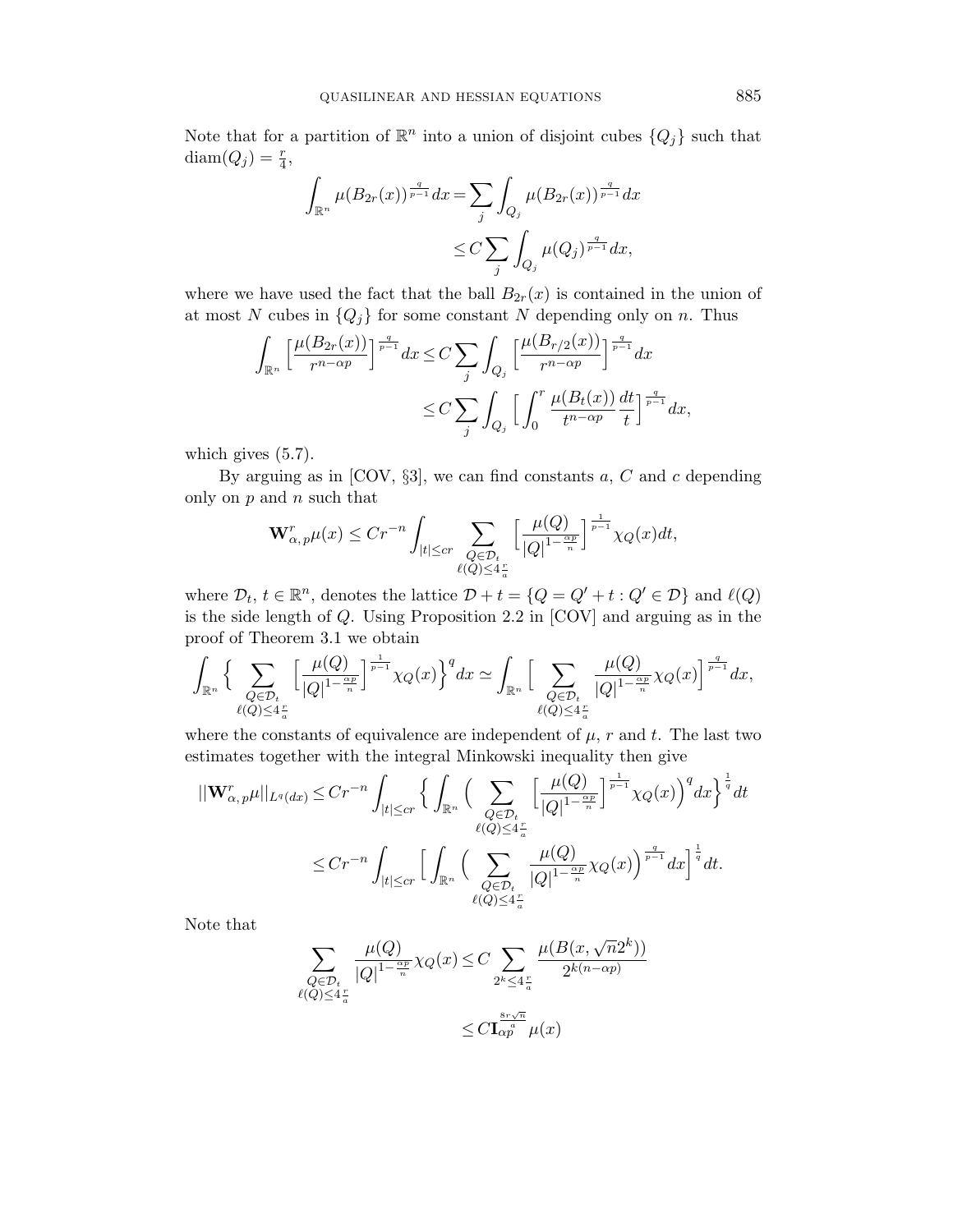where  $C$  is independent of  $t$ . Thus, in view of  $(5.6)$ , we obtain the lower estimate in (5.5).

Now by letting  $R \to \infty$  in the inequality

$$
||\mathbf{W}^R_{\alpha,p}\mu||_{L^q(dx)}^q\leq C\, ||\mathbf{I}^R_{\alpha p}\mu||^{\frac{q}{p-1}}_{L^{\frac{q}{p-1}}(dx)},\qquad 0
$$

we get the lower estimate in (5.5) with  $r = \infty$ . The upper estimate in (5.5) can be deduced in a similar way. This completes the proof of Proposition 5.1.  $\Box$ 

In the next theorem, we give a sufficient condition for the solvability of quasilinear equations in  $\mathbb{R}^n$ . Later on we will show that it is necessary as well, and give equivalent simpler characterizations.

THEOREM 5.3. Let  $\omega \in \mathcal{M}^+(\mathbb{R}^n)$ ,  $1 < p < n$ , and  $q > p-1$ . Suppose that

(5.8) 
$$
\mathbf{W}_{1,p}(\mathbf{W}_{1,p}\omega)^q \leq C \mathbf{W}_{1,p}\omega < \infty \quad \text{a.e.,}
$$

where

(5.9) 
$$
C \le \left(\frac{q-p+1}{qK\max\{1, 2^{p'-2}\}}\right)^{q(p'-1)} \left(\frac{p-1}{q-p+1}\right),
$$

and  $K$  is the constant used in Theorem 2.1. Then there is an  $A$ -superharmonic function  $u \in L^q_{loc}(\mathbb{R}^n)$  such that

(5.10) 
$$
\begin{cases} \inf_{x \in \mathbb{R}^n} u(x) = 0, \\ -\text{div}\mathcal{A}(x, \nabla u) = u^q + \omega, \end{cases}
$$

and

$$
c_1 \mathbf{W}_{1,p} \omega(x) \le u(x) \le c_2 \mathbf{W}_{1,p} \omega(x)
$$

for all x in  $\mathbb{R}^n$ , where the constants  $c_1, c_2$  depend only  $n, p, q$ , and the structural constants  $\alpha, \beta$ .

*Proof.* For each  $m \in \mathbb{N}$ , let us construct by an induction argument a nondecreasing sequence  $\{u_k^m\}_{k\geq 0}$  of A-superharmonic functions on  $B_{m+1}$  such that

$$
\begin{cases}\n-\text{div}\mathcal{A}(x,\nabla u_0^m) = \omega_{B_m} & \text{in} \quad B_{m+1}, \\
u_0^m = 0 & \text{on} \quad \partial B_{m+1},\n\end{cases}
$$

and

$$
\begin{cases}\n-\text{div}\mathcal{A}(x,\nabla u_k^m) = (u_{k-1}^m)^q + \omega_{B_m} & \text{in} \quad B_{m+1}, \\
u_k^m = 0 & \text{on} \quad \partial B_{m+1}\n\end{cases}
$$

for each  $k \geq 1$ , in the renormalized sense (see Lemma 6.9 in §6). Here  $B_m$ denotes the ball of radius m and is centered at the origin. The renormalized solutions are needed here only to get the following estimates:

$$
u_0^m \le K \mathbf{W}_{1,p} \omega \quad \text{and} \quad u_k^m \le K \mathbf{W}_{1,p}(u_k^q + \omega)
$$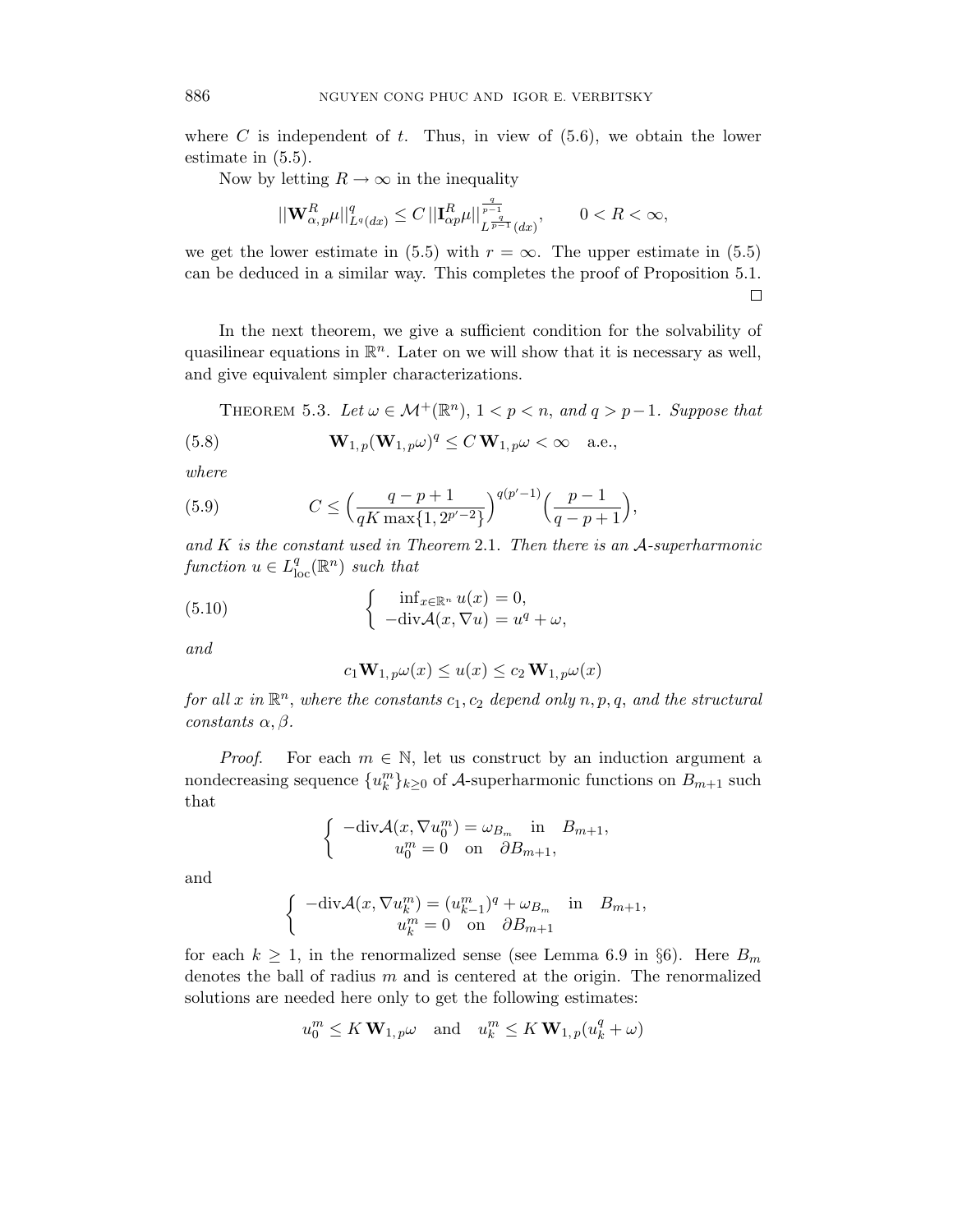for all  $k \geq 1$ ; see Theorem 2.1 whose proof is presented in Section 6. Set  $c_0 = K$ , where K is the constant in Theorem 2.1. From these estimates and (3.5) we get

$$
u_1^m \le K \max\{1, 2^{p'-2}\} \Big[ \mathbf{W}_{1,p}(u_0^m)^q + \mathbf{W}_{1,p}\omega \Big] \le K \max\{1, 2^{p'-2}\} (c_0^{q(p'-1)}C + 1) \mathbf{W}_{1,p}\omega = c_1 \mathbf{W}_{1,p}\omega,
$$

where  $c_1 = K \max\{1, 2^{p'-2}\} (c_0^{q(p'-1)}C+1)$ . By induction we can find a sequence  ${c_k}_{k\geq 0}$  of positive numbers such that  $u_k^m \leq c_k \mathbf{W}_{1,p} \omega$ , with  $c_0 = K$  and  $c_{k+1} = K \max\{1, 2^{p'-2}\} (c_k^{q(p'-1)}C + 1)$  for all  $k \ge 0$ . It is then easy to see that  $c_k \leq \frac{K \max\{1, 2^{p'-2}\}q}{q-p+1}$  for all  $k \geq 0$  as long as (5.9) is satisfied. Thus

$$
u_k^m \le \frac{K \max\{1, 2^{p'-2}\} q}{q-p+1} \mathbf{W}_{1, p} \omega \quad \text{on} \quad B_{m+1}.
$$

Now by weak continuity (Theorem 4.3) or stability results for renormalized solutions in [DMOP] we see that  $u_k^m \uparrow u^m$  for an A-superharmonic function  $u^m \geq 0$  on  $B_{m+1}$  such that

(5.11) 
$$
\begin{cases}\n-\text{div}\mathcal{A}(x,\nabla u^m) = (u^m)^q + \omega_{B_m} & \text{in } B_{m+1}, \\
u^m = 0 & \text{on } \partial B_{m+1},\n\end{cases}
$$

and

(5.12) 
$$
u^m \le C \mathbf{W}_{1,p} \omega \quad \text{on} \quad B_{m+1}.
$$

By Theorem 1.17 in [KM1] we can find a subsequence  $\{u^{m_j}\}_j$  of  $\{u^m\}_m$  and an A-superharmonic function u on  $\mathbb{R}^n$  such that  $u^{m_j} \to u$  a.e. Thus by (5.11) and weak continuity (Theorem 4.3) we see that  $u$  is a solution to the equation  $-\text{div}\mathcal{A}(x,\nabla u)=u^q+\omega$  in  $\mathbb{R}^n$ . On the other hand, from (5.12) we have

$$
u \le C \mathbf{W}_{1,p} \omega \quad \text{a.e. on} \quad \mathbb{R}^n,
$$

which by Corollary 4.5 gives

$$
u \leq C(u - \inf_{\mathbb{R}^n} u).
$$

Thus  $\inf_{\mathbb{R}^n} u = 0$ , which completes the proof of the theorem.

We can now prove Theorem 2.3 stated in Section 2 which gives the existence criteria for quasilinear equations in  $\mathbb{R}^n$ .

Proof of Theorem 2.3. It is well-known that statements (ii) and (iii) in Theorem 2.3 are equivalent (see, e.g.,  $[V2]$ ). Note that  $(2.9)$  is also equivalent to the testing inequality (see, e.g., [VW]):

$$
\int_{\mathbb{R}^n} \left[ \mathbf{I}_p \omega_B(x) \right]^{\frac{q}{p-1}} dx \leq C \,\omega(B).
$$

 $\Box$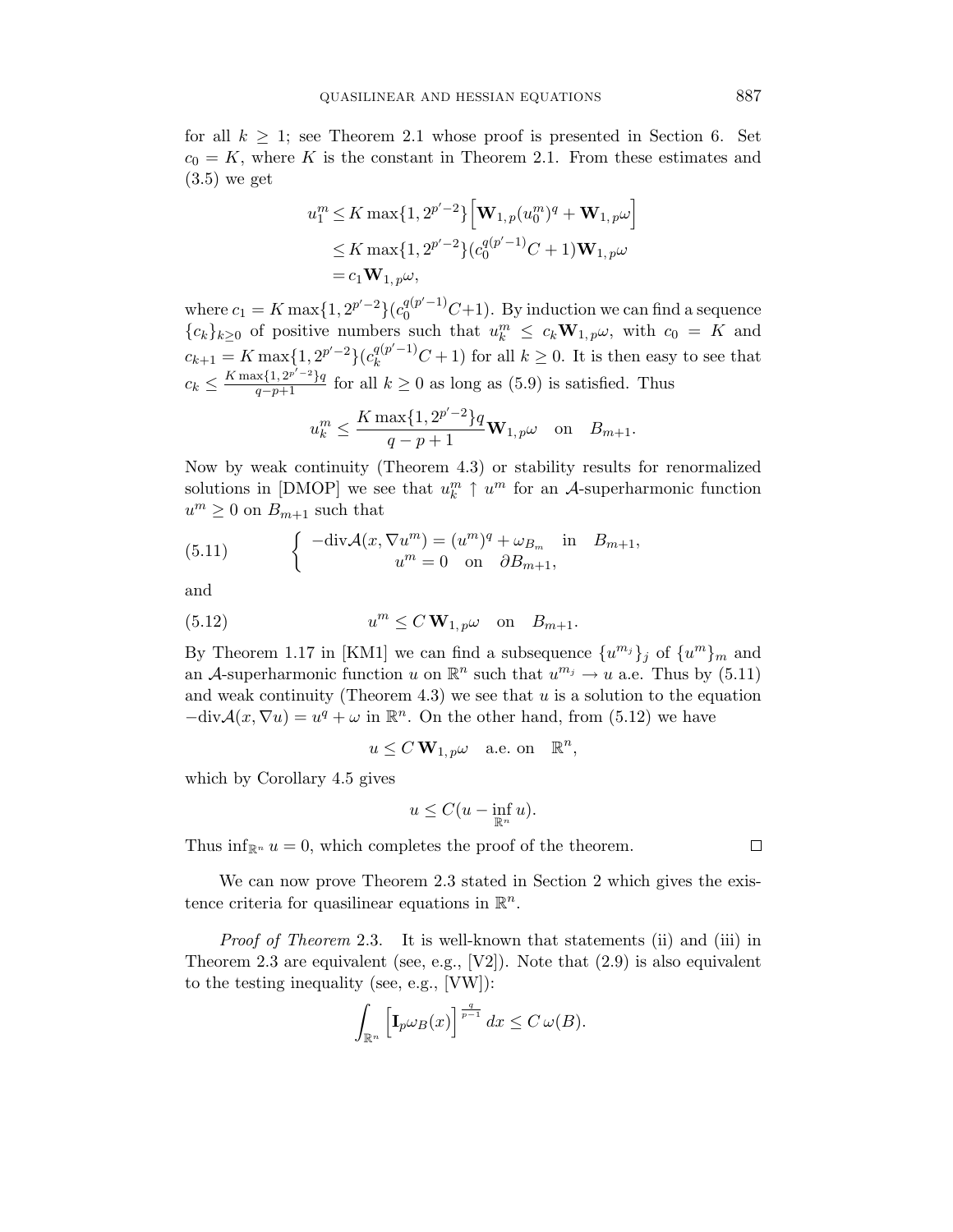By applying Proposition 5.1 we deduce (ii)⇒(iv). The implication  $(v) \Rightarrow (i)$ clearly follows from Theorem 5.3. Therefore, it remains to check  $(i) \Rightarrow (ii)$  and  $(iv) \Rightarrow (v)$ .

*Proof of* (i)⇒(ii). Let u be a nonnegative solution of (2.8) and let  $\mu =$  $u^q + \varepsilon \omega$ . Then  $\mu$  is a nonnegative measure such that  $\mu \geq u^q$ ,  $\mu \geq \varepsilon \omega$  and  $u(x) \ge C \mathbf{W}_{1,p} \mu(x)$  by Corollary 4.5. Therefore,

$$
\int_P d\mu \ge \int_P u^q dx \ge C \int_P (\mathbf{W}_{1,p}\mu)^q dx
$$
  
\n
$$
\ge C \int_P \Big[ \sum_{Q \subset P} \Big( \frac{\mu(Q)}{|Q|^{1-\frac{p}{n}}}\Big)^{\frac{1}{p-1}} \chi_Q(x) \Big]^q dx
$$

for all dyadic cubes  $P$  in  $\mathbb{R}^n$ . Using this and Proposition 3.1, we get

$$
\sum_{Q \subset P} \left[ \frac{\mu(Q)}{|Q|^{1-\frac{p}{n}}}\right]^{\frac{q}{p-1}} |Q| \leq C \, \mu(P), \qquad P \in \mathcal{D}.
$$

It is known that the preceding condition is equivalent to the inequality (see [V1, §3])

$$
\|\mathbf{I}_p(f)\|_{L^{\frac{q}{q-p+1}}(d\mu)} \leq C \, \|f\|_{L^{\frac{q}{q-p+1}}(dx)},
$$

where C does not depend on  $f \in L^{\frac{q}{q-p+1}}(dx)$ . Since  $\mu \geq \varepsilon \omega$ , we have

$$
\|\mathbf{I}_p(f)\|_{L^{\frac{q}{q-p+1}}(d\omega)} \leq \varepsilon^{\frac{q-p+1}{q}}C\,\|f\|_{L^{\frac{q}{q-p+1}}(dx)}
$$

.

Therefore, by duality we obtain the testing inequality (2.9). This completes the proof of (i) $\Rightarrow$ (ii).

*Proof of* (iv) $\Rightarrow$ (v). We first claim that (2.11) yields

(5.13) 
$$
\int_r^{\infty} \left[\frac{\omega(B_t(x))}{t^{n-p}}\right]^{\frac{1}{p-1}} \frac{dt}{t} \leq C r^{\frac{-p}{q-p+1}},
$$

where C is independent of x and r. Note that for  $y \in B_t(x)$  and  $\tau \geq 2t$ , we have  $B_t(x) \subset B_{\tau}(y)$ . Thus,

$$
\mathbf{W}_{1,p}\omega_{B_t(x)}(y) \ge \int_{2t}^{\infty} \left[ \frac{\omega(B_{\tau}(y) \cap B_t(x))}{\tau^{n-p}} \right]^{\frac{1}{p-1}} \frac{d\tau}{\tau}
$$

$$
\ge C \left[ \frac{\omega(B_t(x))}{t^{n-p}} \right]^{\frac{1}{p-1}}.
$$

Combining this with (2.11) we obtain

(5.14) 
$$
\omega(B_t(x)) \le C t^{n - \frac{pq}{q-p+1}},
$$

which clearly implies  $(5.13)$ .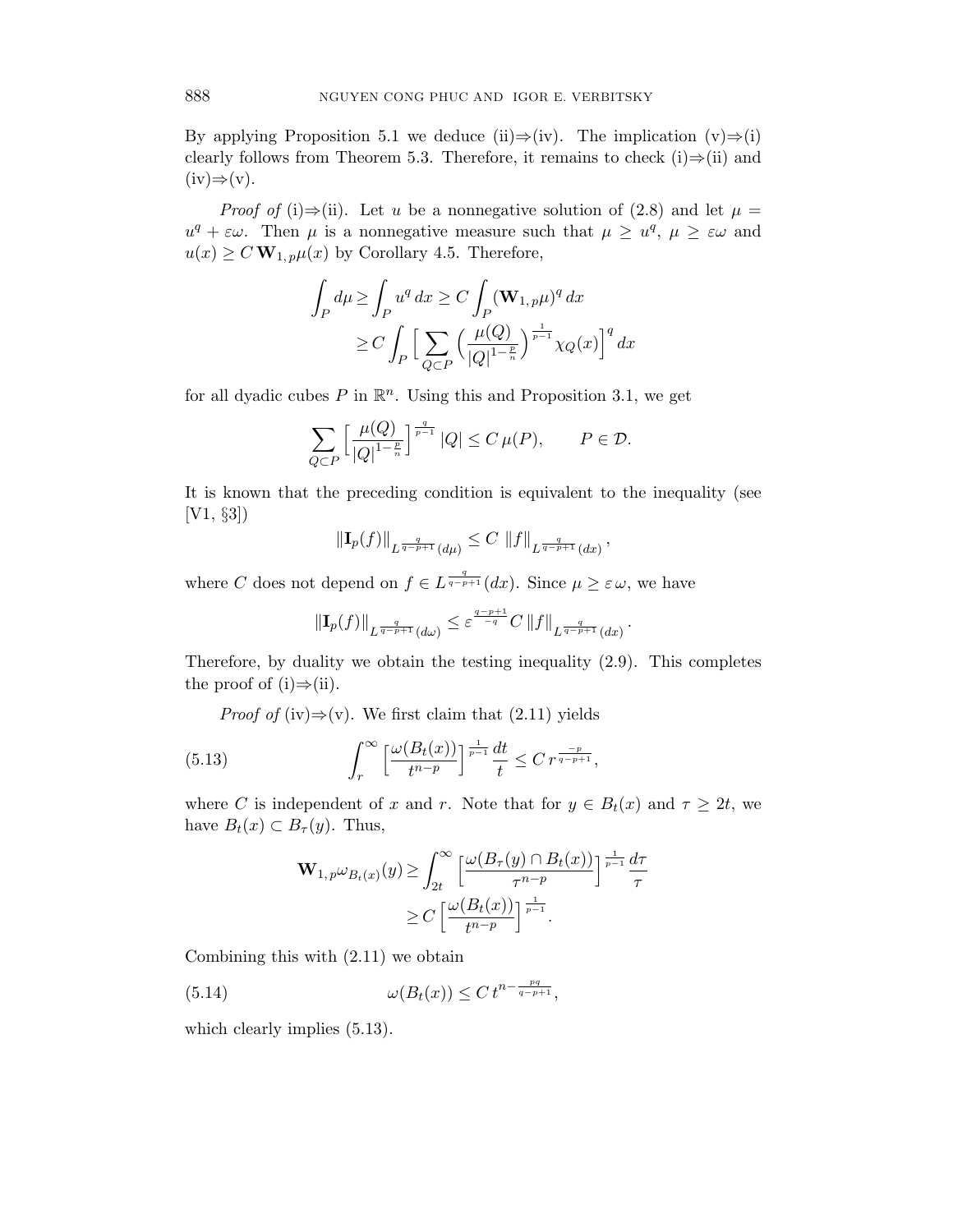Next, we introduce a decomposition of the Wolff potential  $\mathbf{W}_{1,p}$  into its "upper" and "lower" parts, which are the continuous analogues of the discrete ones given in (3.17) and (3.18) above:

$$
\mathbf{U}_r \mu(x) = \int_0^r \left[ \frac{\mu(B_t(x))}{t^{n-p}} \right]_{\frac{r}{p-1}} \frac{dt}{t}, \quad r > 0, \quad x \in \mathbb{R}^n,
$$
  

$$
\mathbf{L}_r \mu(x) = \int_r^\infty \left[ \frac{\mu(B_t(x))}{t^{n-p}} \right]_{\frac{r}{p-1}} \frac{dt}{t}, \quad r > 0, \quad x \in \mathbb{R}^n.
$$

Let  $d\nu = (\mathbf{W}_{1,p}\omega)^{q}dx$ . For each  $r > 0$  let  $d\mu_{r} = (\mathbf{U}_{r}\omega)^{q}dx$  and  $d\lambda_{r} =$  $(L_r\omega)^q dx$ . Then

(5.15) 
$$
\nu \leq C(q)(\mu_r + \lambda_r).
$$

Let  $x \in \mathbb{R}^n$  and  $B_r = B_r(x)$ . Since  $\mathbf{W}_{1,p}(\mathbf{W}_{1,p}\omega)^q = \mathbf{W}_{1,p}\nu$ , we have to prove that

$$
\mathbf{W}_{1,p}\nu(x) = \int_0^\infty \left[\frac{\nu(B_r)}{r^{n-p}}\right]^{\frac{1}{p-1}}\frac{dr}{r} \le C \mathbf{W}_{1,p}\omega(x).
$$

For  $r > 0$ ,  $t \leq r$  and  $y \in B_r$  we have  $B_t(y) \subset B_{2r}$ . Therefore it is easy to see that  $U_r \omega = U_r \omega_{B_{2r}}$  on  $B_r$ . Using this together with (2.11), we have

$$
\mu_r(B_r) = \int_{B_r} (\mathbf{U}_r \omega)^q dx = \int_{B_r} (\mathbf{U}_r \omega_{B_{2r}})^q dx \leq C \omega(B_{2r}).
$$

Hence,

(5.16) 
$$
\int_0^\infty \left[ \frac{\mu_r(B_r)}{r^{n-p}} \right]^\frac{1}{p-1} \frac{dr}{r} \leq C \int_0^\infty \left[ \frac{\omega(B_{2r})}{r^{n-p}} \right]^\frac{1}{p-1} \frac{dr}{r} \leq C' \mathbf{W}_{1,p} \omega(x).
$$

On the other hand, for  $y \in B_r$  and  $t \geq r$ , we have  $B_t(y) \subset B_{2t}$ , and consequently

(5.17) 
$$
\mathbf{L}_r \omega(y) \leq \int_r^{\infty} \left[ \frac{\omega(B_{2t})}{t^{n-p}} \right]^{\frac{1}{p-1}} \frac{dt}{t}
$$

$$
\leq C \int_{2r}^{\infty} \left[ \frac{\omega(B_t)}{t^{n-p}} \right]^{\frac{1}{p-1}} \frac{dt}{t}
$$

$$
\leq C \mathbf{L}_r \omega(x).
$$

Using (5.17), we obtain

$$
\lambda_r(B_r) = \int_{B_r} (\mathbf{L}_r \omega(y))^q dy \le C (\mathbf{L}_r \omega(x))^{q} r^n.
$$

Thus,

$$
\int_0^{\infty} \left[ \frac{\lambda_r(B_r)}{r^{n-p}} \right]^{\frac{1}{p-1}} \frac{dr}{r} \leq C' \int_0^{\infty} (\mathbf{L}_r \omega(x))^{\frac{q}{p-1}} r^{\frac{p}{p-1}} \frac{dr}{r}
$$
  
\n
$$
= C' \int_0^{\infty} \left[ \int_r^{\infty} \left( \frac{\omega(B_t)}{t^{n-p}} \right)^{\frac{1}{p-1}} \frac{dt}{t} \right]^{\frac{q}{p-1}} r^{\frac{p}{p-1}} \frac{dr}{r}
$$
  
\n
$$
= C' \frac{q}{p} \int_0^{\infty} r^{\frac{p}{p-1}} \left[ \mathbf{L}_r \omega(x) \right]^{\frac{q}{p-1}-1} \left[ \frac{\omega(B_r)}{r^{n-p}} \right]^{\frac{1}{p-1}} \frac{dr}{r},
$$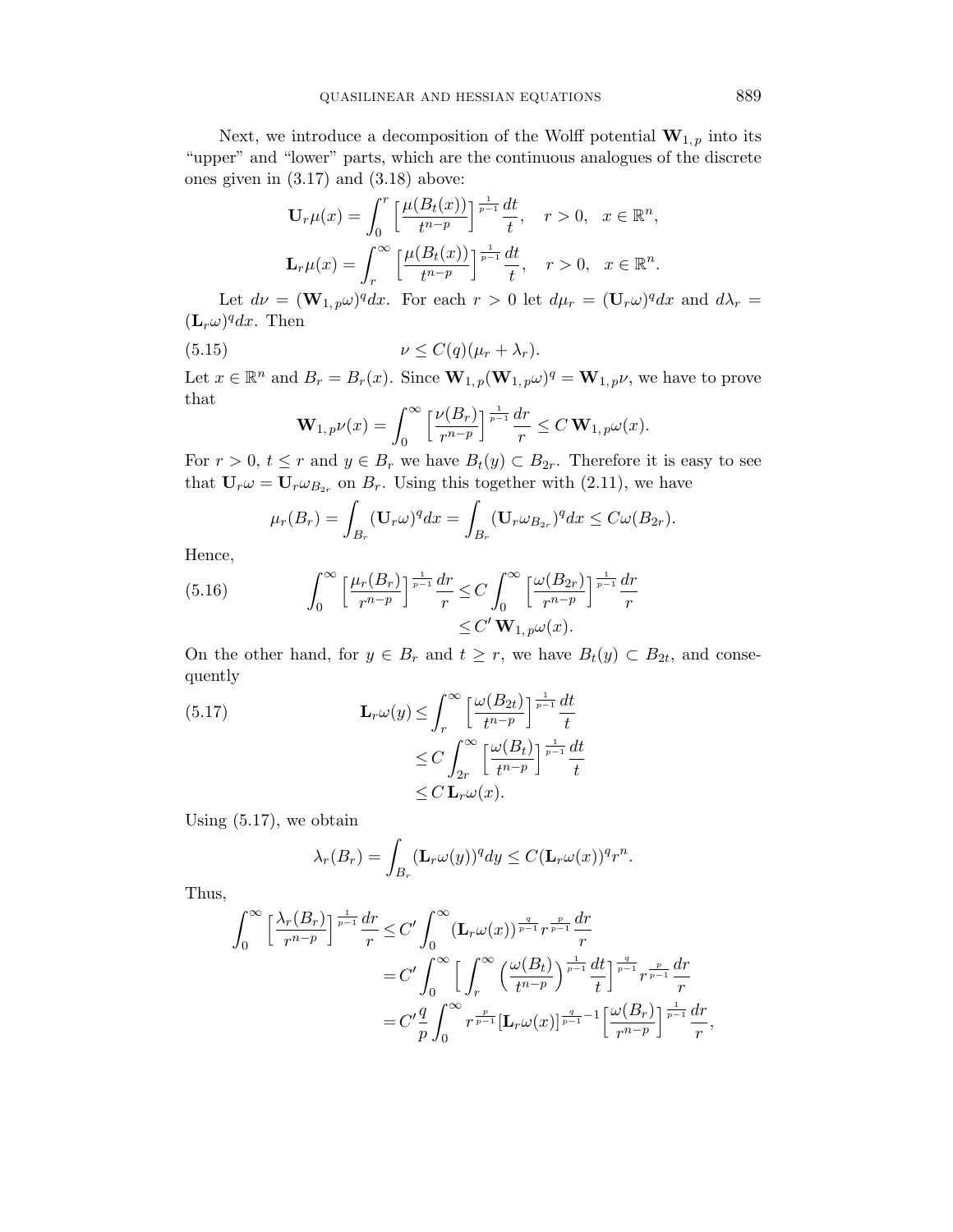where we have used integration by parts in the last equality. It then follows from  $(5.13)$  that

(5.18) 
$$
\int_0^\infty \left[ \frac{\lambda_r(B_r)}{r^{n-p}} \right] \frac{dr}{r} \leq C'' \int_0^\infty \left[ \frac{\omega(B_r)}{r^{n-p}} \right] \frac{1}{r-1} dr
$$

$$
= C'' \mathbf{W}_{1,p} \omega(x).
$$

Combining (5.15), (5.16) and (5.18) gives

$$
\mathbf{W}_{1,\,p}\nu(x)=\int_0^\infty\Big[\frac{\nu(B_r)}{r^{n-p}}\Big]^{\frac{1}{p-1}}\frac{dr}{r}\leq C\,\mathbf{W}_{1,\,p}\omega(x)
$$

for a suitable constant C independent of  $\omega$ . Thus, (iv) implies (v) as claimed which completes the proof of the theorem.  $\Box$ 

# 6. Renormalized solutions of quasilinear Dirichlet problems

Let  $\Omega$  be a bounded, open subset of  $\mathbb{R}^n$ ,  $n \geq 2$ . We denote by  $\mathcal{M}_B(\Omega)$  the set of all Radon measures with bounded variation on  $\Omega$ . Recall that  $\mathcal{M}_{B}^{+}(\Omega)$ denotes the set of nonnegative finite measures on  $\Omega$ . Let A be as in Section 4, and let  $1 < p < \infty$ . In this section we consider the Dirichlet problem

(6.1) 
$$
\begin{cases}\n-\text{div}\mathcal{A}(x,\nabla u) = u^q + \omega, \\
u \ge 0 \text{ in } \Omega, \\
u = 0 \text{ on } \partial\Omega,\n\end{cases}
$$

where  $\omega \in \mathcal{M}_B^+(\Omega)$  and  $q > p - 1$ .

It is well known that when the data are not regular enough, a solution to nonlinear equations of Leray–Lions type does not necessarily belong to the Sobolev space  $W_0^{1,p}(\Omega)$ . Therefore, we have to use the framework of renormalized solutions (see, e.g., [DMOP], [BMMP], [Gre], [Kil]).

For a measure  $\mu$  in  $\mathcal{M}_B(\Omega)$ , its positive and negative parts are denoted by  $\mu^+$  and  $\mu^-$ , respectively. We say that a sequence of measures  $\{\mu_n\}$  in  $\mathcal{M}_B(\Omega)$ converges in the narrow topology to  $\mu \in \mathcal{M}_B(\Omega)$  if

$$
\lim_{n \to \infty} \int_{\Omega} \varphi \, d\mu_n = \int_{\Omega} \varphi \, d\mu
$$

for every bounded and continuous function  $\varphi$  on  $\Omega$ .

Denote by  $\mathcal{M}_0(\Omega)$  (respectively  $\mathcal{M}_s(\Omega)$ ) the set of all measures in  $\mathcal{M}_B(\Omega)$ which are absolutely continuous (respectively singular) with respect to the capacity cap<sub>1, p</sub>(·, Ω). Here cap<sub>1, p</sub>(·, Ω) is the capacity relative to the domain  $\Omega$  defined by

(6.2) 
$$
\operatorname{cap}_{1,p}(E,\Omega) = \inf \left\{ \int_{\Omega} |\nabla \phi|^p dx : \phi \in C_0^{\infty}(\Omega), \phi \ge 1 \text{ on } E \right\}
$$

for any compact set  $E \subset \Omega$ . Recall that, for every measure  $\mu$  in  $\mathcal{M}_B(\Omega)$ , there exists a unique pair of measures  $(\mu_0, \mu_s)$  with  $\mu_0 \in \mathcal{M}_0(\Omega)$  and  $\mu_s \in \mathcal{M}_s(\Omega)$ ,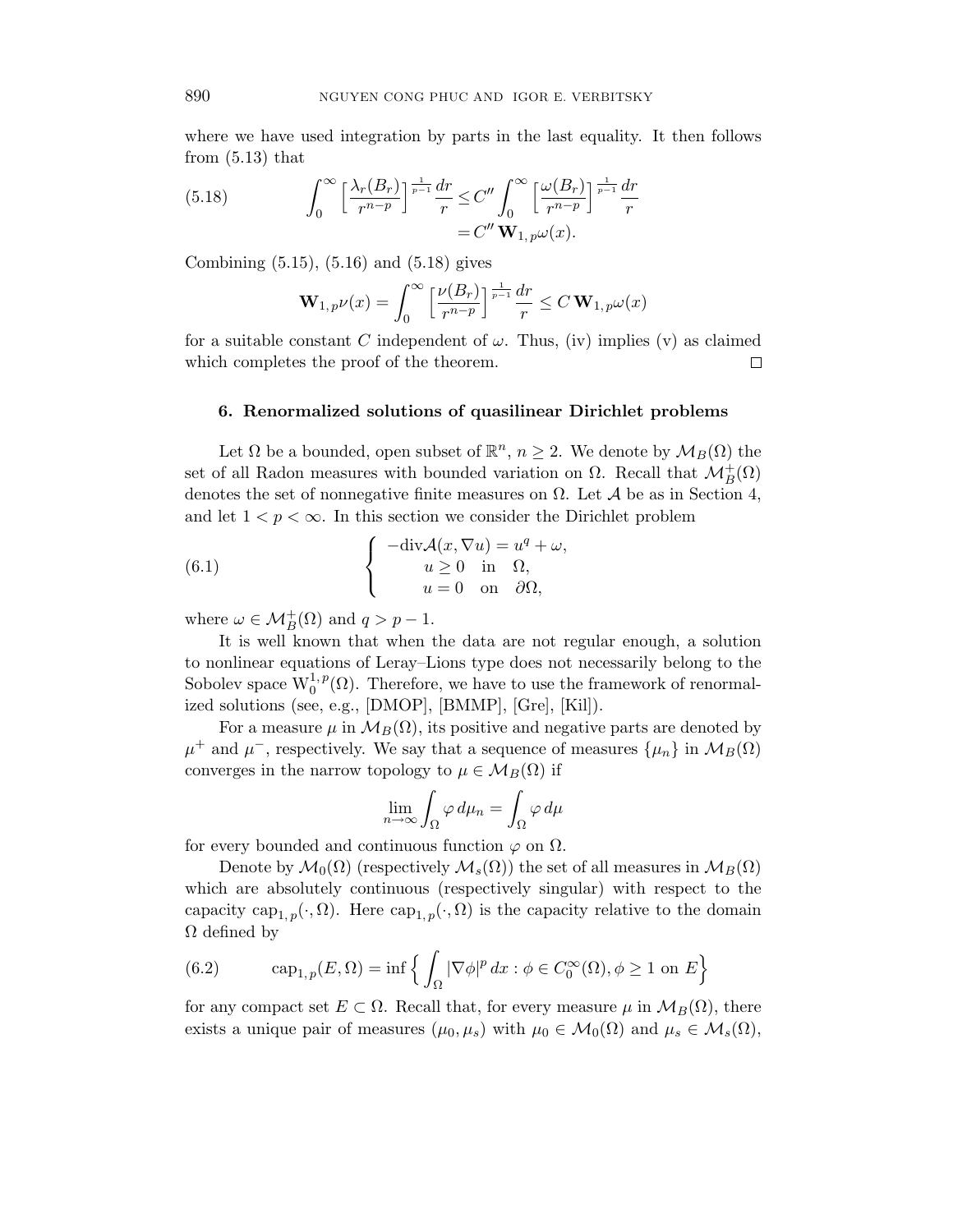such that  $\mu = \mu_0 + \mu_s$ . If  $\mu$  is nonnegative, then so are  $\mu_0$  and  $\mu_s$  (see [FST, Lemma 2.1]).

For  $k > 0$  and for  $s \in \mathbb{R}$  we denote by  $T_k(s)$  the truncation  $T_k(s) =$  $\max\{-k, \min\{k, s\}\}.$  Recall also from [BBG] that if u is a measurable function on  $\Omega$  which is finite almost everywhere and satisfies  $T_k(u) \in W_0^{1,p}$  $\binom{1}{0}^{\{1\}}$  for every  $k > 0$ , then there exists a measurable function  $v : \Omega \to \mathbb{R}^n$  such that

$$
\nabla T_k(u) = v\chi_{\{|u| < k\}} \quad \text{a.e. on} \quad \Omega, \quad \text{for all } k > 0.
$$

Moreover,  $v$  is unique up to almost everywhere equivalence. We define the gradient Du of u as this function v, and set  $Du = v$ .

In [DMOP], several equivalent definitions of renormalized solutions are given. In what follows, we will need the following ones.

Definition 6.1. Let  $\mu \in \mathcal{M}_B(\Omega)$ . Then u is said to be a renormalized solution of

(6.3) 
$$
\begin{cases}\n-\text{div}\mathcal{A}(x,\nabla u) = \mu & \text{in} \quad \Omega, \\
u = 0 & \text{on} \quad \partial\Omega,\n\end{cases}
$$

if the following conditions hold:

(a) The function u is measurable and finite almost everywhere, and  $T_k(u)$ belongs to  $W_0^{1,p}$  $C_0^{1,p}(\Omega)$  for every  $k > 0$ .

(b) The gradient Du of u satisfies  $|Du|^{p-1} \in L^q(\Omega)$  for all  $q < \frac{n}{n-1}$ .

(c) If w belongs to  $W_0^{1,p}$  $v_0^{1,p}(\Omega) \cap L^{\infty}(\Omega)$  and if there exist  $w^{+\infty}$  and  $w^{-\infty}$  in  $W^{1,r}(\Omega) \cap L^{\infty}(\Omega)$ , with  $r > n$ , such that

$$
\begin{cases}\nw = w^{+\infty} & \text{a.e. on the set } \{u > k\}, \\
w = w^{-\infty} & \text{a.e. on the set } \{u < -k\}\n\end{cases}
$$

for some  $k > 0$ , then

(6.4) 
$$
\int_{\Omega} \mathcal{A}(x, Du) \cdot \nabla w dx = \int_{\Omega} w d\mu_0 + \int_{\Omega} w^{+\infty} d\mu_s^+ - \int_{\Omega} w^{-\infty} d\mu_s^-.
$$

Definition 6.2. Let  $\mu \in \mathcal{M}_B(\Omega)$ . Then u is a renormalized solution of  $(6.3)$  if u satisfies (a) and (b) in Definition 6.1, and if the following conditions hold:

(c) For every  $k > 0$  there exist two nonnegative measures in  $\mathcal{M}_0(\Omega)$ ,  $\lambda_k^+$ k and  $\lambda_k^ \overline{k}$ , concentrated on the sets  $\{u = k\}$  and  $\{u = -k\}$ , respectively, such that  $\lambda_k^+ \to \mu_s^+$  and  $\lambda_k^- \to \mu_s^-$  in the narrow topology of measures.

(d) For every  $k > 0$ 

(6.5) 
$$
\int_{\{|u|<\hat{k}\}} \mathcal{A}(x, Du) \cdot \nabla \varphi dx = \int_{\{|u|<\hat{k}\}} \varphi d\mu_0 + \int_{\Omega} \varphi d\lambda_k^+ - \int_{\Omega} \varphi d\lambda_k^-
$$
for some  $u$  in  $\mathbf{M}^{1,p}(\Omega) \cap L^{\infty}(\Omega)$ .

for every  $\varphi$  in  $\mathrm{W}^{1,p}_0(\Omega) \cap L^{\infty}(\Omega)$ .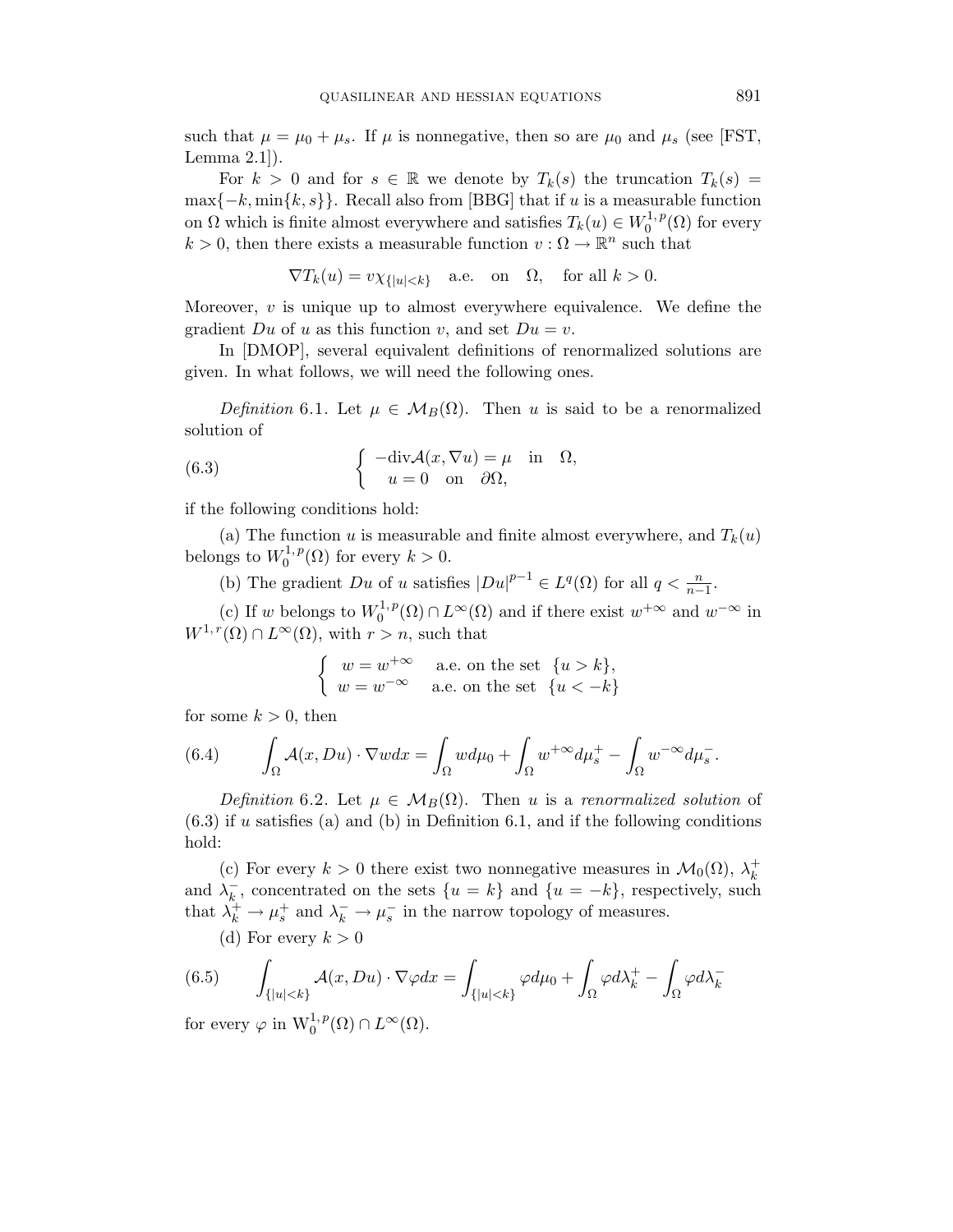Remark 6.3. By  $[DMOP,$  Remark 2.18], if u is a renormalized solution of (6.3) then (the cap<sub>1, p</sub>-quasi continuous representative of) u is finite cap<sub>1, p</sub>quasieverywhere. Therefore,  $u$  is finite  $\mu_0$ -almost everywhere.

*Remark* 6.4. By  $(6.5)$ , if u is a renormalized solution of  $(6.3)$  then

(6.6) 
$$
-\text{div}\mathcal{A}(x,\nabla T_k(u)) = \mu_k \text{ in } \Omega
$$

where

$$
\mu_k = \chi_{\{|u| < k\}} \mu_0 + \lambda_k^+ - \lambda_k^-.
$$

Since  $T_k(u) \in W_0^{1,p}$  $\mathcal{O}_0^{1,p}(\Omega)$ , by (4.3) we see that  $-\text{div}\mathcal{A}(x,\nabla T_k(u))$  and hence  $\mu_k$ belong to the dual space  $W^{-1,p'}(\Omega)$  of  $W_0^{1,p'}$  $_{0}^{\prime 1,p}(\Omega)$ . Moreover, by Remark 6.3,  $|u| < \infty$   $\mu_0$ -almost everywhere and hence  $\chi_{\{|u| < k\}} \to \chi_{\Omega}$   $\mu_0$ -almost everywhere as  $k \to \infty$ . Therefore, by the monotone convergence theorem,  $\mu_k$  converges to  $\mu$  in the narrow topology of measures.

Remark 6.5. If  $\mu \geq 0$ , i.e.,  $\mu \in \mathcal{M}_B^+(\Omega)$ , and u is a renormalized solution of  $(6.3)$  then u is nonnegative. To see this, for each  $k > 0$  we "test"  $(6.4)$  with  $w = T_k(\min\{u, 0\}), w^{+\infty} = 0 \text{ and } w^{-\infty} = -k:$ 

$$
\int_{\Omega} \mathcal{A}(x, Du) \cdot \nabla w dx = \int_{\Omega} w d\mu_0 + \int_{\Omega} k d\mu_s = \int_{\Omega} w d\mu_0 \le 0,
$$

since  $\mu_s^- = 0$  and  $w \le 0$ . Thus using (4.3) we get

$$
\int_{\Omega} |\nabla T_k(\min\{u,0\})|^p dx \le 0
$$

for every  $k > 0$ . Therefore  $\min\{u, 0\} = 0$  a.e., i.e., u is nonnegative.

Remark 6.6. Let  $\mu \in \mathcal{M}_B^+(\Omega)$  and let u be a renormalized solution of (6.3). Since  $u^- = 0$  a.e. (by Remark 6.5) and hence  $u^- = 0$  cap<sub>1,p</sub>-quasi everywhere (see [HKM, Th. 4.12]), in Remark 6.4 we may take  $\lambda_k^- = 0$ , and thus  $\mu_k$  is nonnegative. Hence by  $(6.6)$  and Proposition 4.1, the functions  $v_k$  defined by  $v_k(x) = \text{ess lim inf}_{y\to x} T_k(u)(y)$  are A-superharmonic and increasing. Using Lemma 7.3 in [HKM], it is then easy to see that  $v_k \to v$  as  $k \to \infty$  everywhere in  $\Omega$  for some A-superharmonic function v on  $\Omega$  such that  $v = u$  a.e. In other words,  $v$  is an  $A$ -superharmonic representative of  $u$ .

Remark 6.7. When dealing with pointwise values of a renormalized solution u to (6.3) with measure data  $\mu \geq 0$ , we always identify u with its A-superharmonic representative mentioned in Remark 6.6.

We now establish a comparison principle for renormalized solutions.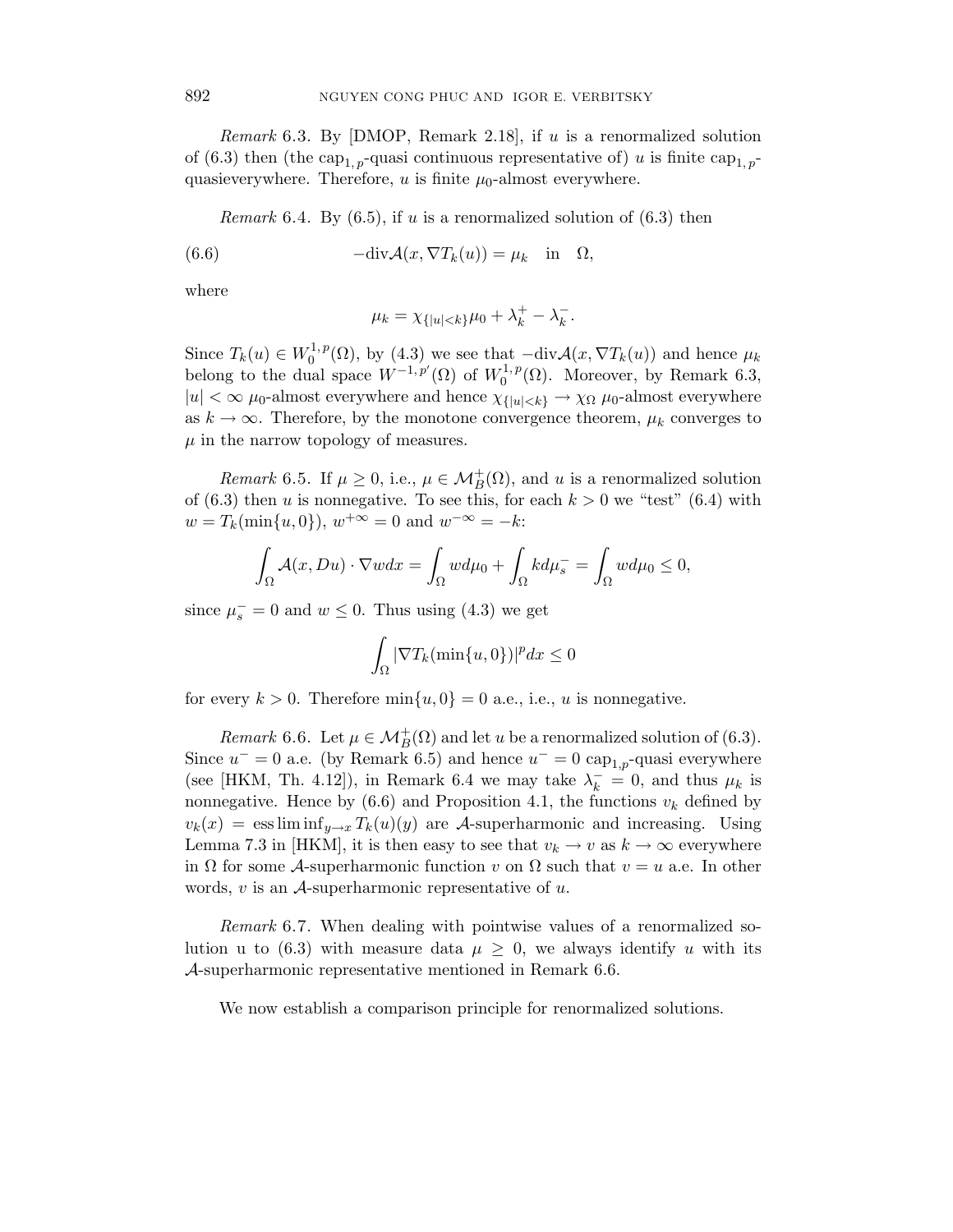LEMMA 6.8. Let  $\mu, \nu \in \mathcal{M}_B^+(\Omega)$  be such that  $\mu \leq \nu$ . Suppose that u and v are renormalized solutions of

$$
\begin{cases}\n-\text{div}\mathcal{A}(x,\nabla u) = \mu & \text{in} \quad \Omega, \\
u = 0 & \text{on} \quad \partial\Omega,\n\end{cases}
$$

and

$$
\begin{cases}\n-\text{div}\mathcal{A}(x,\nabla v) = \nu \quad \text{in} \quad \Omega, \\
v = 0 \quad \text{on} \quad \partial\Omega,\n\end{cases}
$$

respectively. If u is uniformly bounded then  $u \leq v$ .

*Proof.* Let  $w = \min\{(u - v)^+, k\}$ . Then  $w = 0$  on the set  $\{v > k + M\}$ and  $w = k$  on the set  $\{v < -k - M\}$ , where  $M = \sup_{\Omega} u$ . Moreover,  $w \in$  $W_0^{1,p} \cap L^{\infty}(\Omega)$  as  $w = \min\{(u - T_{k+M}(v))^+, k\}$ . Thus by Definition 6.1 we have

(6.7) 
$$
\int_{\Omega} \mathcal{A}(x, Dv) \cdot \nabla w dx = \int_{\Omega} w d\nu_0.
$$

On the other hand, since u is bounded (hence belongs to  $W_0^{1,p}$  $\binom{1}{0}$  we have

(6.8) 
$$
\int_{\Omega} \mathcal{A}(x, Du) \cdot \nabla w dx = \int_{\Omega} w d\mu.
$$

From  $(6.7)$  and  $(6.8)$  we get

$$
\int_{\Omega} [\mathcal{A}(x, Du) - \mathcal{A}(x, Dv)] \cdot \nabla w dx \le 0.
$$

Consequently,

$$
\int_{0
$$

since  $\nabla w = \nabla \max\{T_k(u-v), 0\} = D(u-v)\chi_{0\langle u-v \rangle}$ . Thus by (4.4) we have  $\nabla w = 0$  and hence  $w = 0$  a.e. for every  $k > 0$ , which gives  $u \leq v$ .  $\Box$ 

In the following lemma we drop the assumption that  $u$  is uniformly bounded in Lemma 6.8, but claim only the existence of v such that  $v \geq u$ . This lemma was referred to in the proof of Theorem 5.3 given in Section 5 above.

LEMMA 6.9. Let  $\mu, \nu \in \mathcal{M}_B^+(\Omega)$  be such that  $\nu \geq \mu$ . Suppose that u is a renormalized solution of

$$
\begin{cases}\n-\text{div}\mathcal{A}(x,\nabla u) = \mu \quad \text{in} \quad \Omega, \\
u = 0 \quad \text{on} \quad \partial\Omega.\n\end{cases}
$$

Then there exists  $v \geq u$  such that

$$
\begin{cases}\n-\text{div}\mathcal{A}(x,\nabla v) = \nu & \text{in} \quad \Omega, \\
v = 0 & \text{on} \quad \partial\Omega\n\end{cases}
$$

in the renormalized sense.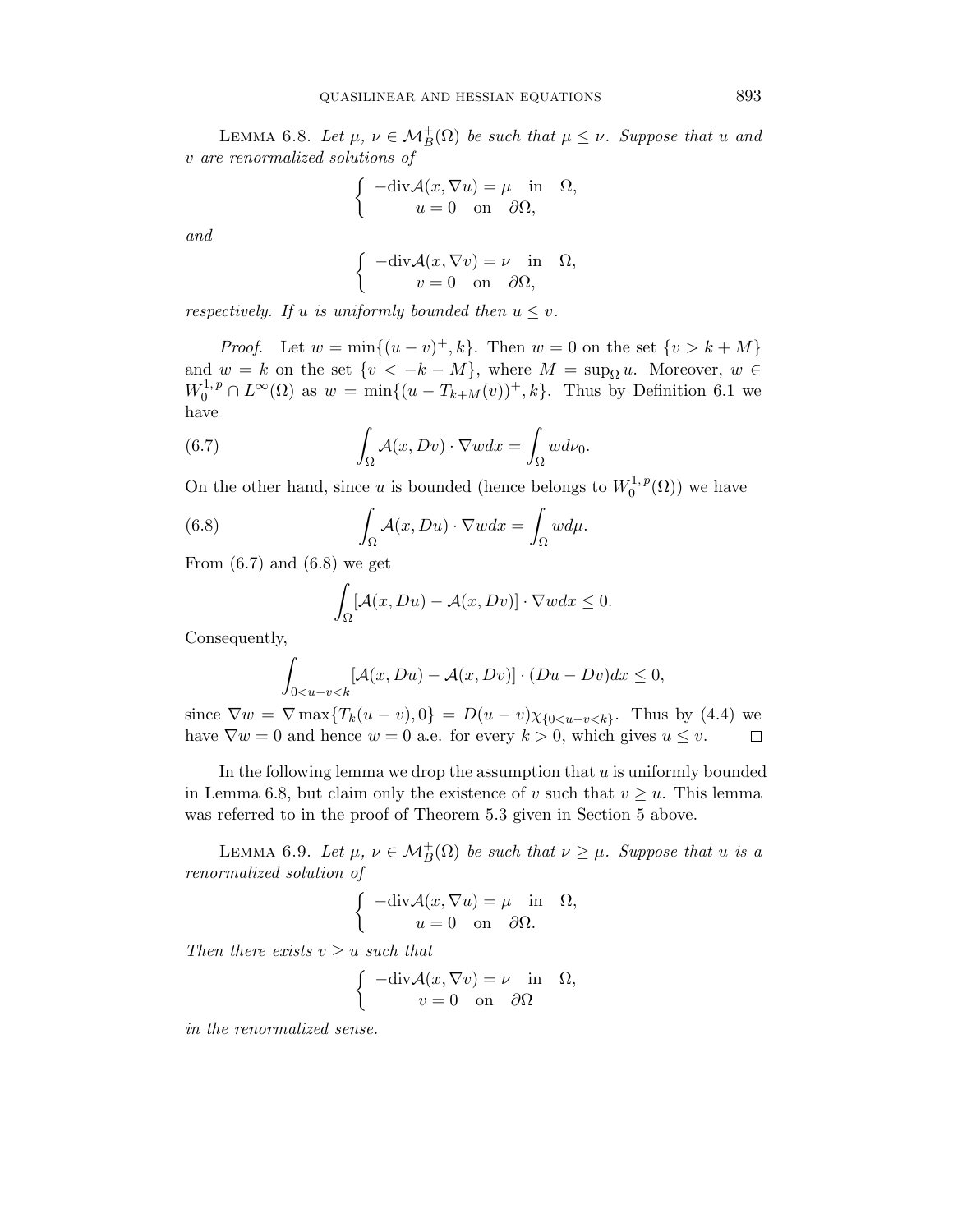*Proof.* Let  $u_k = \min\{u, k\}$  for each  $k \in \mathbb{N}$ . From Definition 6.2 of renormalized solutions we have

$$
\begin{cases}\n-\text{div}\mathcal{A}(x,\nabla u_k) = \mu_{0\{u < k\}} + \lambda_k^+ & \text{in} \quad \Omega, \\
u_k = 0 & \text{on} \quad \partial\Omega\n\end{cases}
$$

in the renormalized sense for a sequence of nonnegative measures  $\{\lambda_k^+\}$  $\{^+_k\}$  that converges to  $\mu_s^+$  in the narrow topology of measures. Thus, by Lemma 6.8 we have  $u_k \leq v_k$ , where  $v_k$  are renormalized solutions of

$$
\begin{cases}\n-\text{div}\mathcal{A}(x,\nabla v_k) = \mu_0 + \lambda_k^+ + \nu - \mu & \text{in} \quad \Omega, \\
v_k = 0 & \text{on} \quad \partial\Omega.\n\end{cases}
$$

Finally, it follows from the stability results in [DMOP] that we can find a subsequence of  $\{v_k\}$  that converges a.e. to a required function v.  $\Box$ 

We will also need the following version of Lemma 6.9 which will be used in the proof of Theorem 2.1 on global potential estimates for renormalized solutions stated in Section 2.

LEMMA  $6.10.$  Suppose that u is a renormalized solution to  $(6.3)$  with data  $\mu \in \mathcal{M}_B^+(\Omega)$ . Let B be a ball that contains  $\Omega$ . Then there exists a renormalized solution w on B to

(6.9) 
$$
\begin{cases}\n-\text{div}\mathcal{A}(x,\nabla w) = \mu \text{ in } B, \\
w = 0 \text{ on } \partial B\n\end{cases}
$$

such that  $u \leq w$  on  $\Omega$ , and

(6.10) 
$$
||w||_{L^{p-1}(B)} \leq CR^{\frac{p}{p-1}}\mu(\Omega)^{\frac{1}{p-1}}.
$$

*Proof.* Let  $u_k = \min\{u, k\}$ ,  $k > 0$ , and let  $\mu_k = \chi_{\{u < k\}}\mu_0 + \lambda_k^+$  $k^+$  be as in Remark 6.4 (note that  $\lambda_k^- = 0$  by Remark 6.6). We see that  $u_k \in W_0^{1,p}$  $\mathfrak{g}^{1,p}(\Omega)$  is the unique solution of problem (6.3) with data  $\mu_k$ . We next extend  $u_k$  by zero outside  $Ω$ , and set

$$
\Psi = \min\{w_k - u_k, 0\} = \min\{\min\{w_k, k\} - u_k, 0\},\
$$

where  $w_k$ ,  $k > 0$ , is a renormalized solution to the problem

$$
\begin{cases}\n-\text{div}\mathcal{A}(x,\nabla w_k) = \mu_0 + \lambda_k^+ & \text{in} \quad B, \\
w_k = 0 & \text{on} \quad \partial B.\n\end{cases}
$$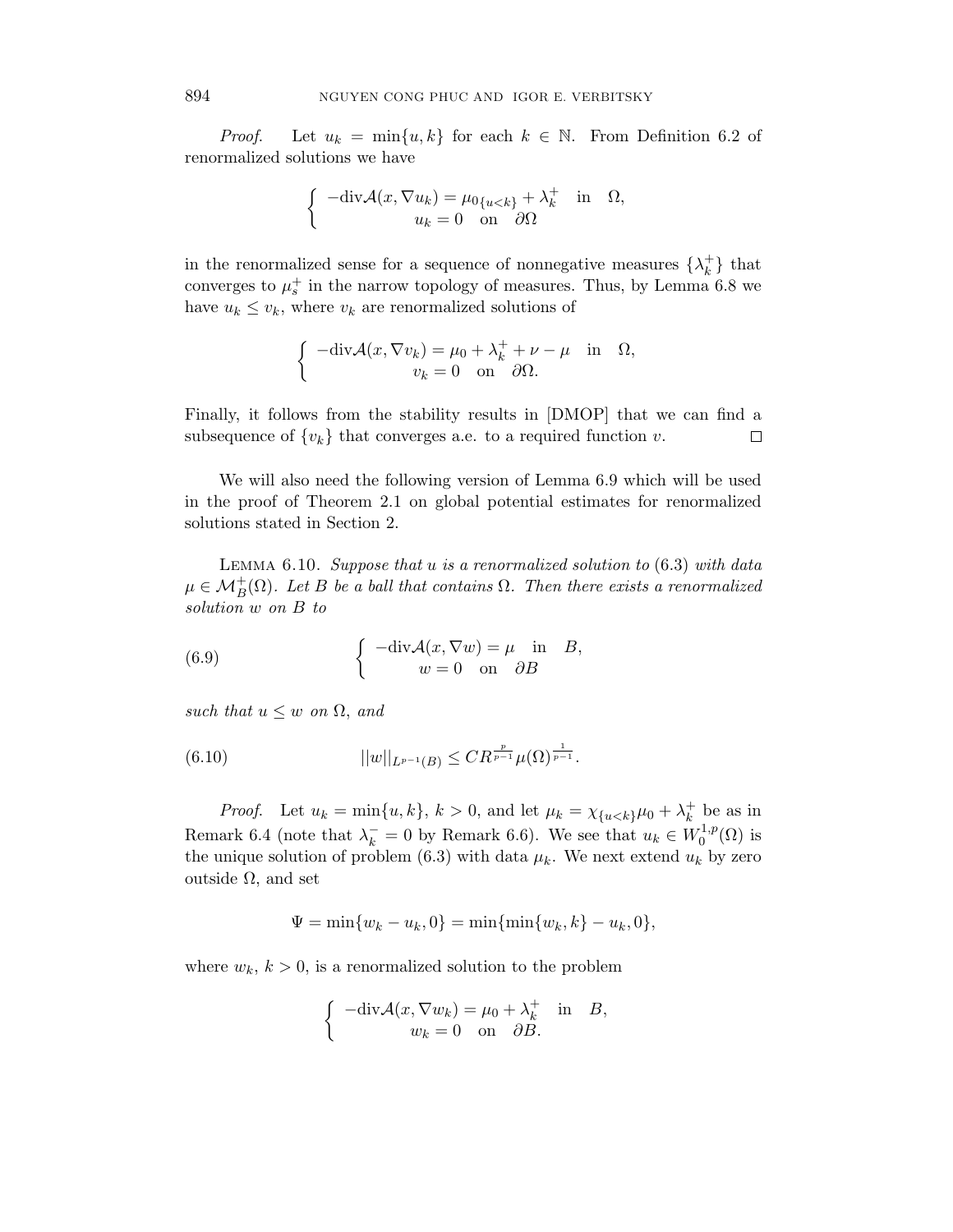Note that  $\Psi \in W_0^{1,p}$  $U_0^{1,\,p}({\Omega})\cap W_0^{1,\,p}$  $\mathbb{Q}_0^{1,p}(B) \cap L^{\infty}(B)$  since  $|\Psi| \leq u_k$ . Then using  $\Psi$  as a test function we have

$$
0 \geq \int_{B} \mathcal{A}(x, \nabla w_k) \cdot \nabla \Psi dx - \int_{\Omega} \mathcal{A}(x, \nabla u_k) \cdot \nabla \Psi dx
$$
  
= 
$$
\int_{B \cap \{w_k < u_k\}} \mathcal{A}(x, \nabla w_k) \cdot \nabla \Psi dx - \int_{B \cap \{w_k < u_k\}} \mathcal{A}(x, \nabla u_k) \cdot \nabla \Psi dx
$$
  
= 
$$
\int_{B \cap \{w_k < u_k\}} [\mathcal{A}(x, \nabla w_k) - \mathcal{A}(x, \nabla u_k)] \cdot (\nabla w_k - \nabla u_k) dx.
$$

Thus  $\nabla w_k = \nabla u_k$  a.e. on the set  $B \cap \{w_k < u_k\}$  by hypothesis (4.4) on A. Hence  $\Psi = 0$  a.e.; i.e.,

$$
(6.11) \t\t u_k \le w_k \t a.e.
$$

Now by the stability results for renormalized solutions established in [DMOP] we can find a subsequence  $\{w_{k_j}\}\$  of  $\{w_k\}$  such that  $w_{k_j} \to w$  a.e., where w is a renormalized solution to (6.9). By (6.11) we have  $u \leq w$  a.e. on  $Ω$ , and hence  $u ≤ w$  everywhere on  $Ω$  due to Remark 6.7 and Proposition 4.1.

Finally, note that for  $p < n$  we have

$$
||w||_{L^{\frac{n(p-1)}{n-p},\infty}(B)} \leq C \,\mu(\Omega)^{\frac{1}{p-1}},
$$

for a constant C independent of R (see [DMOP, Th. 4.1] or [BBG, Lemma 4.1]). Thus we obtain (6.10). Inequality (6.10) also holds for  $p \geq n$ ; see for example [Gre, Lemma 2.1]. This completes the proof of the lemma.  $\Box$ 

*Proof of Theorem* 2.1. The lower estimate in  $(2.6)$  is just a restatement of the local estimate given in Theorem 4.4. To prove the upper estimate we let  $B = B_{2R}(a)$ , where  $R = \text{diam}(\Omega)$ ,  $a \in \Omega$  so that  $\Omega \subset B$ . Also, let w be as in Lemma 6.10 with respect to that choice of B. For  $x \in \Omega$  we denote by  $d(x)$ the distance from x to the boundary  $\partial B$  of B. By Theorem 4.4, Lemma 6.10, and the fact that  $d(x) \geq R$ ,

$$
u(x) \le w(x) \le C \mathbf{W}_{1,p}^{\frac{2}{3}d(x)} \mu(x) + C \inf_{B_{\frac{1}{3}d(x)}(x)} w
$$
  
\n
$$
\le C \mathbf{W}_{1,p}^{2R} \mu(x) + C d(x)^{\frac{-n}{p-1}} ||w||_{L^{p-1}(B)}
$$
  
\n
$$
\le C \mathbf{W}_{1,p}^{2R} \mu(x) + C R^{\frac{-n}{p-1}} ||w||_{L^{p-1}(B)}.
$$

Thus from (6.10) we get the desired upper estimate in (2.6).

We next give a sufficient condition for the existence of renormalized solutions to quasilinear equations in a bounded domain  $\Omega$ , which is an analogue of Theorem 5.3 related to the case  $\Omega = \mathbb{R}^n$ . Its proof is based on stability results for renormalized solutions in place of the weak continuity of measures generated by A-superharmonic functions used in the proof of Theorem 5.3.

 $\Box$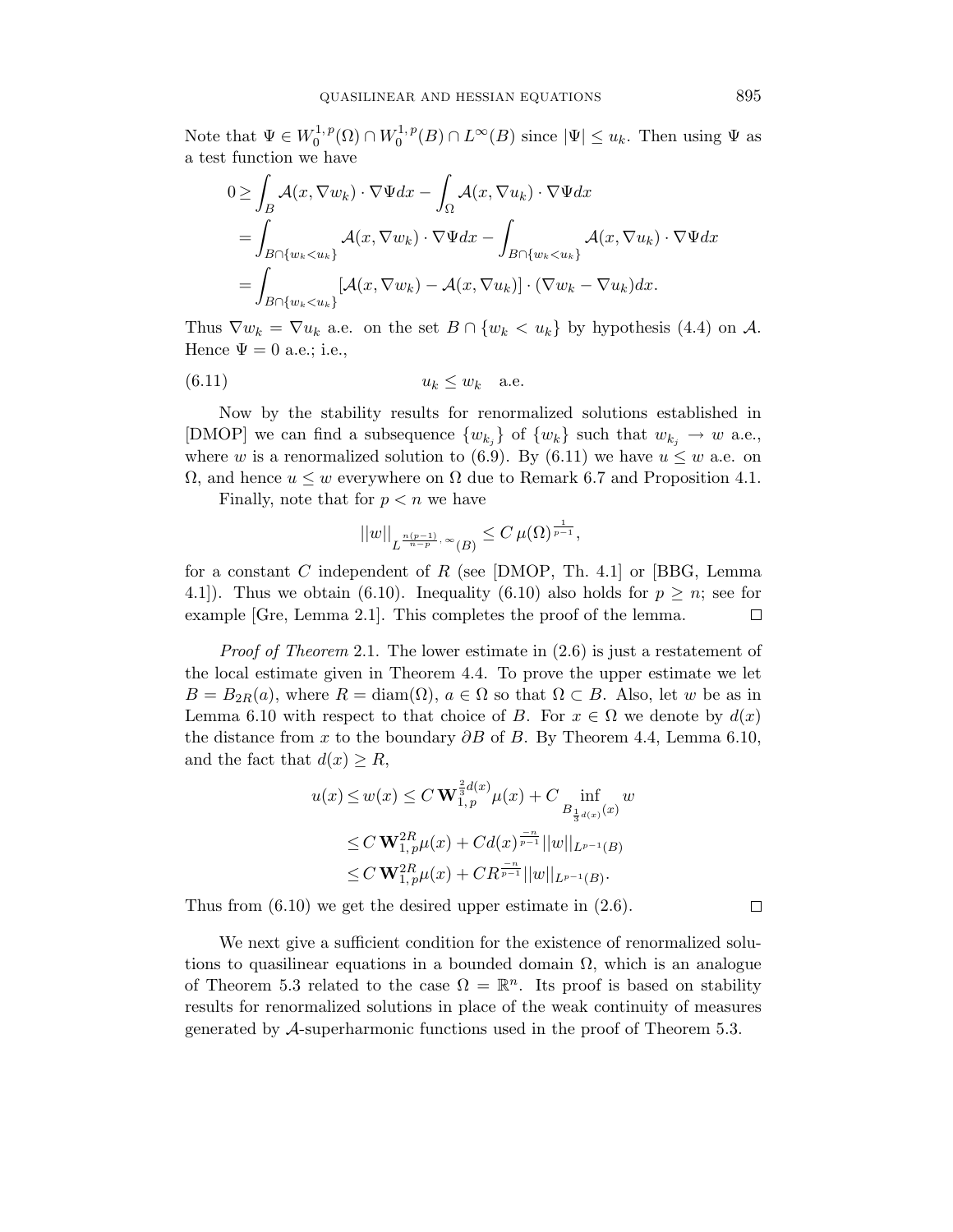THEOREM 6.11. Let  $\omega \in \mathcal{M}_B^+(\Omega)$ . Let  $p > 1$  and  $q > p - 1$ . Suppose that  $R = \text{diam}(\Omega)$ , and

$$
\mathbf{W}_{1,\,p}^{2R} \, (\mathbf{W}_{1,\,p}^{2R} \omega)^q \leq C \, \mathbf{W}_{1,\,p}^{2R} \omega \quad \text{a.e.,}
$$

where

$$
C \le \left(\frac{q-p+1}{qK\max\{1, 2^{p'-2}\}}\right)^{q(p'-1)} \left(\frac{p-1}{q-p+1}\right),\,
$$

and  $K$  is the constant in Theorem 2.1. Then there is a renormalized solution  $u \in L^q(\Omega)$  to the Dirichlet problem

(6.12) 
$$
\begin{cases}\n-\text{div}\mathcal{A}(x,\nabla u) = u^q + \omega & \text{in} \quad \Omega, \\
u = 0 & \text{on} \quad \partial\Omega\n\end{cases}
$$

such that

$$
u(x) \le M \mathbf{W}_{1,p}^{2R} \omega(x)
$$

for all x in  $\Omega$ , where the constant M depends only on p, q, n, and the structural constants  $\alpha$  and  $\beta$ .

*Proof.* By Lemma 6.9 we can find a nondecreasing sequence  $\{u_k\}_{k\geq 0}$  of renormalized solutions to the following Dirichlet problems:

(6.13) 
$$
\begin{cases}\n-\text{div}\mathcal{A}(x,\nabla u_0) = \omega & \text{in} \quad \Omega, \\
u_0 = 0 & \text{on} \quad \partial\Omega,\n\end{cases}
$$

and

(6.14) 
$$
\begin{cases}\n-\text{div}\mathcal{A}(x,\nabla u_k) = u_{k-1}^q + \omega & \text{in} \quad \Omega, \\
u_k = 0 & \text{on} \quad \partial\Omega\n\end{cases}
$$

for  $k \geq 1$ . By Theorem 2.1 we have

$$
u_0 \leq K \, \mathcal{W}_{1,\, p}^{2R} \omega, \qquad u_k \leq K \, \mathcal{W}_{1,\, p}^{2R} (u_{k-1}^q + \omega).
$$

Thus arguing as in the proof of Theorem 5.3, we obtain a constant  $M > 0$  such that

$$
u_k \le M W_{1,p}^{2R} \omega < \infty \quad \text{a.e.}
$$

for all  $k \geq 0$ . Therefore,  $\{u_k\}$  converges pointwise to a nonnegative function u for which

$$
u \le M W_{1,p}^{2R} \omega < \infty \quad \text{a.e.,}
$$

and  $u_k^q \to u^q$  in  $L^1(\Omega)$ . Finally, in view of (6.14), the stability result in [DMOP, Th. 3.4 asserts that  $u$  is a renormalized solution of  $(6.12)$ , which proves the theorem. $\Box$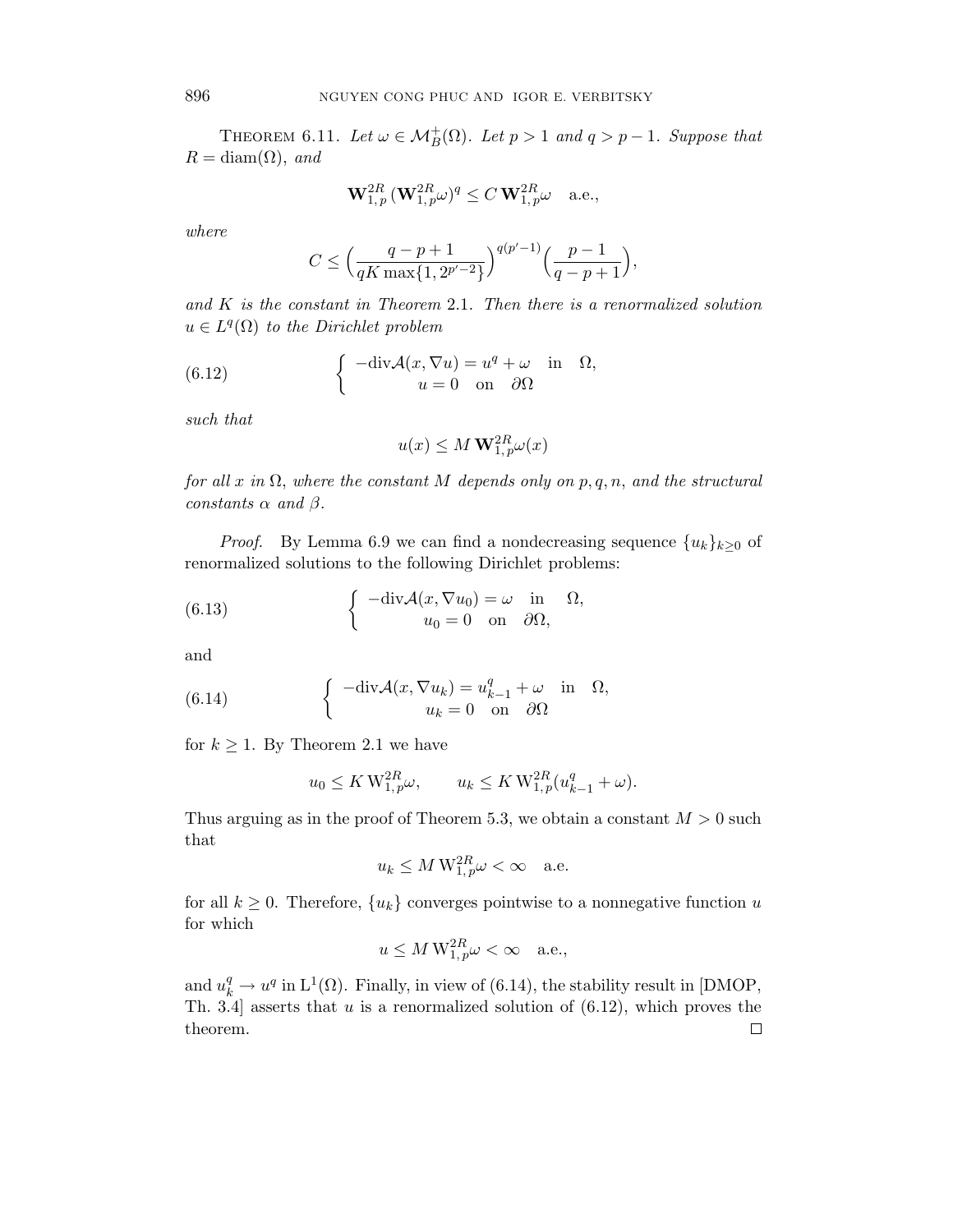Let  $\mathcal{Q} = \{Q\}$  be a Whitney decomposition of  $\Omega$ , i.e.,  $\mathcal{Q}$  is a disjoint subfamily of the family of dyadic cubes in  $\mathbb{R}^n$  such that  $\Omega = \bigcup_{Q \in \mathcal{Q}} Q$ , where we can assume that  $2^5 \text{diam}(Q) \leq \text{dist}(Q, \partial \Omega) \leq 2^7 \text{diam}(Q)$ . Let  $\{\phi_Q\}_{Q \in \mathcal{Q}}$  be a partition of unity associated with the Whitney decomposition of  $\Omega$  above:  $0 \leq$  $\phi_Q \in C_0^{\infty}(Q^*), \phi_Q \geq 1/C(n)$  on  $\overline{Q}, \sum_Q \phi_Q = 1$  and  $|D^{\gamma}\phi_Q| \leq A_{\gamma}(\text{diam}(Q))^{-|\gamma|}$ for all multi-indices  $\gamma$ . Here  $Q^* = (1 + \varepsilon)Q$ ,  $0 < \varepsilon < \frac{1}{4}$  and  $C(n)$  is a positive constant depending only on n such that each point in  $\Omega$  is contained in at most  $C(n)$  of the cubes  $Q^*$  (see [St1]).

The following theorem is an extension of Theorem 2.16 on local estimates for solutions of quasilinear equations.

THEOREM 6.12. Let  $\omega$  be a locally finite, nonnegative measure on an open (not necessarily bounded) set  $\Omega$ . Let  $p > 1$  and  $q > p - 1$ . Suppose that there exists a nonnegative  $A$ -superharmonic function u in  $\Omega$  such that

 $-\text{div}\mathcal{A}(x,\nabla u) = u^q + \omega \text{ in } \Omega.$ 

Then, for each cube  $P \in \mathcal{Q}$  and compact set  $E \subset \Omega$ ,

(6.15) 
$$
\mu_P(E) \leq C \operatorname{Cap}_{\mathbf{I}_p, \frac{q}{q-p+1}}(E)
$$

if  $\frac{pq}{q-p+1} < n$ , and (6.16)  $\mu_P(E) \le C(P) \text{Cap}_{\mathbf{G}_p, \frac{q}{q-p+1}}(E)$ 

if  $\frac{pq}{q-p+1} \geq n$ . Here  $d\mu = u^q dx + d\omega$ , and the constant C in (6.15) is independent of  $P \in \mathcal{Q}$  and  $E \subset \Omega$ , but the constant  $C(P)$  in (6.16) may depend on the side length of P.

Moreover, if  $\frac{pq}{q-p+1} < n$  and  $\Omega$  is a bounded  $C^{\infty}$ -domain, then

$$
\mu(E) \leq C \operatorname{cap}_{p, \frac{q}{q-p+1}}(E, \Omega)
$$

for all compact sets  $E \subset \Omega$ , where  $\text{cap}_{p, \frac{q}{q-p+1}}(E, \Omega)$  is defined by (2.24).

*Proof.* Let P be a fixed dyadic cube in Q. For a dyadic cube  $P' \subset P$  we have

$$
dist(P', \partial \Omega) \geq dist(P, \partial \Omega) \geq 2^5 diam(P) \geq 2^5 diam(P').
$$

The lower estimate in Theorem 4.4 then yields

$$
u(x) \ge C \mathbf{W}_{1,p}^{2^3 \text{diam}(P')} \mu(x)
$$
  
\n
$$
\ge C \sum_{k=0}^{\infty} \int_{2^{-k+3} \text{diam}(P')}^{2^{-k+3} \text{diam}(P')} \left[ \frac{\mu(B_t(x))}{t^{n-p}} \right]^{\frac{1}{p-1}} \frac{dt}{t}
$$
  
\n
$$
\ge C \sum_{Q \subset P'} \left[ \frac{\mu(Q)}{|Q|^{1-\frac{p}{n}}}\right]^{\frac{1}{p-1}} \chi_Q(x)
$$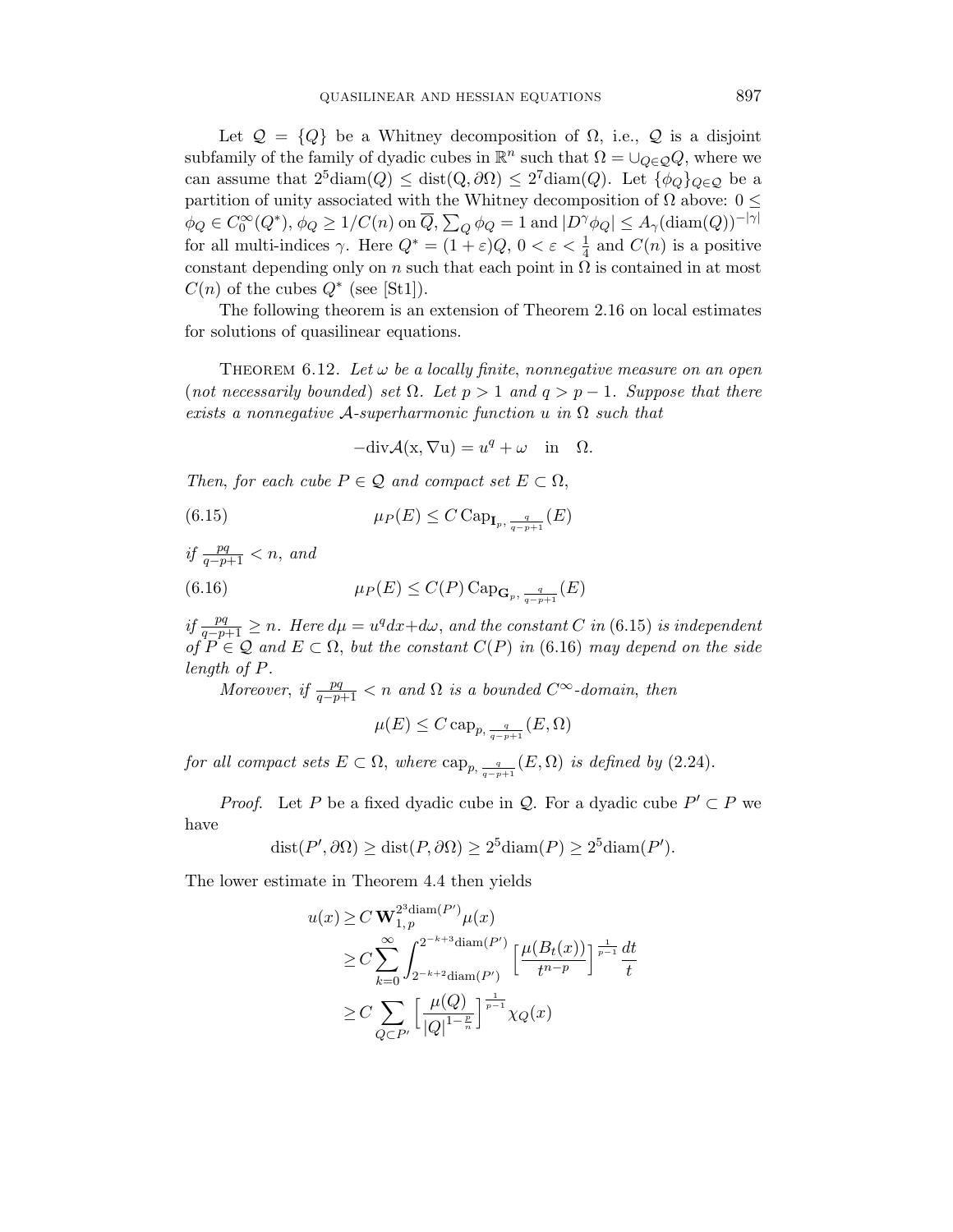for all  $x \in P'$ . Thus it follows from Proposition 3.1 that

(6.17) 
$$
\sum_{Q \subset P'} \left[ \frac{\mu(Q)}{|Q|^{1-\frac{p}{n}}}\right]^{\frac{q}{p-1}} |Q| \le C \int_{P'} u^q dx \le C\mu(P'), \qquad P' \subset P.
$$

Hence

(6.18) 
$$
\mu(P') \le C |P'|^{1 - \frac{pq}{n(q-p+1)}}, \qquad P' \subset P.
$$

To get a better estimate for  $\mu(P')$  in the case  $\frac{pq}{q-p+1} = n$ , we observe that (6.17) is a dyadic Carleson condition. Thus by the dyadic Carleson imbedding theorem (see, e.g., [NTV], [V1]) we obtain, for  $\frac{pq}{q-p+1} = n$ ,

(6.19) 
$$
\sum_{Q \subset P} \mu(Q)^{\frac{q}{p-1}} \Big[ \frac{1}{\mu(Q)} \int_Q f d\mu \Big]^{\frac{q}{p-1}} \leq C \int_P f^{\frac{q}{p-1}} d\mu,
$$

where  $f \in L^{\frac{q}{p-1}}(d\mu_P)$ ,  $f \geq 0$ . From (6.19) with  $f = \chi_{P'}$ , one gets

(6.20) 
$$
\mu(P') \le C \Big( \log \frac{2^n |P|}{|P'|} \Big)^{\frac{1-p}{q-p+1}}, \quad P' \subset P,
$$

if  $\frac{pq}{q-p+1} = n$ . Now let P' be a dyadic cube in  $\mathbb{R}^n$ . From Wolff's inequality  $(5.4)$  we have

$$
(6.21) \qquad \int_{\mathbb{R}^n} (\mathbf{I}_p \mu_{P' \cap P})^{\frac{q}{p-1}} dx
$$
  
\n
$$
\leq C \sum_{Q \in \mathcal{D}} \left[ \frac{\mu_P(P' \cap Q)}{|Q|^{1-\frac{p}{n}}|} \right]^{\frac{q}{p-1}} |Q|
$$
  
\n
$$
= C \sum_{Q \subset P'} \left[ \frac{\mu_P(Q)}{|Q|^{1-\frac{p}{n}}|} \right]^{\frac{q}{p-1}} |Q| + C \sum_{P' \subsetneq Q} \left[ \frac{\mu_P(P')}{|Q|^{1-\frac{p}{n}}|} \right]^{\frac{q}{p-1}} |Q|.
$$

Thus, for  $\frac{pq}{q-p+1} < n$ , by combining (6.17) and (6.21) we deduce

(6.22) 
$$
\int_{\mathbb{R}^n} (\mathbf{I}_p \mu_{P' \cap P})^{\frac{q}{p-1}} dx \leq C \mu_P(P').
$$

In the case  $\frac{pq}{q-p+1} \geq n$ , a similar argument using (6.17), (6.18), (6.20) and Wolff's inequality for Bessel potentials:

$$
\int_{\mathbb{R}^n} (\mathbf{G}_p \mu_{P' \cap P})^{\frac{q}{p-1}} dx \leq C(P) \sum_{Q \in \mathcal{D}, Q \subset P} \left[ \frac{\mu_P(P' \cap Q)}{|Q|^{1-\frac{p}{n}}} \right]^{\frac{q}{p-1}} |Q|,
$$

(see [AH,  $\S 4.5$ ]), also gives

(6.23) 
$$
\int_{\mathbb{R}^n} (\mathbf{G}_p \mu_{P' \cap P})^{\frac{q}{p-1}} dx \leq C(P) \mu_P(P'),
$$

where the constant  $C(P)$  may depend on the side length of P. Note that (6.22) which holds for all dyadic cubes  $P'$  in  $\mathbb{R}^n$  is the well-known Kerman-Sawyer condition. Therefore by the results of [KS],

$$
\|\mathbf{I}_p f\|_{L^{\frac{q}{q-p+1}}(d\mu_P)} \leq C \, \|f\|_{L^{\frac{q}{q-p+1}}(dx)}
$$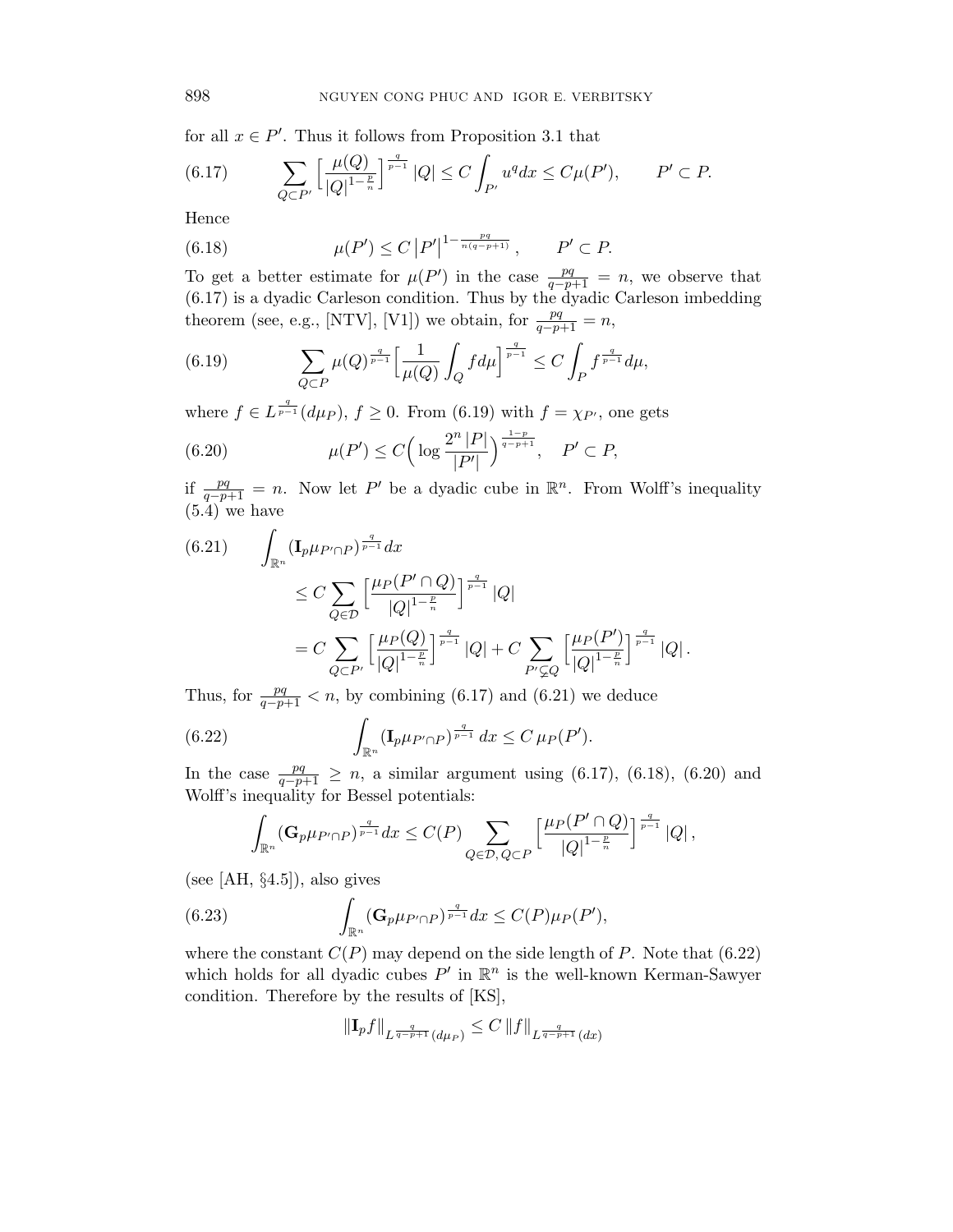for all  $f \in L^{\frac{q}{q-p+1}}(\mathbb{R}^n)$  which is equivalent to the capacitary condition

$$
\mu_P(E) \le C \operatorname{Cap}_{\mathbf{I}_p, \frac{q}{q-p+1}}(E)
$$

for all compact sets  $E \subset \mathbb{R}^n$ . Thus we obtain (6.15). The inequality (6.16) is proved in the same way using  $(6.23)$ . From  $(6.15)$  and the definition of  $\text{cap}_{p,\frac{q}{q-p+1}}(\cdot,\Omega)$ , we see that, for each cube  $P \in \mathcal{Q}$ ,

$$
\mu_P(E) \leq C \cosh_{p, \frac{q}{q-p+1}}(E \cap P, \Omega)
$$

for all compact sets  $E \subset \Omega$ . Thus

$$
\mu(E) \le \sum_{P \in \mathcal{Q}} \mu_P(E)
$$
  
\n
$$
\le C \sum_{P \in \mathcal{Q}} \text{cap}_{p, \frac{q}{q-p+1}} (E \cap P, \Omega)
$$
  
\n
$$
\le C \text{cap}_{p, \frac{q}{q-p+1}} (E, \Omega),
$$

where the last inequality follows from the quasi-additivity of the capacity  $\text{cap}_{p,\frac{q}{q-p+1}}(\cdot,\Omega)$  which is considered in the next theorem.  $\Box$ 

Let  $B_R$  be a ball such that  $B_{2R} \subset \Omega$ . It is easy to see that there exists a constant  $c > 0$  such that  $\ell(P) \geq cR$  for any Whitney cube P that intersects  $B_R$ . On the other hand, if  $B_r$  is a ball in  $B_R$  then we can find at most N dyadic cubes  $P_i$  with  $c \frac{r}{4} \leq \ell(P_i) < c \frac{r}{2}$  that cover  $B_r$ , where N depends only on  $n$ . Thus we can deduce from  $(6.20)$  the following corollary which gives an improved estimate in the critical case  $q = \frac{n(p-1)}{n-p}$  $\frac{(p-1)}{n-p}, 1 < p < n.$ 

COROLLARY 6.13. Let  $\omega$ ,  $\Omega$ ,  $p$ ,  $q$  and  $u$  be as in Theorem 6.12. Then in the case  $\frac{pq}{q-p+1} = n$ ,

$$
\int_{B_r} u^q dx + \omega(B_r) \le C(\log \frac{2R}{r})^{\frac{1-p}{q-p+1}}
$$

for all balls  $B_r \subset B_R$  such that  $B_{2R} \subset \Omega$ .

THEOREM 6.14. Suppose that  $\Omega$  is a  $C^{\infty}$ -domain in  $\mathbb{R}^n$ . Then there exists a constant  $C > 0$  such that

$$
\sum_{Q \in \mathcal{Q}} \text{cap}_{p, \frac{q}{q-p+1}} (E \cap Q, \Omega) \leq C \text{cap}_{p, \frac{q}{q-p+1}} (E, \Omega)
$$

for all compact sets  $E \subset \Omega$ .

*Proof.* Obviously, we may assume that  $\text{cap}_{p, \frac{q}{q-p+1}}(E,\Omega) > 0$ . Then by definition there exists  $f \in C_0^{\infty}(\Omega)$ ,  $f \geq 1$ , on E such that

$$
2\, {\rm cap}_{p,\, \frac{q}{q-p+1}}(E, \Omega) \ge \|f\|_{W^{p,\, \frac{q}{q-p+1}}(\mathbb{R}^n)}^{\frac{q}{q-p+1}}.
$$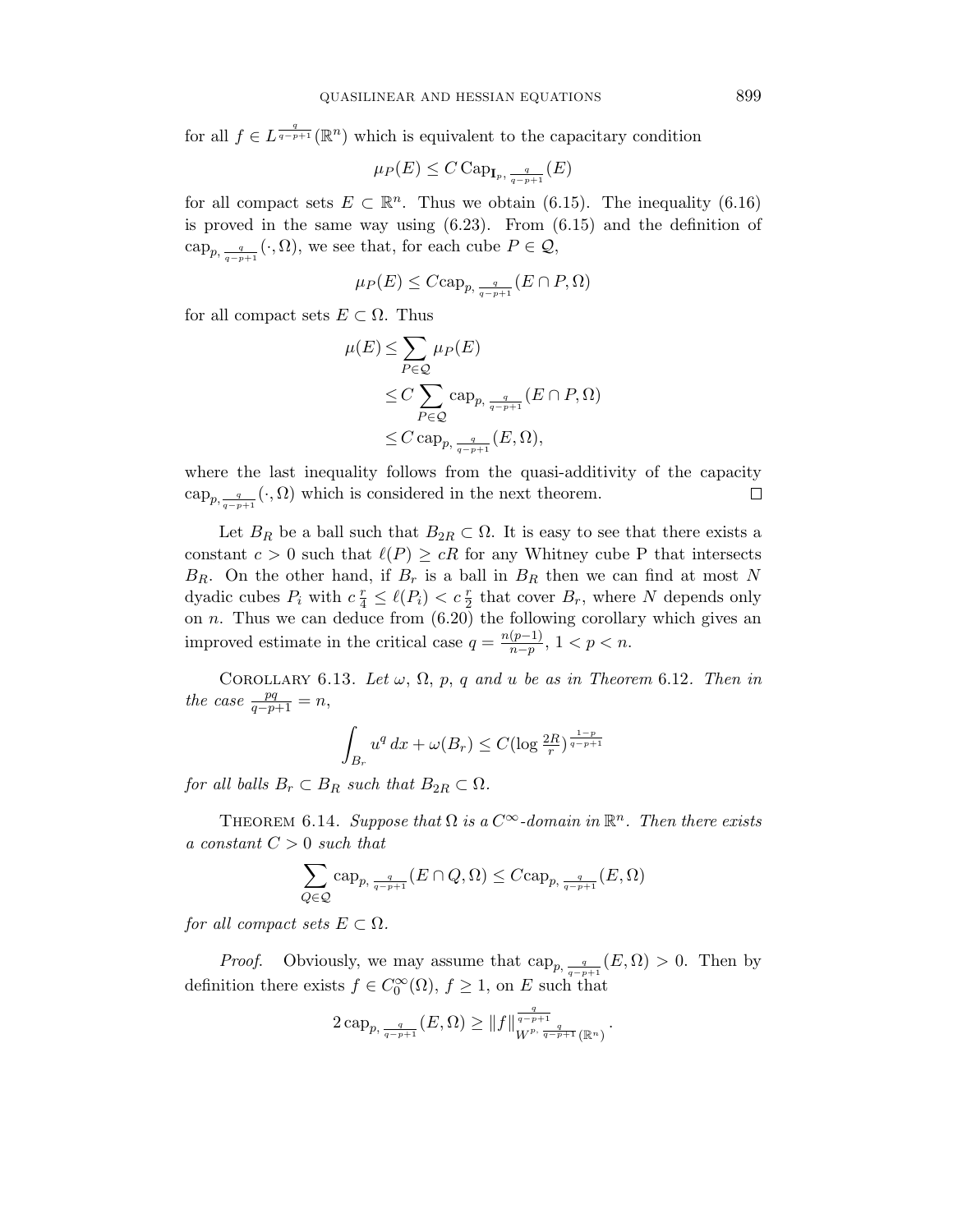By the refined localization principle on the smooth domain  $\Omega$  for the function space  $W^{p, \frac{q}{q-p+1}}$  (see, e.g., [Tri, Th. 5.14]) we have

$$
||f||_{W^{p, \frac{q}{q-p+1}}(\mathbb{R}^n)}^{\frac{q}{q-p+1}} \geq C \sum_{Q \in \mathcal{Q}} ||f \phi_Q||_{W^{p, \frac{q}{q-p+1}}(\mathbb{R}^n)}^{\frac{q}{q-p+1}}
$$

.

Thus

(6.24) 
$$
\sum_{Q\in\mathcal{Q}}\|f\phi_Q\|_{W^{p,\frac{q}{q-p+1}}(\mathbb{R}^n)}^{\frac{q}{q-p+1}}\leq C\mathrm{cap}_{p,\frac{q}{q-p+1}}(E,\Omega).
$$

Note that for  $x \in E \cap \overline{Q}$ ,

$$
f\phi_Q \ge \phi_Q \ge 1/C(n).
$$

Hence by definition we have

$$
\text{cap}_{p, \frac{q}{q-p+1}}(E \cap \overline{Q}, \Omega) \leq C \left\|f\phi_Q\right\|_{W^{p, \frac{q}{q-p+1}}(\mathbb{R}^n)}^{\frac{q}{q-p+1}}.
$$

From this and (6.24) we deduce the desired inequality.

We now prove Theorem 2.10 stated in Section 2. which gives existence criteria for quasilinear equations in a bounded domain.

*Proof of Theorem* 2.10. Since  $\omega$  is compactly supported in  $\Omega$ , we have (i)⇒(ii) by Theorem 6.12. Thus we need to show (ii)⇒(iii)⇒(iv) ⇒(i). Note that the capacitary inequality (2.20) is equivalent to the Kerman–Sawyer condition

(6.25) 
$$
\int_{\mathbb{R}^n} \left[ \mathbf{G}_p \omega_B(x) \right]^{\frac{q}{p-1}} dx \leq C \omega(B),
$$

(see [KS], [V2]). Note also that

(6.26) 
$$
\int_{\mathbb{R}^n} \left[\mathbf{G}_p \mu(x)\right]^{\frac{q}{p-1}} dx \simeq \int_{\mathbb{R}^n} \left[\int_0^{2R} \frac{\mu(B_t(x))}{t^{n-p}}\right]^{\frac{q}{p-1}} dx,
$$

where the constants of equivalence are independent of the measure  $\mu$ , (see [HW], [AH]). Thus from (6.25), (6.26), and Proposition 5.1 we deduce the implication (ii)⇒(iii). By Theorem 6.11 we have (iv)⇒(i). It remains to show that (iii)⇒(iv). In fact, the proof of this implication is similar to the proof of (iv)⇒(v) in Theorem 2.3. We will only sketch some crucial steps here. We define the "lower" and "upper" parts of the truncated Wolff's potential  $\mathbf{W}_{1,p}^{2R}$ respectively by

$$
\mathbf{L}_r^{2R} \mu(x) = \int_r^{2R} \left[ \frac{\mu(B_t(x))}{t^{n-p}} \right]^{\frac{1}{p-1}} \frac{dt}{t}, \qquad 0 < r < 2R, \, x \in \mathbb{R}^n,
$$

and

$$
\mathbf{U}_{r}^{2R}\mu(x)=\int_{0}^{r}\Big[\frac{\mu(B_t(x))}{t^{n-p}}\Big]^{\frac{1}{p-1}}\frac{dt}{t},\qquad 0
$$

 $\Box$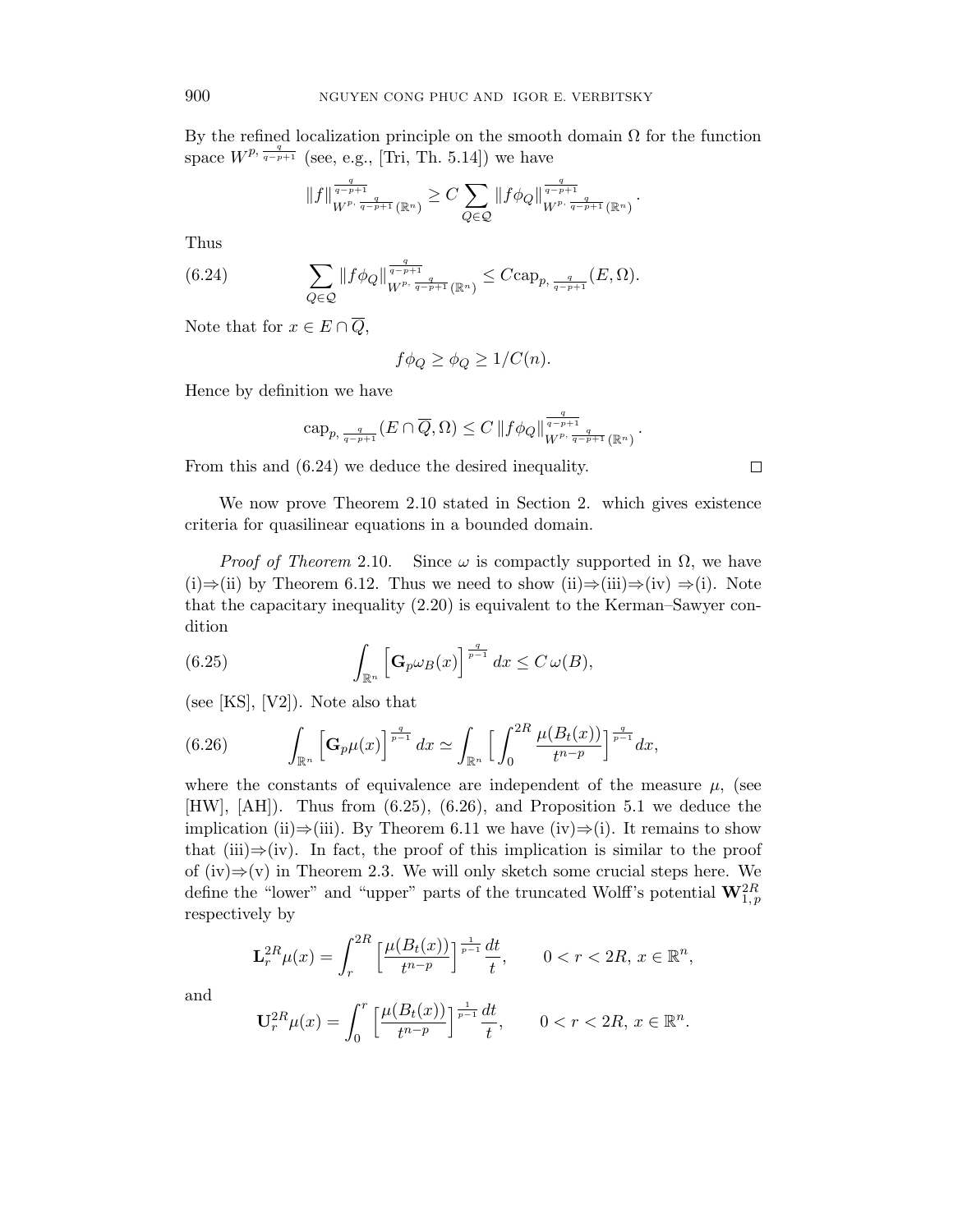Since  $R = \text{diam}(\Omega)$  and  $\omega \in M_B^+(\Omega)$ , to prove (2.22), it is enough to verify that, for  $x \in \Omega$ ,

(6.27) 
$$
\int_0^{2R} \left[ \frac{\mu_r(B_r(x))}{r^{n-p}} \right]^{\frac{1}{p-1}} \frac{dr}{r} \le C \mathbf{W}_{1,p}^{2R} \omega(x),
$$

and

(6.28) 
$$
\int_0^{2R} \left[ \frac{\lambda_r(B_r(x))}{r^{n-p}} \right]^{\frac{1}{p-1}} \frac{dr}{r} \le C \mathbf{W}_{1,p}^{2R} \omega(x),
$$

where  $d\mu_r = (\mathbf{U}_r^{2R}\omega)^q dx$ ,  $d\lambda_r = (\mathbf{L}_r^{2R}\omega)^q dx$  and  $0 < r < 2R$ . The proof of  $(6.27)$  is the same as before. For the proof of  $(6.28)$ , we need an estimate similar to  $(5.13)$  in the proof of Theorem 2.3, namely,

(6.29) 
$$
\int_{r}^{4R} \left[ \frac{\omega(B_t(x))}{t^{n-p}} \right]^{\frac{1}{p-1}} \frac{dt}{t} \leq C(R, \omega(\Omega)) r^{\frac{-p}{q-p+1}}
$$

for all  $0 < r \leq 4R$  and  $x \in \Omega$ . In fact, note that for  $0 < t < \frac{R}{2}$  and  $y \in B_t(x)$ ,

$$
\mathbf{W}_{1,p}^{2R} \omega_{B_t(x)}(y) \ge \int_{2t}^{2R} \left[ \frac{\omega(B_\tau(y) \cap B_t(x))}{\tau^{n-p}} \right]^\frac{1}{p-1} \frac{d\tau}{\tau}
$$

$$
\ge C(n,p) \left[ \frac{\omega(B_t(x))}{t^{n-p}} \right]^\frac{1}{p-1}.
$$

As before, from this inequality and (2.21) we get

(6.30)  $\omega(B_t(x)) \leq Ct^{n-\frac{pq}{q-p+1}}, \qquad 0 < t < \frac{R}{2}.$ 

To prove (6.29), we can assume that  $0 < r < \frac{R}{2}$  and write the left-hand side of (6.29) in the form

(6.31) 
$$
\int_{r}^{\frac{R}{2}} \left[ \frac{\omega(B_t(x))}{t^{n-p}} \right]_{\frac{p-1}{2}} \frac{dt}{t} + \int_{\frac{R}{2}}^{4R} \left[ \frac{\omega(B_t(x))}{t^{n-p}} \right]_{\frac{p-1}{2}} \frac{dt}{t}.
$$

Applying (6.30) to the first term of (6.31) and using the fact that  $\omega \in \mathcal{M}_B^+(\Omega)$ in the second term of (6.31), we finally obtain (6.29). This completes the proof of (iii)⇒(iv), and hence Theorem 2.10 is proved.  $\Box$ 

We are now in a position to obtain the characterization of removable singularities for homogeneous quasilinear equations in Theorem 2.18 above.

Proof of Theorem 2.18. Let us first prove the "only if" part of the theorem. Suppose that  $\text{Cap}_{\mathbf{G}_p, \frac{q}{q-p+1}}(E) = 0$ , and u is a solution of (2.25). We have  $\text{cap}_{1,p}(E,\Omega) = 0$ , where the capacity  $\text{cap}_{1,p}(\cdot,\Omega)$  is defined by (6.2). Thus  $u$  can be extended so that it is a nonnegative  $A$ -superharmonic function in  $\Omega$  (see [HKM]). Let  $\mu[u]$  be the Radon measure on  $\Omega$  associated with u, and let  $\varphi$  be an arbitrary nonnegative function in  $C_0^{\infty}(\Omega)$ . As in [BP, Lemme 2.2], we can find a sequence  $\{\varphi_n\}$  of nonnegative functions in  $C_0^{\infty}(\Omega \setminus E)$  such that

(6.32) 
$$
0 \leq \varphi_n \leq \varphi; \qquad \varphi_n \to \varphi \quad \text{Cap}_{\mathbf{G}_p, \frac{q}{q-p+1}}\text{-quasi everywhere.}
$$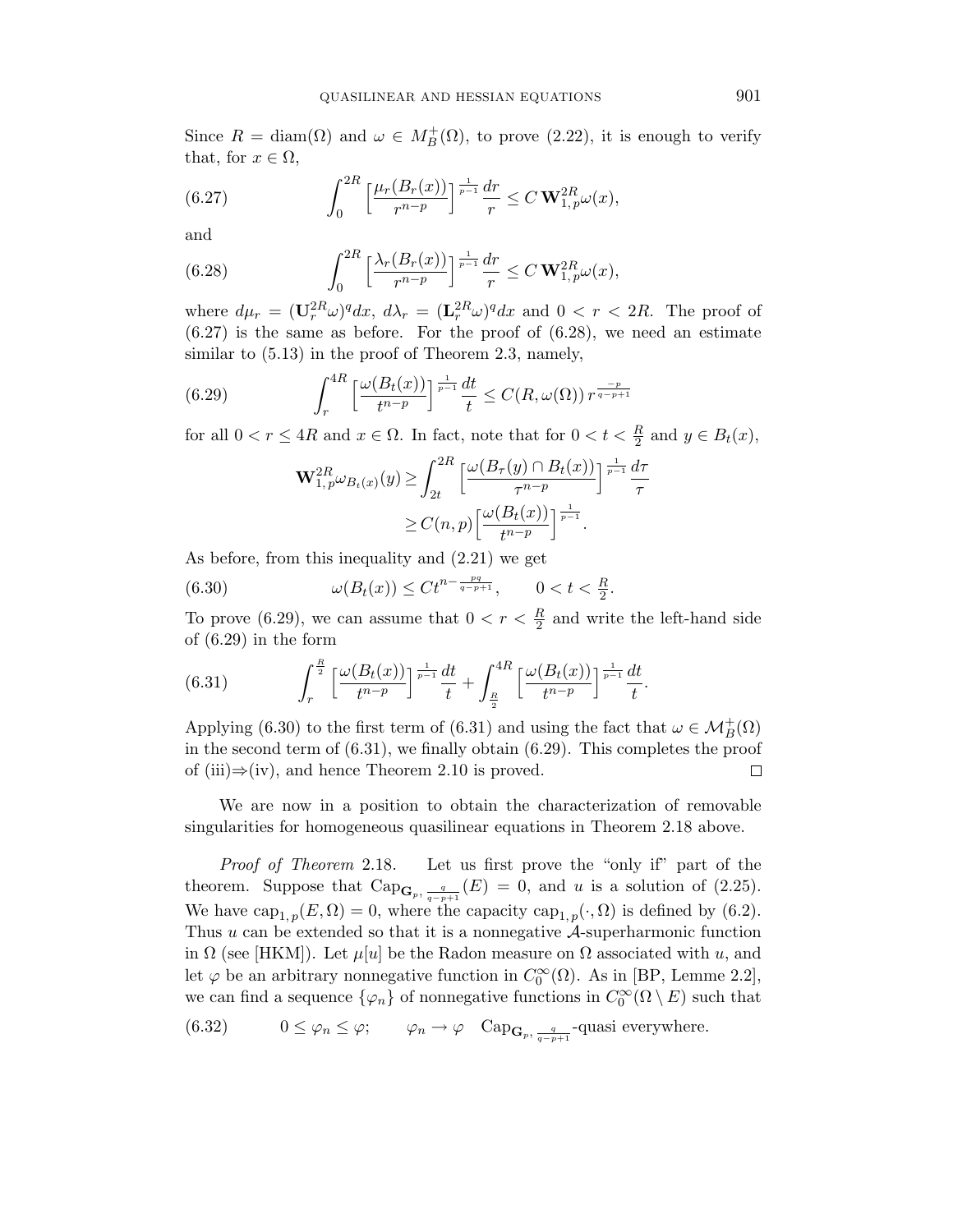By Fatou's lemma we have

$$
\int_{\Omega} u^q \,\varphi \,dx \le \liminf_{n \to \infty} \int_{\Omega} u^q \,\varphi_n \,dx
$$

$$
= \liminf_{n \to \infty} \int_{\Omega} \varphi_n \,d\mu[u]
$$

$$
\le \int_{\Omega} \varphi \,d\mu[u] < \infty.
$$

Therefore  $u \in L^q_{loc}(\Omega)$ , and  $\mu[u] \geq u^q$  in  $\mathcal{D}'(\Omega)$ . It is then easy to see that

$$
-\text{div}\mathcal{A}(x,\nabla u) = u^q + \mu^E \text{ in } \mathcal{D}'(\Omega)
$$

for some nonnegative measure  $\mu^{E}$  such that  $\mu^{E}(A) = 0$  for any Borel set  $A \subset \Omega \setminus E$ . Moreover, by Theorem 6.12 we have

$$
\mu^{E}(E) \le C(E) \operatorname{Cap}_{\mathbf{G}_p, \frac{q}{q-p+1}}(E) = 0.
$$

Thus  $\mu^E = 0$  and u solves (2.25) with  $\Omega$  in place of  $\Omega \setminus E$ .

The "if" part of the theorem is proved in the same way as in the linear case  $p = 2$  using the existence results obtained in Theorem 2.10. We refer to [AP] for details.  $\Box$ 

# 7. Hessian equations

In this section, we study a fully nonlinear counterpart of the theory presented in the previous sections. Here the notion of k-subharmonic (k-convex) functions associated with the fully nonlinear k-Hessian operator  $F_k, k = 1, \ldots, n$ , introduced by Trudinger and Wang in [TW1]–[TW3] will play a role similar to that of A-superharmonic functions in the quasilinear theory.

Let  $\Omega$  be an open set in  $\mathbb{R}^n$ ,  $n \geq 2$ . For  $k = 1, ..., n$  and  $u \in C^2(\Omega)$ , the k-Hessian operator  $F_k$  is defined by

$$
F_k[u] = S_k(\lambda(D^2u)),
$$

where  $\lambda(D^2u) = (\lambda_1, \ldots, \lambda_n)$  denotes the eigenvalues of the Hessian matrix of second partial derivatives  $D^2u$ , and  $S_k$  is the  $k^{th}$  symmetric function on  $\mathbb{R}^n$ given by

$$
S_k(\lambda) = \sum_{1 \leq i_1 < \dots < i_k \leq n} \lambda_{i_1} \dotsm \lambda_{i_k}.
$$

Thus  $F_1[u] = \Delta u$  and  $F_n[u] = \det D^2 u$ . Alternatively, we may also write

$$
F_k[u] = [D^2 u]_k,
$$

where for an  $n \times n$  matrix A,  $[A]_k$  is the k-trace of A, i.e., the sum of its  $k \times k$  principal minors. Several equivalent definitions of k-subharmonicity were given in [TW2], one of which involves the language of viscosity solutions: An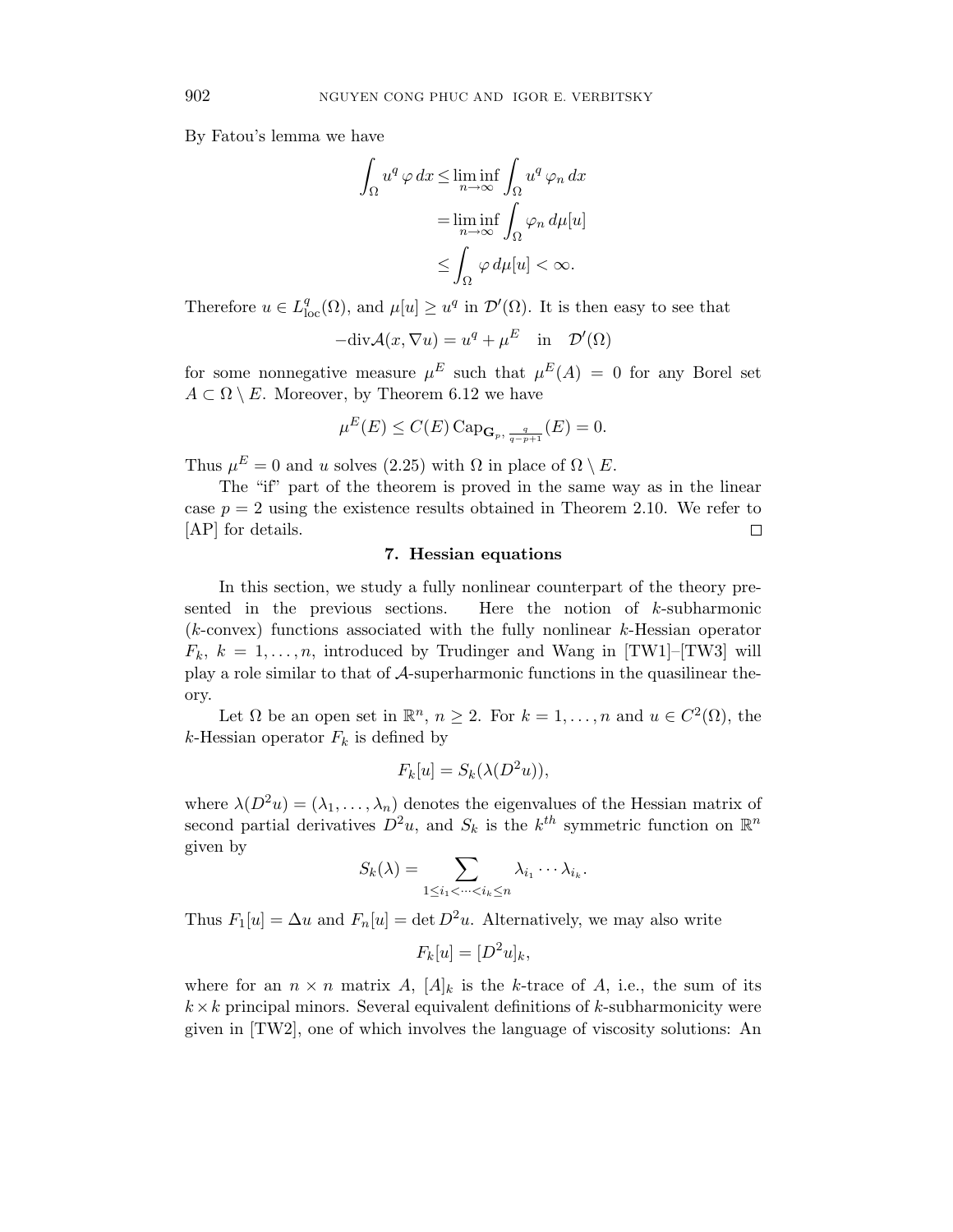upper-semicontinuous function  $u : \Omega \to [-\infty, \infty)$  is said to be k-subharmonic in  $\Omega$ ,  $1 \leq k \leq n$ , if  $F_k[q] \geq 0$  for any quadratic polynomial q such that  $u-q$  has a local finite maximum in  $\Omega$ . Equivalently, an upper-semicontinuous function  $u : \Omega \to [-\infty, \infty)$  is k-subharmonic in  $\Omega$  if, for every open set  $\Omega' \in \Omega$  and for every function  $v \in C^2_{loc}(\Omega') \cap C^0(\overline{\Omega'})$  satisfying  $F_k[v] \geq 0$  in  $\Omega'$ , the following implication holds:

$$
u \leq v
$$
 on  $\partial \Omega' \Longrightarrow u \leq v$  in  $\Omega'$ ,

(see [TW2, Lemma 2.1]). Note that a function  $u \in C^2_{loc}(\Omega)$  is k-subharmonic if and only if

$$
F_j[u] \ge 0 \text{ in } \Omega \text{ for all } j = 1, \dots, k.
$$

We denote by  $\Phi^k(\Omega)$  the class of all k-subharmonic functions in  $\Omega$  which are not identically equal to  $-\infty$  in each component of  $\Omega$ . It was proved in [TW2] that  $\Phi^{n}(\Omega) \subset \Phi^{n-1}(\Omega) \cdots \subset \Phi^{1}(\Omega)$  where  $\Phi^{1}(\Omega)$  coincides with the set of all proper classical subharmonic functions in  $\Omega$ , and  $\Phi^{n}(\Omega)$  is the set of functions convex on each component of  $\Omega$ .

The following weak convergence result proved in [TW2] is fundamental to potential theory associated with k-Hessian operators.

THEOREM 7.1 ([TW2]). For each  $u \in \Phi^k(\Omega)$ , there exists a nonnegative Borel measure  $\mu_k[u]$  in  $\Omega$  such that

(i)  $\mu_k[u] = F_k[u]$  for  $u \in C^2(\Omega)$ , and

(ii) if  $\{u_m\}$  is a sequence in  $\Phi^k(\Omega)$  converging in  $L^1_{loc}(\Omega)$  to a function  $u \in$  $\Phi^k(\Omega)$ , then the sequence of the corresponding measures  $\{\mu_k[u_m]\}$  converges weakly to  $\mu_k[u]$ .

The measure  $\mu_k[u]$  in the theorem above is called the k-Hessian measure associated with u. Due to (i) in Theorem 7.1 we sometimes write  $F_k[u]$  in place of  $\mu_k[u]$  even in the case where  $u \in \Phi^k(\Omega)$  does not belong to  $C^2(\Omega)$ . The k-Hessian measure is an important tool in potential theory for  $\Phi^k(\Omega)$ . It was used by D. A. Labutin to derive pointwise estimates for functions in  $\Phi^k(\Omega)$  in terms of Wolff's potential, which is an analogue of Wolff's potential estimates for A-superharmonic functions considered in Theorem 4.4.

THEOREM 7.2 ([L]). Let  $u \geq 0$  be such that  $-u \in \Phi^k(B_{3r}(x))$ , where  $1 \leq k \leq n$ . If  $\mu = \mu_k[-u]$  then

$$
C_1 \mathbf W^{\frac{r}{8}}_{\frac{2k}{k+1},k+1} \mu(x) \leq u(x) \leq C_2 \inf_{B(x,r)} u + C_3 \mathbf W^{2r}_{\frac{2k}{k+1},k+1} \mu(x),
$$

where the constants  $C_1$ ,  $C_2$  and  $C_3$  depend only on n and k.

The following global estimate is deduced from the preceding theorem as in the quasilinear case.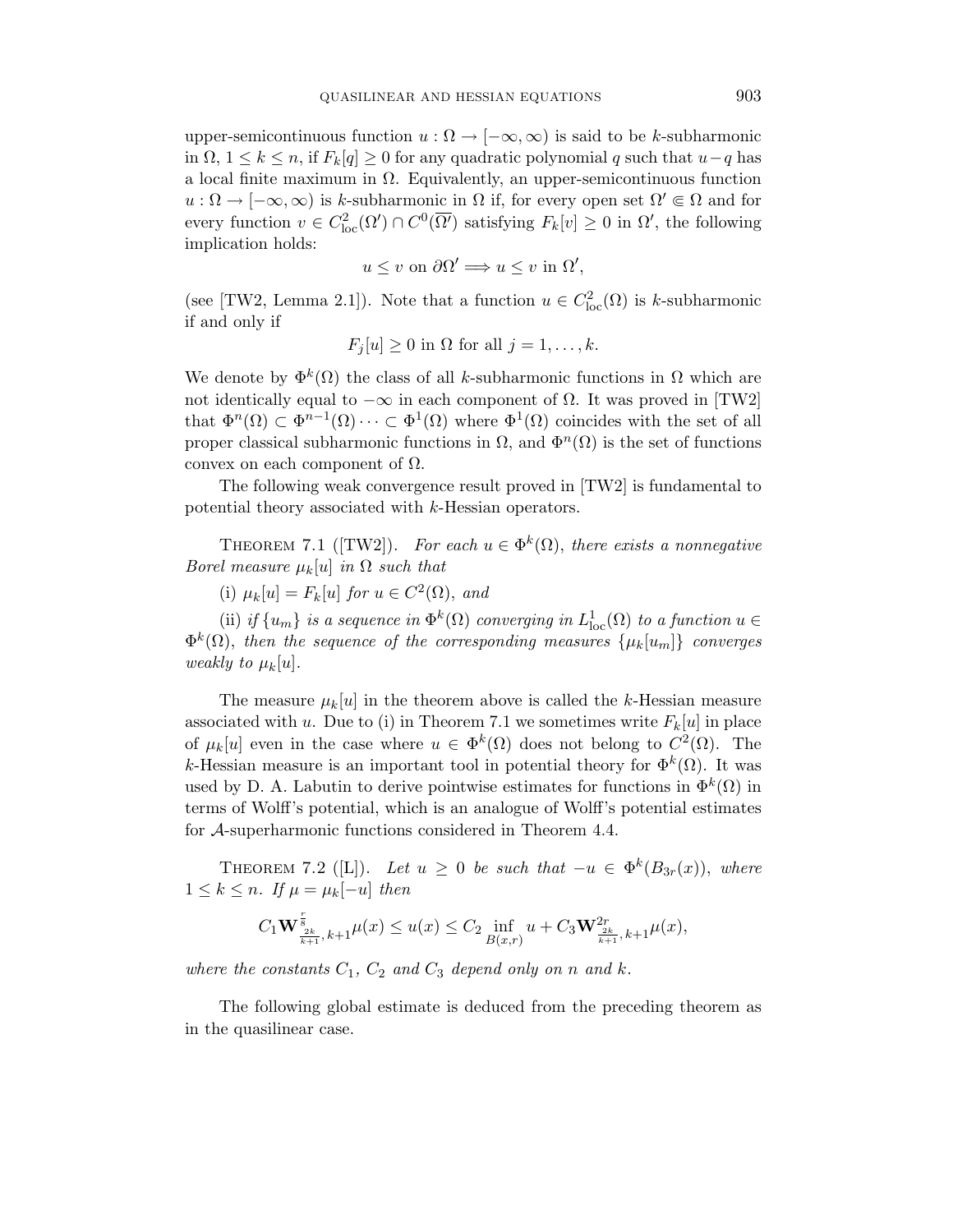COROLLARY 7.3. Let  $u \ge 0$  be such that  $-u \in \Phi^k(\mathbb{R}^n)$ , where  $1 \le k < \frac{n}{2}$ . If  $\mu = \mu_k[-u]$  and  $\inf_{\mathbb{R}^n} u = 0$  then for all  $x \in \mathbb{R}^n$ ,

$$
\frac{1}{K} \mathbf{W}_{\frac{2k}{k+1},k+1} \mu(x) \le u(x) \le K \mathbf{W}_{\frac{2k}{k+1},k+1} \mu(x),
$$

for a constant K depending only on n and  $k$ .

Let  $\Omega$  be a bounded uniformly  $(k-1)$ -convex domain in  $\mathbb{R}^n$ , that is,  $\partial\Omega \in C^2$  and  $H_j(\partial\Omega) > 0$ ,  $j = 1, ..., k-1$ , where  $H_j(\partial\Omega)$  denotes the jmean curvature of the boundary  $\partial\Omega$ . We consider the following fully nonlinear problem:

(7.1) 
$$
\begin{cases} F_k[-u] = u^q + \omega & \text{in } \Omega, \\ u \ge 0 & \text{in } \Omega, \\ u = \varphi & \text{on } \partial\Omega \end{cases}
$$

in the class of functions u such that  $-u$  is k-subharmonic in  $\Omega$ . Here  $\omega$  is a nonnegative finite Borel measure which is regular enough near  $\partial\Omega$  so that the boundary condition in (7.1) can be understood in the classical sense (see [TW1], [TW2]). Characterizations of the existence of  $u \geq 0$ ,  $-u \in \Phi^k(\Omega)$ , continuous near  $\partial\Omega$ , which solves (7.1), can be obtained using the iteration scheme employed in the proof of Theorem 6.11 along with weak continuity of Hessian measures and testing inequalities analogous to those used in the proof of Theorem 2.10. For this purpose, we first prove an extension of Theorem 2.2 concerning the global potential estimates on a bounded domain, which is an analogue of Theorem 2.1 established for quasilinear operators.

THEOREM 7.4. Suppose that  $\varphi \geq 0$ ,  $\varphi \in C^{0}(\partial \Omega)$  and  $\nu = \mu + f$  where  $\mu \in \mathcal{M}^+(\Omega)$  has compact support in  $\Omega$  and  $f \geq 0$ ,  $f \in L^s(\Omega)$  with  $s > \frac{n}{2k}$  if  $1 \leq k \leq \frac{n}{2}$  $\frac{n}{2}$ , and  $s = 1$  if  $\frac{n}{2} < k \leq n$ . Let  $u \geq 0$ ,  $-u \in \Phi^k(\Omega)$  be such that u is continuous near ∂Ω and solves

$$
\begin{cases} \mu_k[-u] = \nu & \text{in } \Omega, \\ u = \varphi & \text{on } \partial\Omega. \end{cases}
$$

Then for all  $x \in \Omega$ ,

$$
u(x) \le K \left[ \mathbf{W}_{\frac{2k}{k+1},k+1}^{2R} \nu(x) + \max_{\partial \Omega} \varphi \right],
$$

where  $R = \text{diam}(\Omega)$  and K is a constant depending only on n and k.

*Proof.* Suppose that the support of  $\mu$  is contained in  $\Omega'$  for some open set  $\Omega' \in \Omega$ . Let  $M = \sup_{\overline{\Omega} \setminus \Omega'} u$  and  $u_m = \min\{u, m\}$  for  $m > M$ . Then  $-u_m \in \Phi^k(\Omega)$ , continuous near  $\partial \Omega$ , solves

$$
\begin{cases} \mu_k[-u_m] = \nu_m & \text{in } \Omega, \\ u_m = \varphi & \text{on } \partial\Omega \end{cases}
$$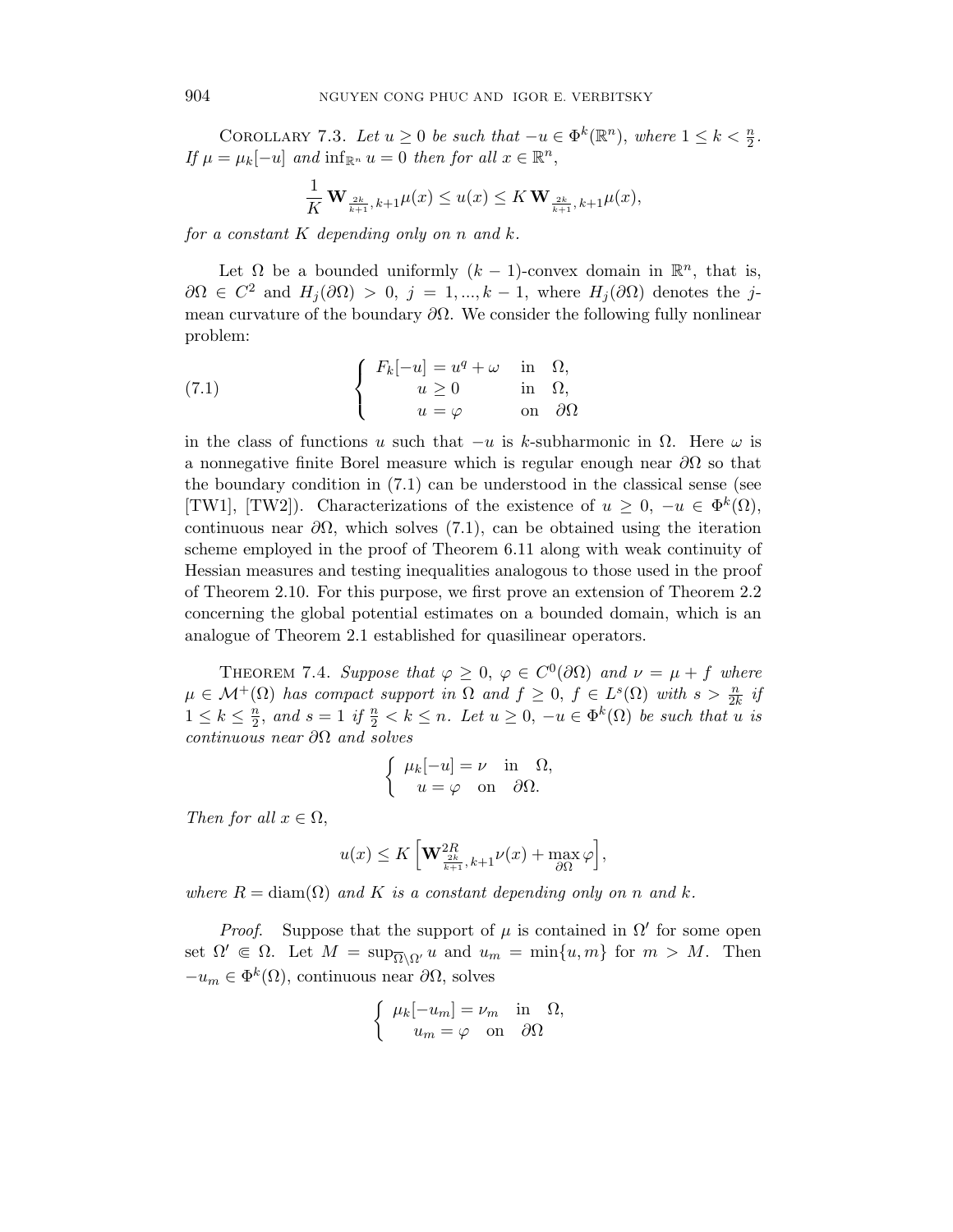for certain nonnegative Borel measures  $\nu_m$  in  $\Omega$ . Since  $u_m \to u$  in  $L^1_{loc}(\Omega)$ , by Theorem 7.1 we have

(7.2) 
$$
\mu_m \to \nu = \mu + f
$$
 weakly as measures in  $\Omega$ .

Note that  $u_m = u$  in  $\overline{\Omega} \setminus \Omega'$  since  $m > M$ . Thus  $\nu_m = \mu_k[u] = f$  in  $\Omega \setminus \overline{\Omega'}$  for all  $m > M$ . Using this and (7.2) it is easy to see that

$$
\int_{\Omega} \phi d\mu_m \to \int_{\Omega} \phi d\mu + \int_{\Omega} \phi f dx
$$

as  $m \to \infty$  for all  $\phi \in C^0(\overline{\Omega})$ , i.e.,

$$
\mu_m \to \nu = \mu + f
$$
 in the narrow topology of measures.

We now take a ball  $B = B_{2R}(a)$  where  $a \in \Omega$  so that  $\Omega \subset B$ , and consider solutions  $w_m \geq 0$ ,  $-w_m \in \Phi^k(B)$ , continuous near  $\partial B$ , of

$$
\begin{cases}\n\mu_k[-w_m] = \nu_m & \text{in} \quad B, \\
w_m = \max_{\partial \Omega} \varphi & \text{on} \quad \partial B,\n\end{cases}
$$

where  $m > M$ . Since  $u_m$  is bounded in  $\Omega$  the measure  $\nu_m$  is absolutely continuous with respect to the capacity  $\text{cap}_k(\cdot, \Omega)$ , and hence with respect to the capacity  $\text{cap}_k(\cdot, B)$  (see [TW3]). Here  $\text{cap}_k(\cdot, \Omega)$  is the k-Hessian capacity defined by (2.27). By a comparison principle (see [TW3, Th. 4.1]), we have  $w_m \geq \max_{\partial \Omega} \varphi$  in B, and hence  $w_m \geq u_m$  on  $\partial \Omega$ . Thus, applying the comparison principle again, we have

$$
(7.3) \t\t\t w_m \ge u_m \t\t in \t\t \Omega.
$$

Since  $\nu_m \to \nu$  in the narrow topology of measures in  $\Omega$ , we see that  $\nu_m \to \nu$ weakly as measures in  $B$ . Therefore, arguing as in [TW2,  $\S6$ ] we can find a subsequence  $\{w_{m_j}\}\$  such that  $w_{m_j} \to w$  a.e. for some  $w \geq 0, -w \in \Phi^k(B)$ , such that w is continuous near  $\partial B$  and

$$
\begin{cases} \mu_k[-w] = \nu & \text{in } B, \\ w = \max_{\partial \Omega} \varphi & \text{on } \partial B. \end{cases}
$$

Note that from (7.3),  $w \geq u$  a.e. on  $\Omega$  and hence  $w \geq u$  everywhere on Ω. Using this and Theorem 7.2 applied to the function w on  $B_{d(x)}(x)$ , where  $d(x) = \text{dist}(x, \partial B)$  we have, for  $x \in \Omega$ ,

$$
(7.4) \t u(x) \le C \mathbf{W}_{\frac{2k}{k+1},k+1}^{2R} \nu(x) + C \inf_{B_{\frac{1}{3}d(x)}(x)} w
$$
  

$$
\le C \mathbf{W}_{\frac{2k}{k+1},k+1}^{2R} \nu(x) + C d(x)^{-n} \int_{B_{\frac{1}{3}d(x)}(x)} w dy
$$
  

$$
\le C \Big(\mathbf{W}_{\frac{2k}{k+1},k+1}^{2R} \nu(x) + \max_{\partial\Omega} \varphi + R^{2-\frac{n}{k}} \nu(\Omega)^{\frac{1}{k}} \Big),
$$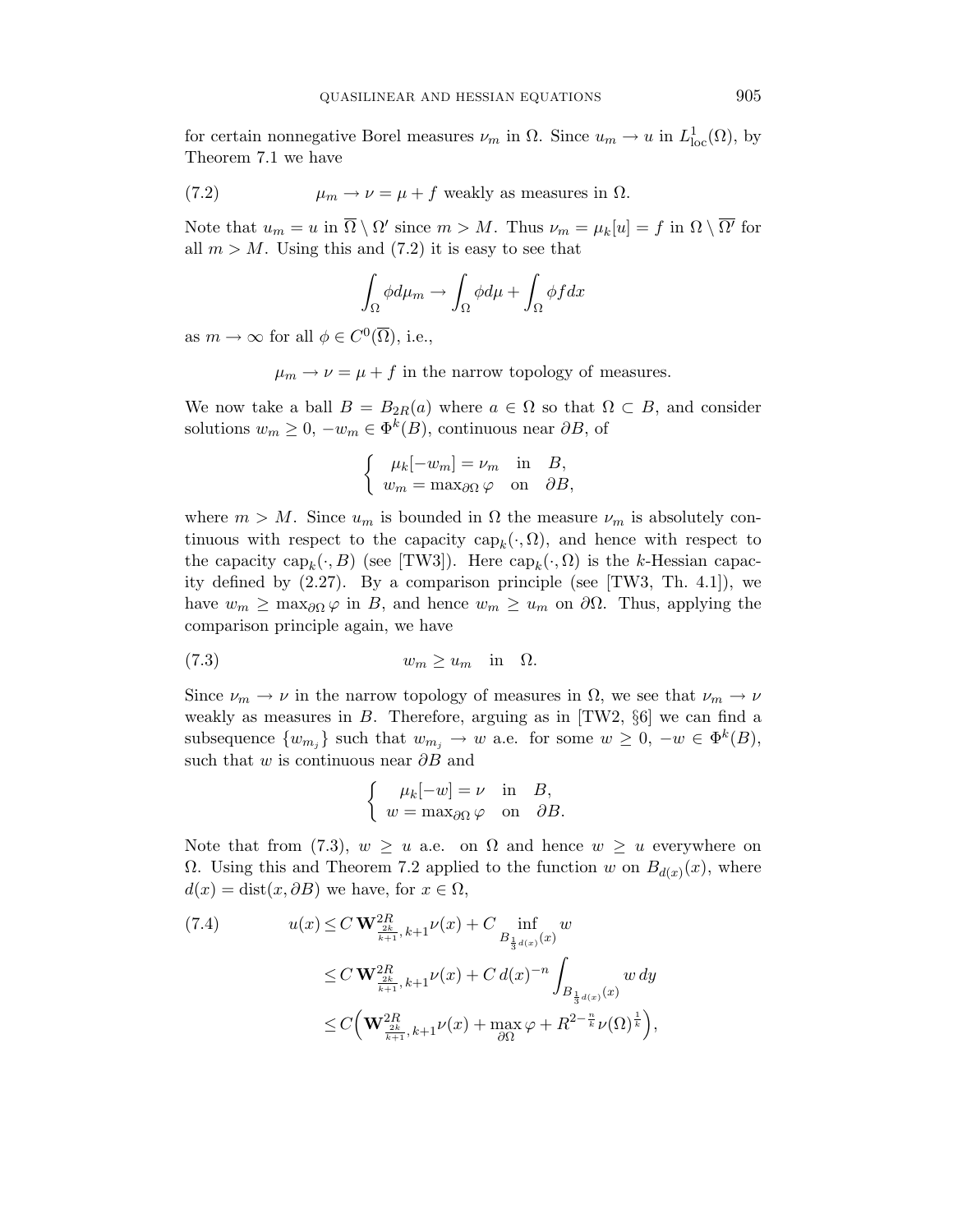where the last inequality in  $(7.4)$  follows from the estimate  $(6.3)$  in  $[TW2]$ . The proof of Theorem 7.4 is then completed by noting that

$$
\int_{R}^{2R} \left[ \frac{\nu(B_t(x))}{t^{n-2k}} \right]^{\frac{1}{k}} \frac{dt}{t} \geq C R^{2 - \frac{n}{k}} \nu(\Omega)^{\frac{1}{k}}
$$

 $\Box$ 

for all  $x \in \Omega$ .

The following lemma is an analogue of Lemma 6.9. It is needed in the proof of Theorem 7.6 below to construct a solution to Hessian equations.

LEMMA 7.5. Let  $\Omega$ ,  $\nu$ ,  $\varphi$  and u be as in Theorem 7.4. Let  $\nu'$  be a measure which belongs to the same class as  $\nu$ , i.e.,  $\nu' = \mu' + f'$ , where  $\mu' \in \mathcal{M}^+(\Omega)$  has compact support in  $\Omega$  and  $f' \geq 0$ ,  $f' \in L^{s}(\Omega)$  with  $s > \frac{n}{2k}$  if  $1 \leq k \leq \frac{n}{2}$  $\frac{n}{2}$ , and  $s = 1$  if  $\frac{n}{2} < k \leq n$ . Then there exists  $w \geq u$  such that  $-w \in \Phi^k(\Omega)$  and

$$
\begin{cases} \mu_k[-w] = \nu + \nu' & \text{in } \Omega, \\ w = \varphi & \text{on } \partial\Omega. \end{cases}
$$

*Proof.* By approximation we may assume that  $\mu'$  is absolutely continuous with respect to the capacity  $\text{cap}_k(\cdot, \Omega)$ . Let  $u_m$  and  $\nu_m$  be as in the proof of Theorem 7.4. Then by the comparison principle in [TW3, Th. 4.1], we have  $u_m \leq w_m$  where  $w_m$  is the solution of

$$
\begin{cases} \mu_k[-w_m] = \nu_m + \nu' & \text{in} \quad \Omega, \\ w_m = \varphi & \text{on} \quad \partial\Omega. \end{cases}
$$

Thus arguing as in [TW2,  $\S6$ ] we obtain a subsequence  $\{w_{m_i}\}\$  that converges a.e. to a required function w.  $\Box$ 

From Lemma 7.5 and Theorem 2.2, along with the weak continuity of Hessian measures (Theorem 7.1), we deduce the following existence theorem for fully nonlinear equations whose proof, which we will omit, is analogous to that of Theorem 5.3 in the quasilinear case.

THEOREM 7.6. Let  $\omega \in \mathcal{M}^+(\mathbb{R}^n)$ ,  $1 \leq k < \frac{n}{2}$ , and  $q > k$ . Suppose that

$$
{\bf W}_{\frac{2k}{k+1},k+1}\,({\bf W}_{\frac{2k}{k+1},k+1}\omega)^q\le C\,{\bf W}_{\frac{2k}{k+1},k+1}\omega<\infty\quad\text{a.e.},
$$

where

$$
C \le \left(\frac{q-k}{qK}\right)^{q/k} \frac{k}{q-k},
$$

and K is the constant in Theorem 2.2. Then there exists  $u \geq 0$ ,  $u \in L^q_{loc}(\mathbb{R}^n)$ , such that  $-u \in \Phi^k(\mathbb{R}^n)$  and

$$
\begin{cases} \inf_{x \in \mathbb{R}^n} u(x) = 0, \\ F_k[-u] = u^q + \omega. \end{cases}
$$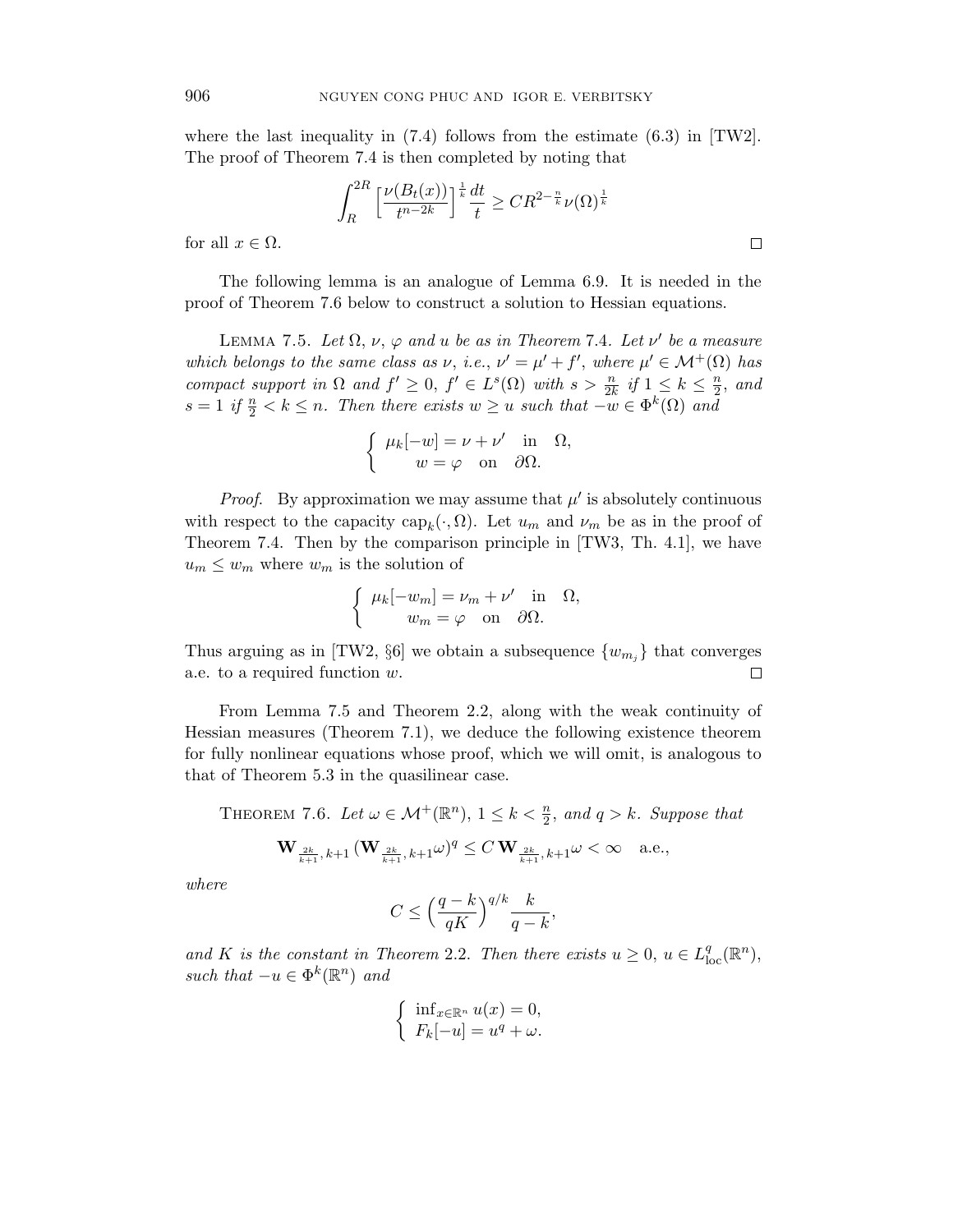Moreover, u satisfies the two-sided estimate

$$
c_1\mathbf{W}_{\frac{2k}{k+1},\,k+1}\omega(x)\leq u(x)\leq c_2\,\mathbf{W}_{\frac{2k}{k+1},\,k+1}\omega(x)
$$

for all x in  $\mathbb{R}^n$ , where the constants  $c_1, c_2$  depend only on  $n, k, q$ .

We are now in a position to establish the main results of this section.

Proof of Theorem 2.6. The proof of Theorem 2.6 is completely analogous to that of Theorem 2.3 in the quasilinear case using  $\mathbf{W}_{\frac{2k}{k+1},k+1}$  in place of  $\mathbf{W}_{1,p}$ and Theorem 7.6 in place of Theorem 5.3.

The proof of our next theorem on the existence of solutions for Hessian equations with nonhomogeneous boundary condition is similar to that of Theorem 6.11. However, due to the inhomogeneity we will need to take care of the boundary term. Moreover, the weak continuity of Hessian measures is used in place of the stability result for renormalized solutions in the quasilinear case.

THEOREM 7.7. Let  $\Omega$  be a bounded uniformly  $(k-1)$ -convex domain in  $\mathbb{R}^n$ . Suppose that  $\omega \in \mathcal{M}_B^+(\Omega)$  such that  $\omega = \mu + f$ , where  $\mu \in \mathcal{M}^+(\Omega)$  has compact support in  $\Omega$ , and  $0 \le f \in L^s(\Omega)$  with  $s > \frac{n}{2k}$  if  $1 \le k \le \frac{n}{2}$  $\frac{n}{2}$  and  $s=1$ if  $\frac{n}{2} < k \leq n$ . Let  $q > k$ ,  $R = \text{diam}(\Omega)$  and  $0 \leq \varphi \in \overline{C}^0(\partial \Omega)$ . Suppose that

(7.5) 
$$
\mathbf{W}_{\frac{2k}{k+1},k+1}^{2R} (\mathbf{W}_{\frac{2k}{k+1},k+1}^{2R} \omega)^q \leq A \mathbf{W}_{\frac{2k}{k+1},k+1}^{2R} \omega,
$$

and

(7.6) 
$$
\left(\max_{\partial\Omega}\varphi\right)^{\frac{q}{k}-1} \leq \frac{B^{\frac{k}{q}}}{2R^2|B_1(0)|^{\frac{1}{k}}},
$$

where A, B are positive constants such that

(7.7) 
$$
A \le \left(\frac{q-k}{3^{\frac{q-1}{q}}qK}\right)^{\frac{q}{k}} \left(\frac{k}{q-k}\right)
$$
, and  $B \le \left(\frac{q-k}{3^{\frac{q-1}{q}}qK^{\frac{q}{k}}}\right)^{\frac{q}{k}} \left(\frac{k}{q-k}\right)$ .

Here K is the constant in Theorem 7.4. Then there exists a function  $u \geq 0$ ,  $-u \in \Phi^k(\Omega) \cap L^q(\Omega)$ , continuous near  $\partial \Omega$  such that

(7.8) 
$$
\begin{cases} F_k[-u] = u^q + \omega & \text{in } \Omega, \\ u = \varphi & \text{on } \partial\Omega. \end{cases}
$$

Moreover, there is a constant  $C = C(n, k, q)$  such that

$$
u \leq C \Big\{ \mathbf{W}_{\frac{2k}{k+1},k+1}^{2R} \omega + \mathbf{W}_{\frac{2k}{k+1},k+1}^{2R} (\max_{\partial \Omega} \varphi)^q + \max_{\partial \Omega} \varphi \Big\}.
$$

Proof. First observe by direct calculations that condition (7.6) is equivalent to

$$
(7.9) \qquad \mathbf{W}^{2R}_{\frac{2k}{k+1},k+1} \left[ \mathbf{W}^{2R}_{\frac{2k}{k+1},k+1} (\max_{\partial \Omega} \varphi)^q \right]^q \leq B \, \mathbf{W}^{2R}_{\frac{2k}{k+1},k+1} (\max_{\partial \Omega} \varphi)^q.
$$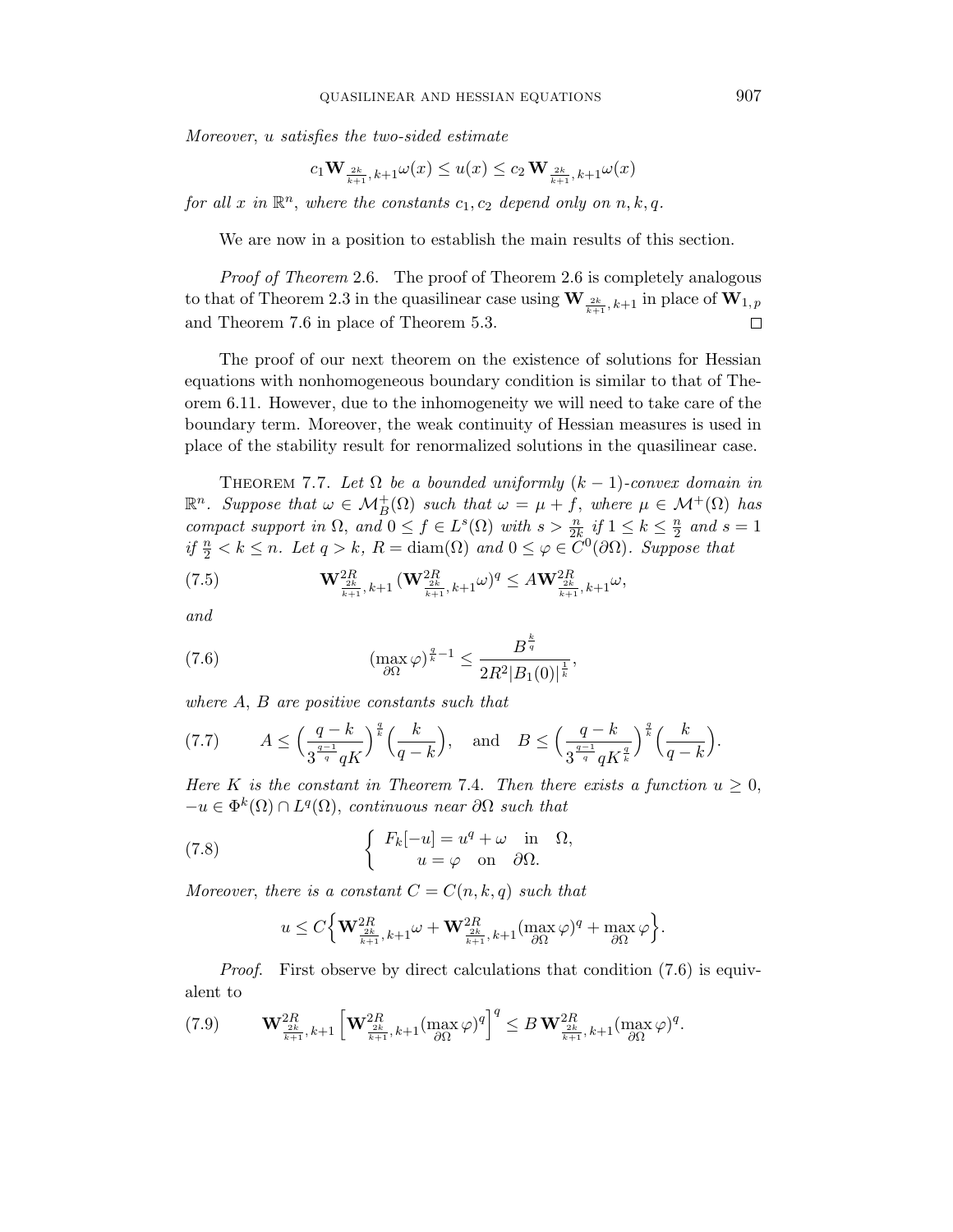From Lemma 7.5 it follows that we can choose inductively a nondecreasing sequence  $\{u_m\}$  of nonnegative functions on  $\Omega$  such that

$$
\begin{cases}\nF_k[-u_0] = \omega & \text{in } \Omega, \\
u_0 = \varphi & \text{on } \partial\Omega,\n\end{cases}
$$

and

(7.10) 
$$
\begin{cases} F_k[-u_m] = u_{m-1}^q + \omega \text{ in } \Omega, \\ u_m = \varphi \text{ on } \partial\Omega \end{cases}
$$

for  $m \ge 1$ . Here for each  $m \ge 0$ ,  $-u_m$  is k-subharmonic and is continuous near ∂Ω. By Theorem 7.4 we have

$$
u_0 \leq K \mathbf{W}_{\frac{2k}{k+1},k+1}^{2R} \omega + K \max_{\partial \Omega} \varphi
$$
  
=  $a_0 \mathbf{W}_{\frac{2k}{k+1},k+1}^{2R} \omega + b_0 \mathbf{W}_{\frac{2k}{k+1},k+1}^{2R} (\max_{\partial \Omega} \varphi)^q + K \max_{\partial \Omega} \varphi,$ 

where  $a_0 = K$  and  $b_0 = 0$ . Thus

$$
u_{1} \leq K \mathbf{W}^{2R}_{\frac{2k}{k+1},k+1}(u_{0}^{q} + \omega) + K \max_{\partial\Omega} \varphi
$$
  
\n
$$
\leq K \Big\{ (3^{q-1}a_{0}^{q})^{\frac{1}{k}} \mathbf{W}^{2R}_{\frac{2k}{k+1},k+1} (\mathbf{W}^{2R}_{\frac{2k}{k+1},k+1}\omega)^{q}
$$
  
\n
$$
+ (3^{q-1}b_{0}^{q})^{\frac{1}{k}} \mathbf{W}^{2R}_{\frac{2k}{k+1},k+1} \left[ \mathbf{W}^{2R}_{\frac{2k}{k+1},k+1}(\max_{\partial\Omega} \varphi)^{q} \right]^{q}
$$
  
\n
$$
+ K^{\frac{q}{k}} \mathbf{W}^{2R}_{\frac{2k}{k+1},k+1}(\max_{\partial\Omega} \varphi)^{q} + \mathbf{W}^{2R}_{\frac{2k}{k+1},k+1}\omega \Big\} + K \max_{\partial\Omega} \varphi.
$$

Then by (7.5) and (7.9),

$$
u_1 \le K[(3^{q-1}a_0^q)^{\frac{1}{k}}A + 1] \mathbf{W}_{\frac{2k}{k+1},k+1}^{2R} \omega + K[(3^{q-1}b_0^q)^{\frac{1}{k}}B + K^{\frac{q}{k}}] \mathbf{W}_{\frac{2k}{k+1},k+1}^{2R}(\max_{\partial\Omega}\varphi)^q + K \max_{\partial\Omega}\varphi = a_1 \mathbf{W}_{\frac{2k}{k+1},k+1}^{2R} \omega + b_1 \mathbf{W}_{\frac{2k}{k+1},k+1}^{2R}(\max_{\partial\Omega}\varphi)^q + K \max_{\partial\Omega}\varphi,
$$

where

$$
a_1 = K[(3^{q-1}a_0^q)^{\frac{1}{k}}A + 1], \qquad b_1 = K[(3^{q-1}b_0^q)^{\frac{1}{k}}B + K^{\frac{q}{k}}].
$$

By induction we have

$$
u_m \le a_m \mathbf{W}_{\frac{2k}{k+1},k+1}^{2R} \omega + b_m \mathbf{W}_{\frac{2k}{k+1},k+1}^{2R} (\max_{\partial \Omega} \varphi)^q + K \max_{\partial \Omega} \varphi,
$$

where

$$
a_{m+1} = K[(3^{q-1}a_m^q)^{\frac{1}{k}}A+1], \qquad b_{m+1} = K[(3^{q-1}b_m^q)^{\frac{1}{k}}B+K^{\frac{q}{k}}]
$$

for all  $m \geq 0$ . It is then easy to see that

$$
a_m \le \frac{Kq}{q-k}
$$
, and  $b_m \le \frac{K^{\frac{q}{k}+1}q}{q-k}$ ,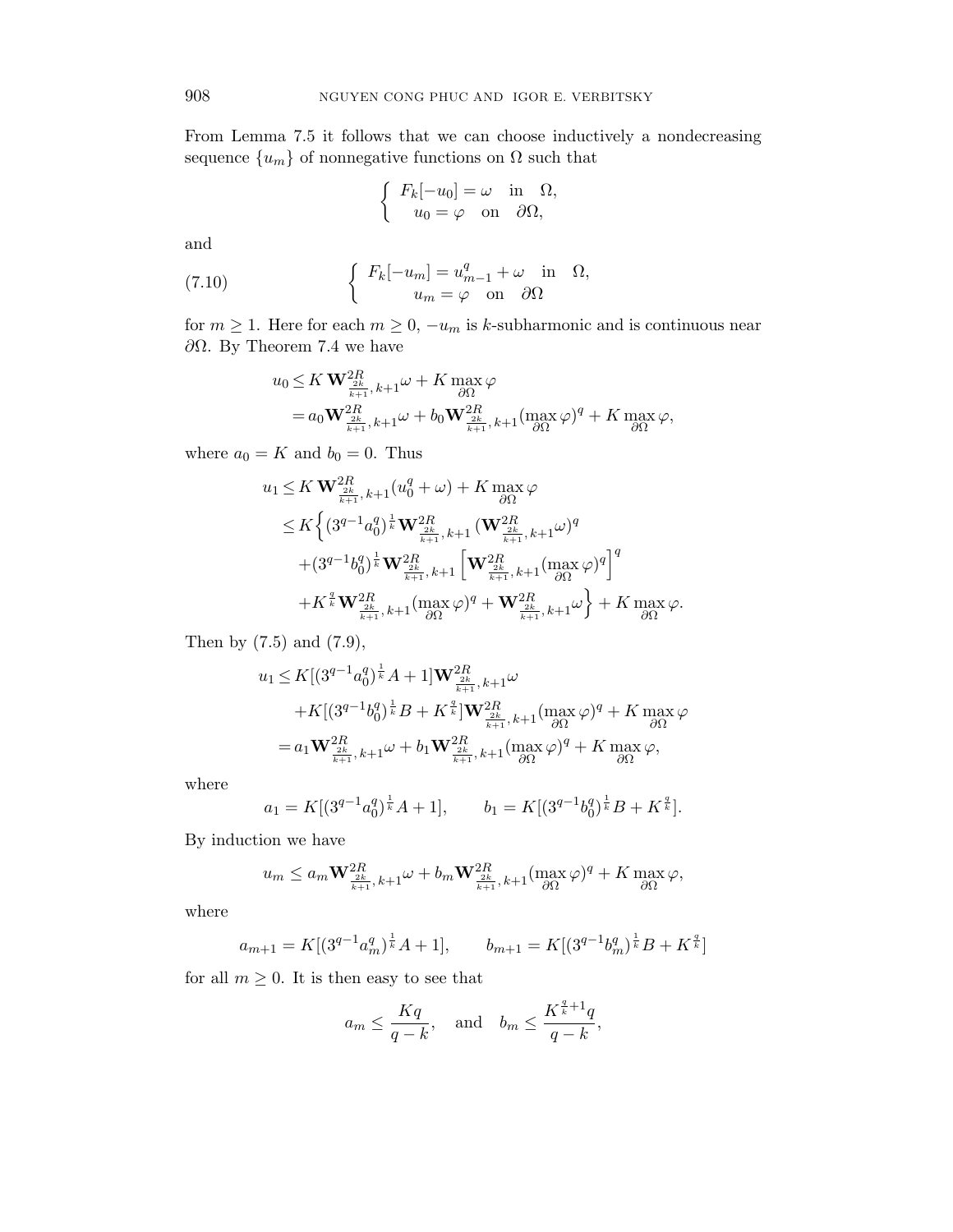provided (7.7) is satisfied. Thus

(7.11) 
$$
u_m \leq \frac{Kq}{q-k} \mathbf{W}_{\frac{2k}{k+1},k+1}^{2R} \omega + \frac{K^{\frac{q}{k}+1}q}{q-k} \mathbf{W}_{\frac{2k}{k+1},k+1}^{2R} (\max_{\partial \Omega} \varphi)^q + K \max_{\partial \Omega} \varphi.
$$

Using (7.5) and (7.11) we see that  $u_m \uparrow u$  for a function  $u \geq 0$  such that  $-u$  is k-subharmonic and  $u_m^q \to u^q$  in  $L^1(\Omega)$ . Thus in view of (7.10) and Theorem 7.1 we see that  $u$  is a desired solution of  $(7.8)$ .  $\Box$ 

We will omit the proof of the next theorem, which contains Theorem 2.17 in Section 2, as it is completely analogous to the proof of Theorem 6.12 in the quasilinear case.

THEOREM 7.8. Let  $\omega$  be a locally finite nonnegative measure on an open (not necessarily bounded) set  $\Omega$ . Let  $1 \leq k \leq n$  and  $q > k$ . Suppose that  $u \geq 0$ ,  $-u \in \Phi^k(\Omega)$ , such that u is a solution to

$$
F_k[-u] = u^q + \omega \quad \text{in} \quad \Omega.
$$

Then for each cube  $P \in \mathcal{Q}$ , where  $\mathcal{Q} = \{Q\}$  is a Whitney decomposition of  $\Omega$ (see §6),

$$
\mu_P(E) \le C \operatorname{Cap}_{\mathbf{I}_{2k}, \frac{q}{q-k}}(E)
$$

if  $\frac{2kq}{q-k} < n$ , and

(7.13) 
$$
\mu_P(E) \leq C(P) \operatorname{Cap}_{\mathbf{G}_{2k}, \frac{q}{q-k}}(E)
$$

if  $\frac{2kq}{q-k} \geq n$ , for all compact sets  $E \subset \Omega$ . Here  $d\mu = u^q dx + d\omega$ , and the constant C in (7.12) does not depend on  $P \in \mathcal{Q}$  and  $E \subset \Omega$ ; however, the constant  $C(P)$ in (7.13) may depend on the side length of P.

Moreover, if  $\frac{2kq}{q-k} < n$ , and  $\Omega$  is a bounded  $C^{\infty}$ -domain then

$$
\mu(E) \leq C \, \text{cap}_{2k, \frac{q}{q-k}}(E, \Omega)
$$

for all compact sets  $E \subset \Omega$ , where  $\text{cap}_{2k, \frac{q}{q-k}}(E, \Omega)$  is defined by (2.24).

Remark 7.9. Let  $B_R$  be a ball such that  $B_{2R} \subset \Omega$ . Then in the critical case  $q = \frac{nk}{n-2k}$ ,  $(k < \frac{n}{2})$ , as in Corollary 6.13 we have

$$
\mu(B_r) \le C(\log \frac{2R}{r})^{\frac{-k}{q-k}}
$$

for all balls  $B_r \subset B_R$ .

We are now in a position to deduce Theorem 2.13 concerning the characterizations of solvability for Hessian equations in a bounded domain.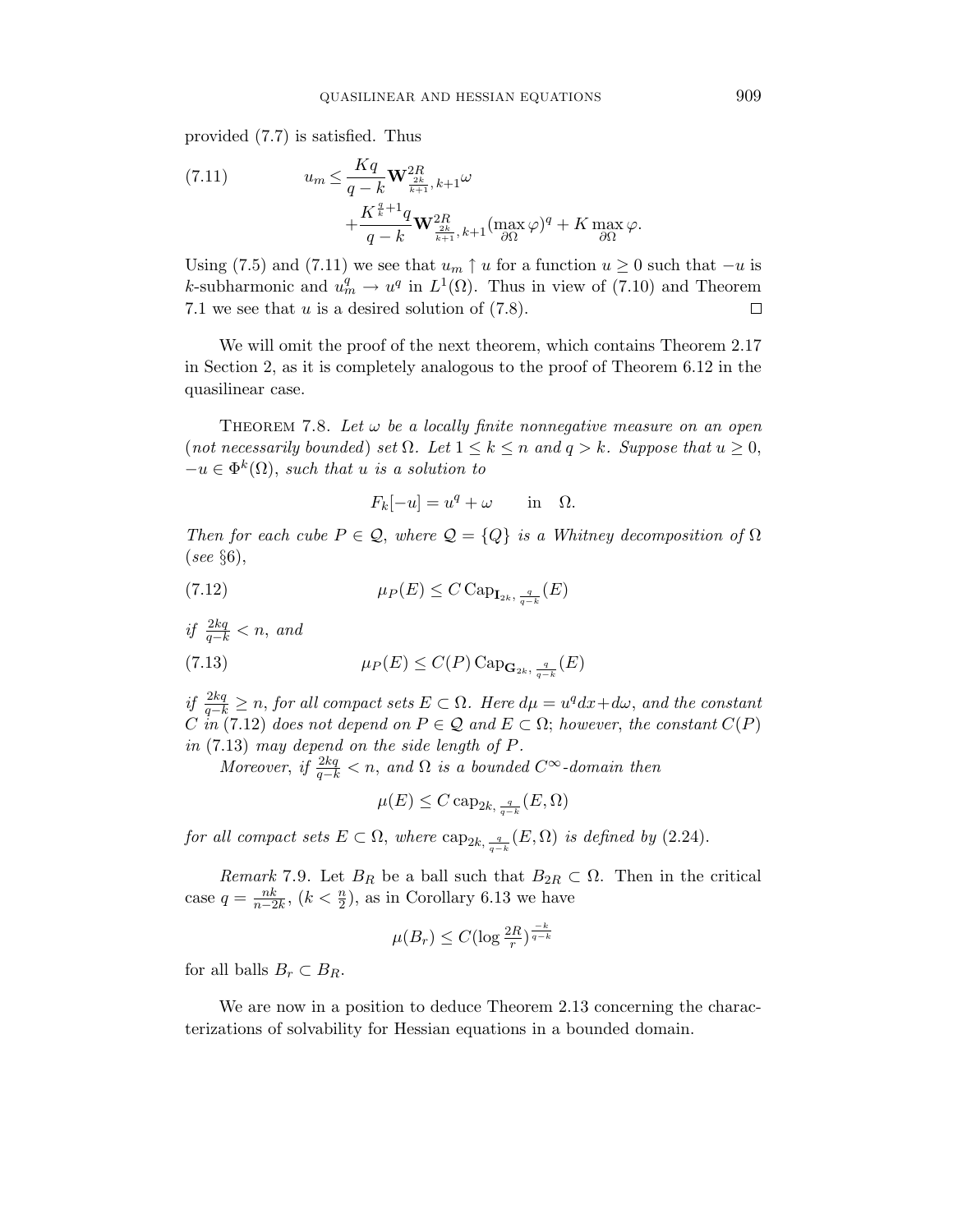Proof of Theorem 2.13. The proof of this theorem is analogous to that of Theorem 2.6 in the quasilinear case. One only has to use Theorems 7.7 and 7.8 in place of Theorems 6.11 and 6.12 respectively.  $\Box$ 

We next prove Theorem 2.19 on removable singularities for Hessian equations.

Proof of Theorem 2.19. To prove this theorem, we will proceed as in the proof of Theorem 2.18. For the "only if" part, we may assume that  $k < \frac{n}{2}$ , since otherwise  $\frac{2kq}{q-k} > n$ , and so  $E = \emptyset$ . Note that if Cap<sub>**G**<sub>2k</sub>,  $\frac{q}{q-k}(E) = 0$  then</sub>  $\text{Cap}_{\mathbf{G}_{\frac{2k}{k+1}},k+1}(E) = 0$  (see [AH, §5.5]), which implies that  $\text{cap}_k(E,\Omega) = 0$  due to Theorem 2.20, whose proof is given below. Here  $\text{cap}_k(\cdot, \Omega)$  is the (relative) k-Hessian capacity associated with the domain  $\Omega$  defined by (2.27). Thus by [L, Th. 4.2], E is a k-polar set, i.e., it is contained in the  $(-\infty)$ -set of a k-subharmonic function in  $\mathbb{R}^n$ . Suppose that u is a solution of (2.26). It is easy to see that the function  $\tilde{u}$  defined by

(7.14) 
$$
\tilde{u}(x) = \begin{cases} u(x), & x \in \Omega \setminus E, \\ \liminf_{y \to x, y \notin E} u(y), & x \in E \end{cases}
$$

is an extension of u to  $\Omega$  such that  $-\tilde{u} \in \Phi^k(\Omega)$ . The rest of the proof is then the same as in the quasilinear case.  $\Box$ 

Finally, we prove Theorem 2.20 on the local equivalence of the k-Hessian capacity and an appropriate Bessel capacity.

*Proof of Theorem* 2.20. Let R be the diameter of  $\Omega$ . From Wolff's inequality (5.3) it follows that  $\text{Cap}_{\mathbf{G}_{\frac{2k}{k+1}},k+1}(E)$  is equivalent to

$$
\sup\,\{\mu(E):\ \mu\in\mathcal{M}^+(E),\quad {\bf W}^{4R}_{\frac{2k}{k+1},\,k+1}\mu\leq 1\ \text{on}\ \operatorname{supp}\mu\}
$$

for any compact set  $E \subset \Omega$  (see [HW, Prop. 5]). To prove the left-hand inequality in (2.28), let  $\mu \in \mathcal{M}^+(E)$  such that  $\mathbf{W}^{4R}_{\frac{2k}{k+1},k+1} \mu \leq 1$  on supp  $\mu$ , and let  $u \in \Phi^k(B)$  be a nonpositive solution of

$$
\begin{cases}\nF_k[u] = \mu & \text{in} \quad B \\
u = 0 & \text{on} \quad \partial B,\n\end{cases}
$$

where B is a ball of radius R containing  $\Omega$ . By Theorem 7.4 and the boundedness principle for nonlinear potentials (see [AH, §2.6]), we have

$$
|u(x)| \le C \mathbf{W}_{\frac{2k}{k+1},k+1}^{4R} \mu(x) \le C, \qquad x \in B.
$$

Thus

$$
\mu(E) = \mu_k[u](E) \le C \operatorname{cap}_k(E, \Omega),
$$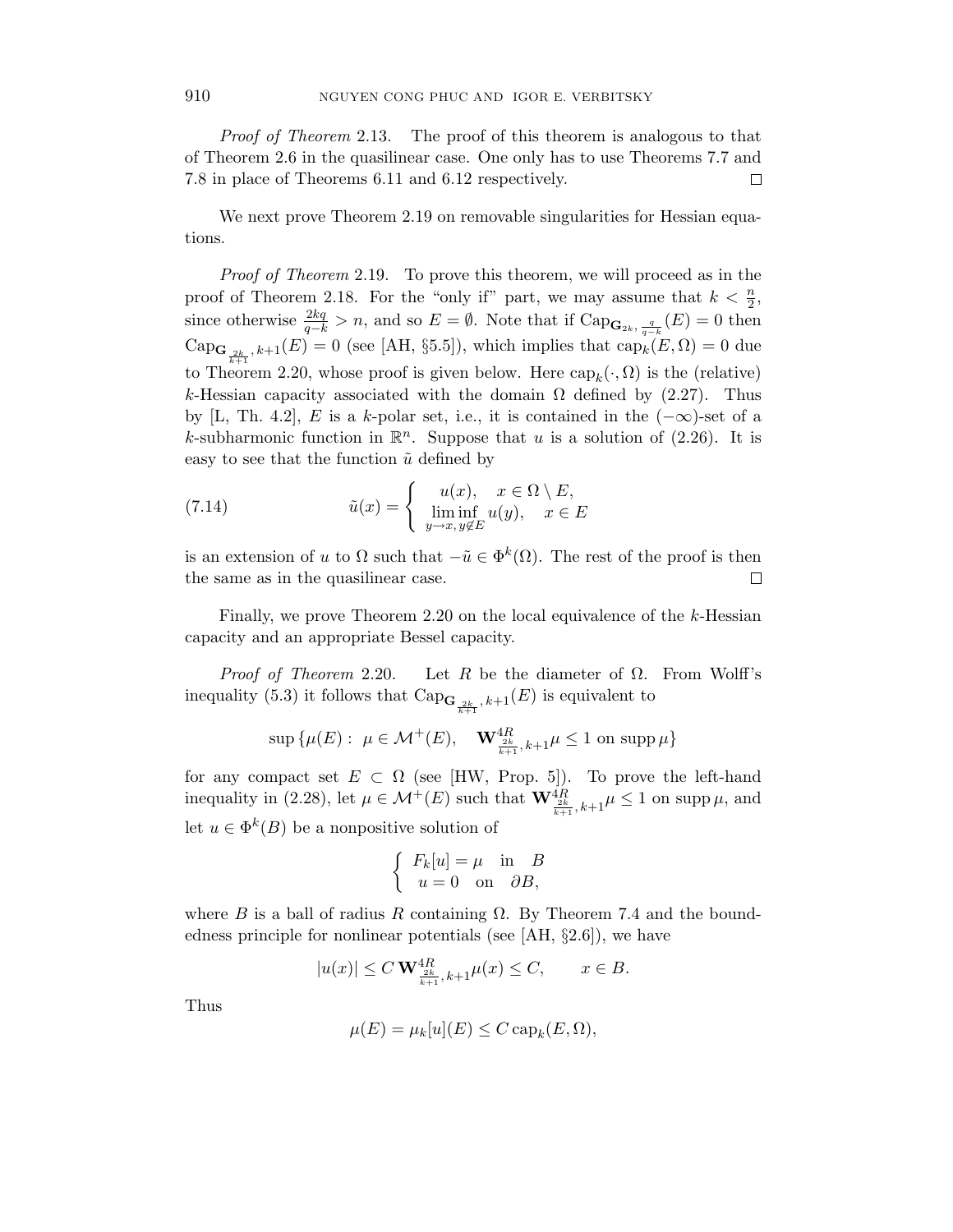which shows that

$$
\mathrm{Cap}_{\mathbf{G}_{\frac{2k}{k+1}},k+1}(E) \leq C \operatorname{cap}_k(E,\Omega).
$$

To prove the upper estimate in (2.28), we let  $Q \in \mathcal{Q}$ , and fix a compact set  $E \subset \overline{Q}$ . Note that for  $\mu \in \mathcal{M}^+(E)$  and  $x \in E$ ,

$$
\mathbf{W}^{4R}_{\frac{2k}{k+1},k+1}\mu(x) = \mathbf{W}^{2\text{diam}(Q)}_{\frac{2k}{k+1},k+1}\mu(x) + \int_{2\text{diam}(Q)}^{4R} \left[\frac{\mu(E)}{t^{n-2k}}\right]^{\frac{1}{k}}\frac{dt}{t}.
$$

Thus, for  $k < \frac{n}{2}$ ,

(7.15) 
$$
\mathbf{W}^{4R}_{\frac{2k}{k+1},k+1}\mu(x) \leq C \mathbf{W}^{2\text{diam}(Q)}_{\frac{2k}{k+1},k+1}\mu(x), \qquad x \in E.
$$

Now for  $u \in \Phi^k(\Omega)$  such that  $-1 < u < 0$  by Theorem 7.2 we obtain

$$
\mathbf{W}^{2\mathrm{diam}(Q)}_{\frac{2k}{k+1},k+1}\mu_E(x) \leq \mathbf{W}^{2\mathrm{diam}(Q)}_{\frac{2k}{k+1},k+1}\mu(x) \leq C |u(x)| \leq C
$$

for all  $x \in E$ , where  $\mu = \mu_k[u]$ . Thus, we deduce from (7.15) that

$$
\mathbf{W}^{4R}_{\frac{2k}{k+1},k+1} \mu_E(x) \le C, \qquad x \in E,
$$

which implies

(7.16) 
$$
\operatorname{cap}_k(E,\Omega) \leq C \operatorname{Cap}_{\mathbf{G}_{\frac{2k}{k+1}},k+1}(E).
$$

Finally, if  $\Omega$  is a  $C^{\infty}$ -domain in  $\mathbb{R}^n$ , and  $1 \leq k < \frac{n}{2}$ , then by (7.16) and the quasi-additivity of the capacity cap  $_{\frac{2k}{k+1},k+1}(\cdot,\Omega)$  (see Theorem 6.14) we obtain the global upper estimate  $(2.29)$  for the k-Hessian capacity.  $\Box$ 

Purdue University, West Lafayette, IN E-mail address: pcnguyen@math.purdue.edu University of Missouri, Columbia, MO E-mail address: igor@math.missouri.edu

### **REFERENCES**

- [AH] D. R. ADAMS and L. I. HEDBERG, Function Spaces and Potential Theory, Springer-Verlag, New York, 1996.
- [AP] D. R. Adams and M. Pierre, Capacitary strong type estimates in semilinear problems, Ann. Inst. Fourier (Grenoble) 41 (1991), 117–135.
- [BP] P. Baras and M. Pierre, Crit`ere d'existence des solutions positives pour des  $\acute{e}$ quations semi-linéaires non monotones, Ann. I. H. Poincaré 3 (1985), 185–212.
- [BBG] P. BÉNILAN, L. BOCCARDO, T. GALLOUËT, R. GARIEPY, M. PIERRE, and J. L. VÁZQUEZ, An  $L^1$  theory of existence and uniqueness of nonlinear elliptic equations, Ann. Scuola Norm. Sup. Pisa, Cl. Sci. 22 (1995), 241–273.
- [BCDN] H. BERESTYCKI, I. CAPUZZO-DOLCETTA, and L. NIRENBERG, Superlinear indefinite elliptic problems and nonlinear Liouville theorems, Topol. Methods Nonlin. Anal. 4 (1994), 59–78.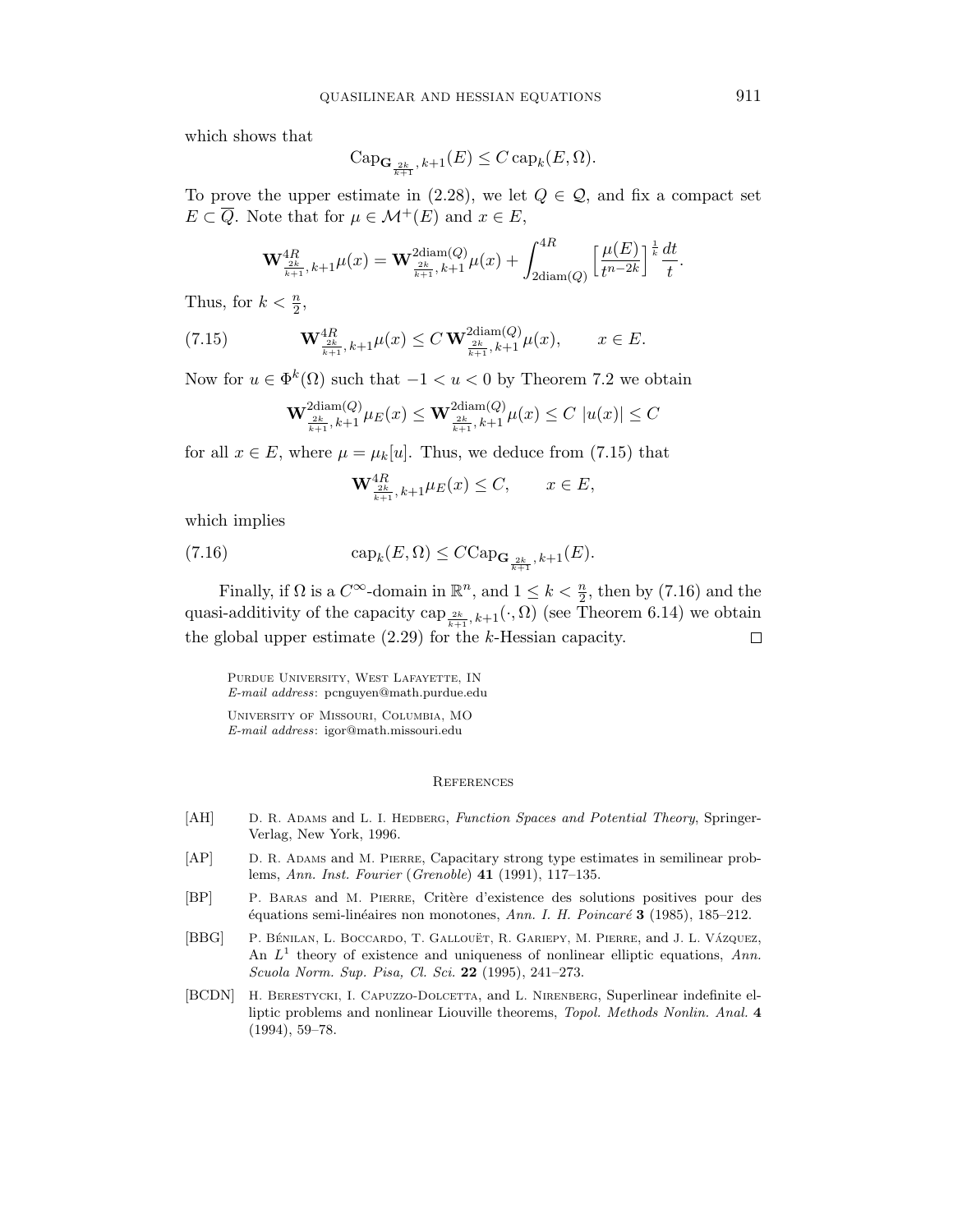- [BMMP] M. F. BETTA, A. MERCALDO, F. MURAT, and M. M. PORZIO, Existence of renormalized solutions to nonlinear elliptic equations with a lower-order term and right-hand side a measure, J. Math. Pures Appl. 80 (2003), 90–124.
- [BV1] M. F. BIDAUT-VÉRON, Local and global behavior of solutions of quasilinear equations of Emden-Fowler type, Arch. Rational Mech. Anal. 107 (1989), 293–324.
- [BV2] ———, Necessary conditions of existence for an elliptic equation with source term and measure data involving p-Laplacian, Proc. 2001 Luminy Conf. on Quasilinear Elliptic and Parabolic Equations and Systems, Electron. J. Differ. Equ. Conf. 8 (2002), 23–34.
- [BV3] ———, Removable singularities and existence for a quasilinear equation with absorption or source term and measure data, Adv. Nonlinear Stud. 3 (2003), 25–63.
- [BVP] M. F. BIDAUT-VÉRON and S. POHOZAEV, Nonexistence results and estimates for some nonlinear elliptic problems, J. Anal. Math. 84 (2001), 1–49.
- [BiD] I. Birindelli and F. Demengel, Some Liouville theorems for the p-Laplacian, Proc. 2001 Luminy Conf. on Quasilinear Elliptic and Parabolic Equations and Systems, Electron. J. Differ. Equ. Conf. 8 (2002), 35–46.
- [BC] H. BREZIS and X. CABRÉ, Some simple nonlinear PDE's without solutions, *Boll.* Unione Mat. Ital. 8, Ser. 1-B (1998) 223–262.
- [BMP] H. Brezis, M. Marcus, and A. Ponce, Nonlinear equations with measures revisited, preprint, 2004.
- [CNS] L. Caffarelli, L. Nirenberg, and J. Spruck, The Dirichlet problem for nonlinear second-order elliptic equations. III. Functions of the eigenvalues of the Hessian, Acta Math. 155 (1985), 261–301.
- [COV] C. Cascante, J. M. Ortega, and I. E. Verbitsky, Nonlinear potentials and two weight trace inequalities for general dyadic and radial kernels, *Indiana Univ. Math.* J. 53 (2004), 845–882.
- [ChWW] S.-Y. A. CHANG, J. M. WILSON, and T. H. WOLFF, Some weighted norm inequalities concerning the Schrödinger operators, *Comment. Math. Helv.* 60 (1985), 217–246.
- [DMOP] G. Dal Maso, F. Murat, A. Orsina, and A. Prignet, Renormalized solutions of elliptic equations with general measure data, Ann. Scuol. Norm. Pisa (4) 28 (1999), 741–808.
- [D] E. B. Dynkin, Superdiffusions and Positive Solutions of Nonlinear Partial Differential Equations, University Lecture Series 34, Amer. Math. Soc., Providence, RI, 2004.
- [Fef] C. Fefferman, The uncertainty principle, Bull. Amer. Math. Soc. 9 (1983), 129– 206.
- [FS] C. Fefferman and E. M. Stein, Some maximal inequalities, Amer. J. Math. 93 (1971) 107–115.
- [FST] M. Fukushima, K. Sato, and S. Taniguchi, On the closable part of pre-Dirichlet forms and the fine support of the underlying measures, Osaka J. Math. 28 (1991), 517–535.
- [GS] B. GIDAS and J. SPRUCK, Global and local behavior of positive solutions of nonlinear elliptic equations, Commun. Pure Appl. Math. 34 (1981), 525–598.
- [GT] D. GILBARG and N. S. TRUDINGER, Elliptic Partial Differential Equations of Second Order, reprint of the 1998 edition, Classics in Math. Springer-Verlag, New York, 2001.
- [Gre] N. Grenon, Existence results for semilinear elliptic equations with small measure data, Ann. Inst. H. Poincaré Anal. Non Linéaire 19 (2002),  $1-11$ .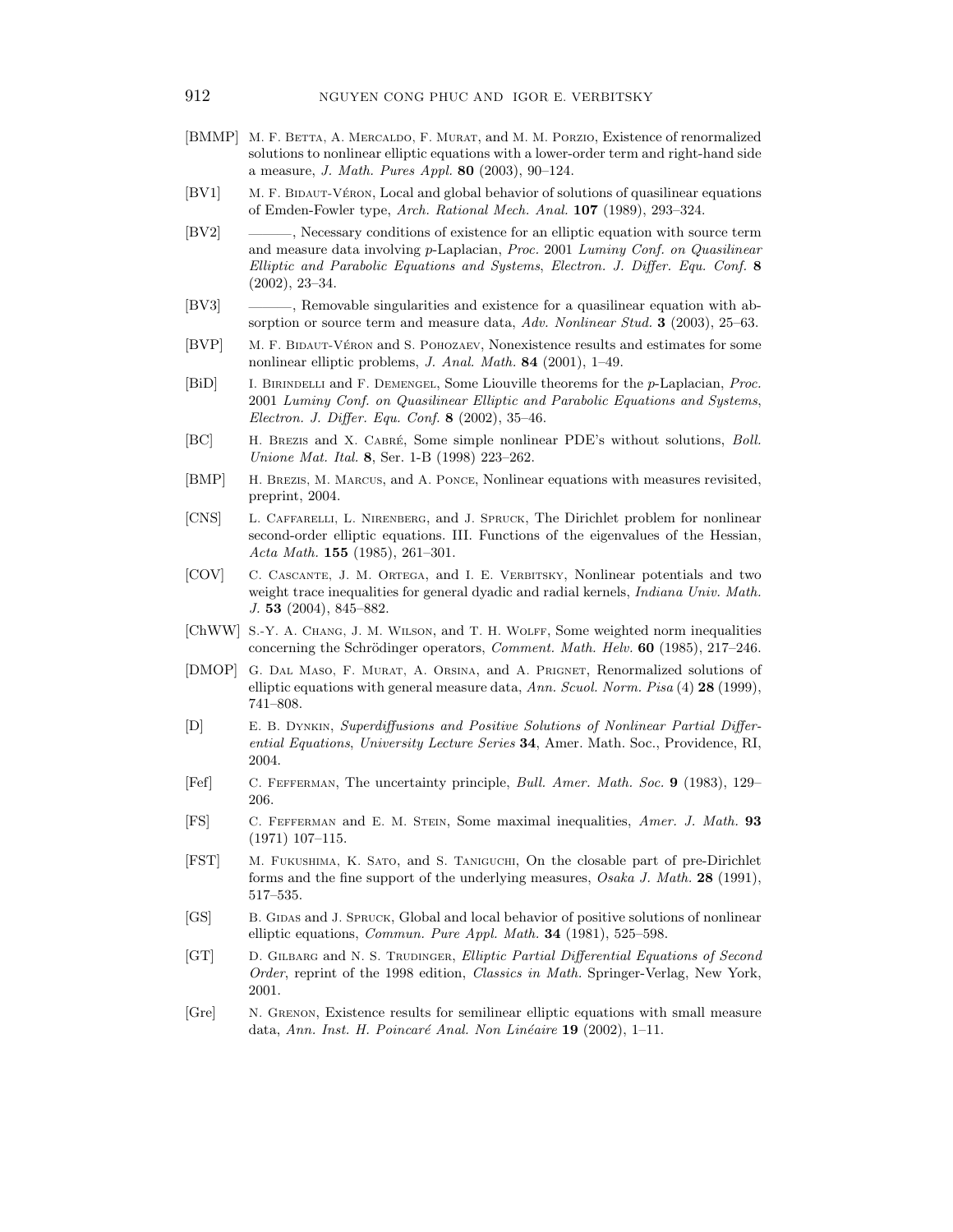- [Gu] B. Guan, The Dirichlet problem for a class of fully nonlinear elliptic equations, Commun. PDE 19 (1994), 399–416.
- [HW] L. I. HEDBERG and T. WOLFF, Thin sets in nonlinear potential theory, Ann. Inst. Fourier (Grenoble) 33 (1983), 161–187.
- [HKM] J. HEINONEN, T. KILPELÄINEN, and O. MARTIO, *Nonlinear Potential Theory of De*generate Elliptic Equations, Oxford Univ. Press, Oxford, 1993.
- [IM] T. Iwaniec and G. Martin, Geometric Function Theory and Non-Linear Analysis, Oxford Mathematical Monographs, Clarendon Press, Oxford, 2001.
- [Iv] N. M. Ivochkina, Solution of the Dirichlet problem for certain equations of Monge-Ampère type, *Math. USSR-Sb.* **56** (1987), 403-415.
- [JLM] P. JUUTINEN, P. LINDQVIST, and J. MANFREDI, On the equivalence of viscosity solutions and weak solutions for a quasi-linear equation, SIAM J. Math. Anal. 33 (2001), 699–717.
- [KV] N. J. KALTON and I. E. VERBITSKY, Nonlinear equations and weighted norm inequalities, Trans. Amer. Math. Soc. 351 (1999), 3441–3497.
- [KS] R. Kerman and E. Sawyer, The trace inequality and eigenvalue estimates for Schrödinger operators, Ann. Inst. Fourier (Grenoble) 36 (1987), 207–228.
- [Kil] T. KILPELÄINEN, p-Laplacian type equations involving measures, Proc. ICM, Vol. III (Beijing, 2002), 167–176, Higher Ed. Press, Beijing, 2002.
- [KM1] T. KILPELÄINEN and J. MALÝ, Degenerate elliptic equations with measure data and nonlinear potentials, Ann. Scuola Norm. Sup. Pisa, Cl. Sci. 19 (1992), 591–613.
- [KM2] ———, The Wiener test and potential estimates for quasilinear elliptic equations, Acta Math. 172 (1994), 137–161.
- [Kr] N. V. Krylov, Lectures on Fully Nonlinear Elliptic Equations, Rudolph Lipschitz Lectures, Univ. of Bonn, 1994.
- [L] D. A. Labutin, Potential estimates for a class of fully nonlinear elliptic equations, Duke Math. J. 111 (2002), 1–49.
- [MZ] J. MALÝ and W. P. ZIEMER, Fine Regularity of Solutions of Elliptic Partial Differential Equations, Math. Surveys Monogr. 51, Amer. Math. Soc., Providence, RI, 1997.
- [M1] V. G. Maz'ya, On the continuity at a boundary point of solutions of quasilinear elliptic equations, Vestnik Leningrad Univ. Math. 3 (1976), 225–242.
- [M2] ———, Sobolev Spaces, Springer-Verlag, New York, 1985.
- [Mi] P. Mikkonen, On the Wolff potential and quasilinear elliptic equations involving measures, Ann. Acad. Sci. Fenn., Ser. AI, Math. Dissert. 104 (1996), 1–71.
- [MP] E. MITIDIERI and S. I. POKHOZHAEV, Absence of positive solutions for quasilinear elliptic problems in  $\mathbb{R}^N$ , Proc. Steklov Inst. Math. 227 (1999), 186-216.
- [NTV] F. Nazarov, S. Treil, and A. Volberg, The Bellman functions and two-weight inequalities for Haar multipliers, J. Amer. Math. Soc. 12 (1999), 909–928.
- [PV] N. C. PHUC and I. E. VERBITSKY, Local integral estimates and removable singularities for quasilinear and Hessian equations with nonlinear source terms, Commun. PDE 31 (2006) 1779–1791.
- [S1] J. Serrin, Local behavior of solutions of quasi-linear equations, Acta. Math. 111 (1964), 247–302.
- [S2] ———, Isolated singularities of solutions of quasi-linear equations, Acta. Math. 113 (1965), 219–240.